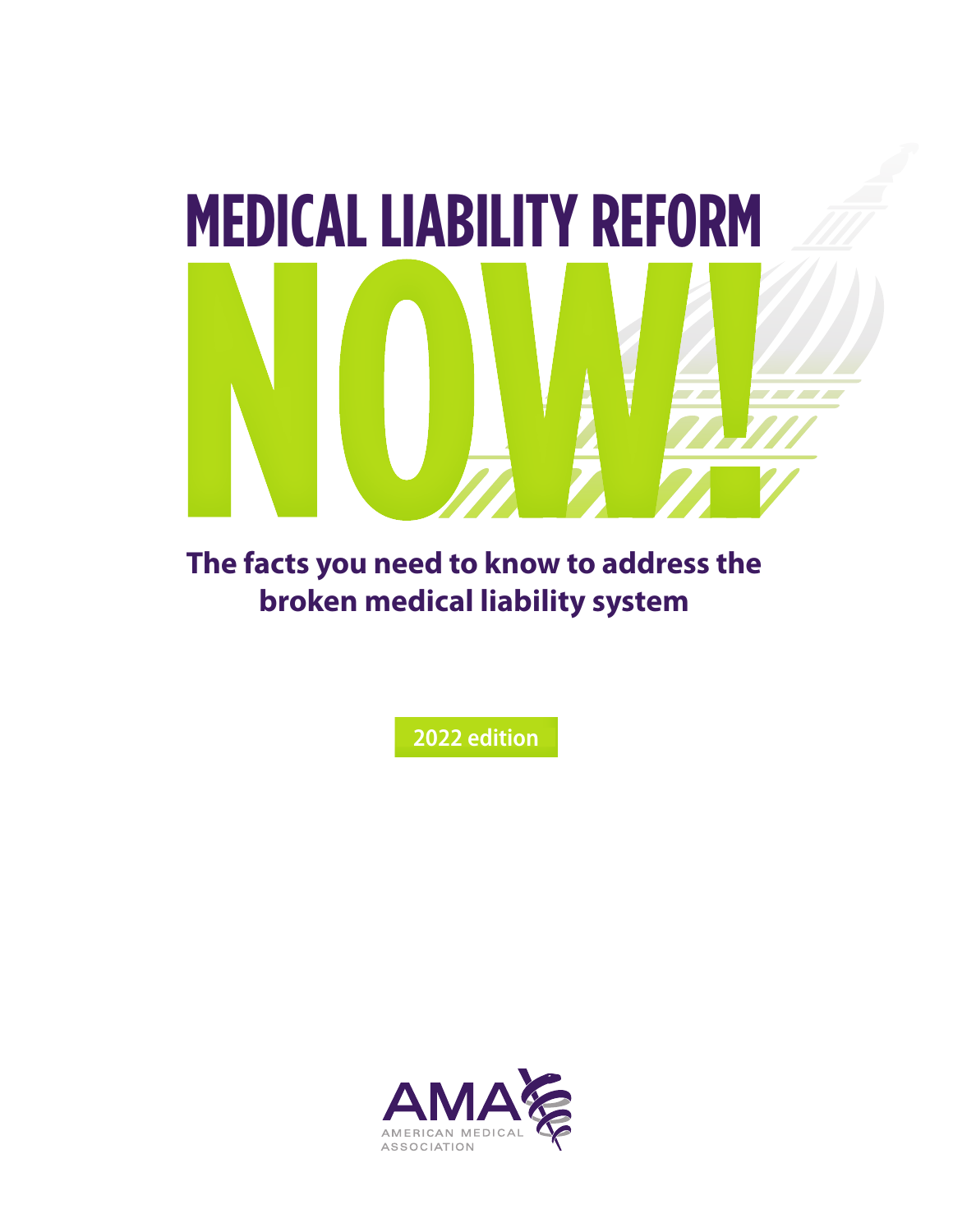# <span id="page-1-0"></span>**MEDICAL LIABILITY REFORM**

#### **Table of contents**

| State efforts to enact caps on noneconomic damages 13 |  |
|-------------------------------------------------------|--|
|                                                       |  |
|                                                       |  |
|                                                       |  |
|                                                       |  |
|                                                       |  |
|                                                       |  |

Developed by the American Medical Association, this resource is provided for informational and reference purposes only and should not be construed as the legal advice of the AMA. Specific legal questions regarding this information should be addressed by one's own legal counsel.

This resource contains data from third parties. Though the AMA works diligently to supply reliable information, the AMA assumes no responsibility for the accuracy and/or completeness of the statements and data of third parties. This document includes links to third-party websites that are not under the control of the AMA and, therefore, the AMA assumes no responsibility for their content. Inclusion of any third-party information does not imply endorsement by the AMA.

**It is highly recommended that readers refer to only the most current version of the document.** Information in this document is subject to change and may be outdated. The AMA accepts no liability resulting from reliance being placed upon outdated information contained in this document, nor for reliance upon outdated versions of this document. Users are cautioned to independently verify the correctness of information contained in the document that may have become outdated.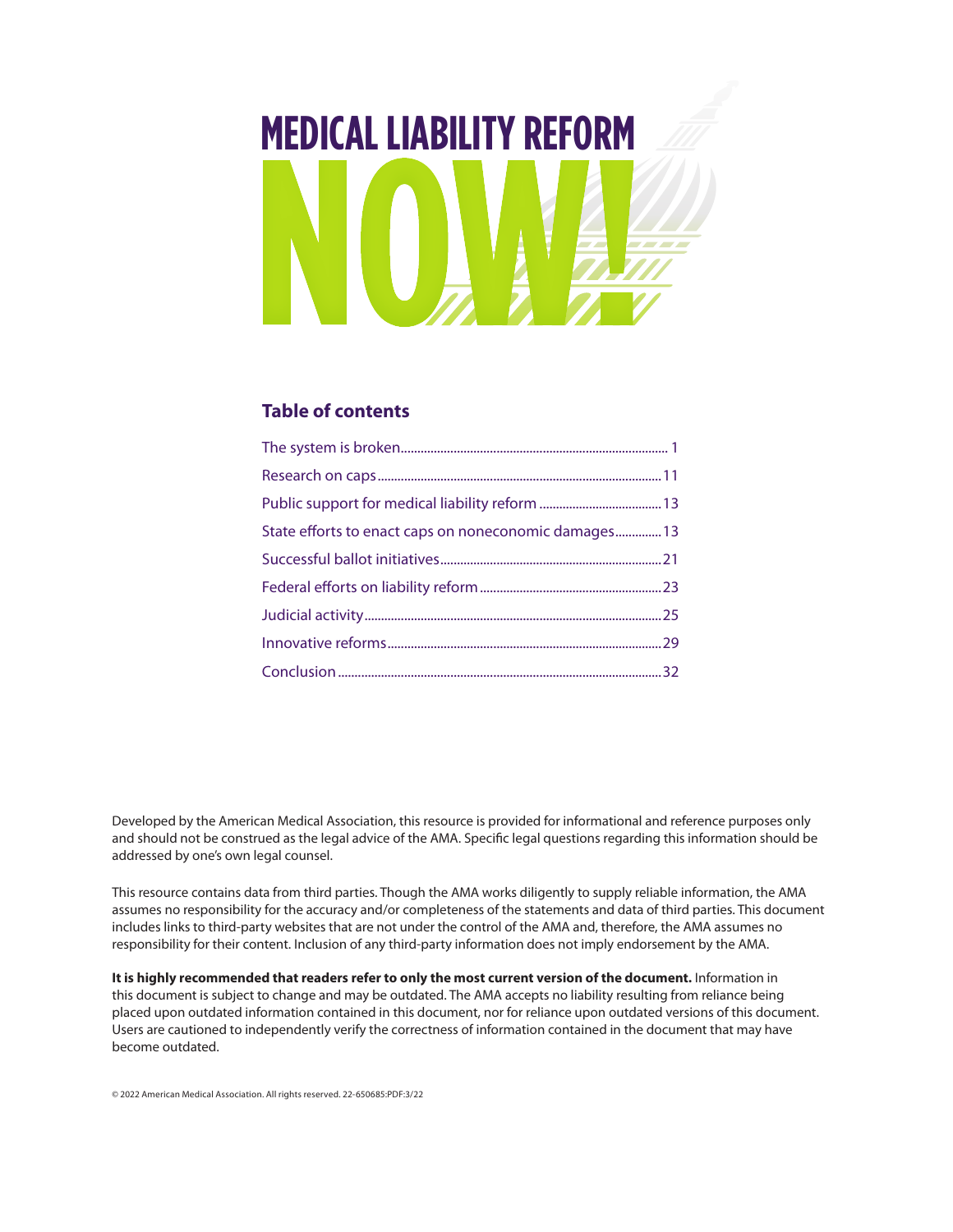<span id="page-2-0"></span>**The broken medical liability system remains one of the most vexing issues for physicians today. It places a wedge between physicians and their patients. It forces physicians to practice defensive medicine. It puts physicians at emotional, reputational and financial risk, and it drains resources out of an already financially strapped national health care system resources that could be used for medical research or expanded access to care for patients. Now more than ever, the American Medical Association is committed to improving the medical liability system for both patients and physicians.**

**The AMA is pursuing legislative solutions at both the federal and state levels to address the problems with the current medical liability system and is actively collaborating with state medical associations and national medical specialty societies to advance these goals as well. "**Medical Liability Reform – Now!**" provides medical liability reform (MLR) advocates with the information they need to advocate for and defend MLR legislation. It includes background on the problems with the current system, proven solutions to improve the liability climate and a discussion of innovative reforms that could complement traditional MLR provisions. We hope this document sheds light on this particularly complicated issue and provides direction for those looking to fix it. This is a crucial period for MLR as federal policymakers and their state colleagues contemplate health system reform.**

# **The system is broken**

#### **The physician perspective is personal**

The medical liability issue is a very personal matter for physicians. A 2017 AMA report found that 34% of all physicians had been sued at some point in their careers. Given the longer exposure to liability risk, this percentage increases with age. Almost half of physicians age 55 and older had been sued, and nearly 30% had been sued two or more times. Physicians in some specialties are particularly at high risk. According to the AMA report, over 75% of general surgeons and obstetricians/gynecologists (ob-gyns) age 55 and older faced a claim at some point in their careers, and more than half had been sued even before they turned 55.<sup>1</sup> Does this suggest that all those physicians are practicing bad medicine? To the contrary, 2019 data from the Medical Professional Liability Association (MPL, formerly PIAA), a trade association of medical liability insurers, has shown that most liability claims are without merit. Sixty-five percent of claims that closed between 2016 and 2018 had been dropped, dismissed or withdrawn, and out of six percent of claims that were decided by a trial verdict, the vast majority of them (89%) had been won by the defendant in the case.<sup>2</sup>

A series of journal articles, which were based on analysis of closed claims from a national professional liability insurer, supported the conclusions drawn from the AMA and MPL data reported above. The first shows high rates of claim frequency, particularly among certain specialties.<sup>3</sup> For example, the authors projected that by age 65, 99% of physicians

<sup>1.</sup> Guardado J. Medical Liability Claim Frequency Among U.S. Physicians. Chicago, IL: American Medical Association; 2017. Policy Research Perspectives No. 2017-5. [https://](https://www.ama-assn.org/sites/ama-assn.org/files/corp/media-browser/public/government/advocacy/policy-research-perspective-medical-liability-claim-frequency.pdf) [www.ama-assn.org/sites/ama-assn.org/files/corp/media-browser/public/government/](https://www.ama-assn.org/sites/ama-assn.org/files/corp/media-browser/public/government/advocacy/policy-research-perspective-medical-liability-claim-frequency.pdf) [advocacy/policy-research-perspective-medical-liability-claim-frequency.pdf](https://www.ama-assn.org/sites/ama-assn.org/files/corp/media-browser/public/government/advocacy/policy-research-perspective-medical-liability-claim-frequency.pdf). Accessed Jan. 25, 2022.

<sup>2.</sup> Medical Professional Liability Association. 2019. Data Sharing Project MPL Closed Claims 2016-2018 Snapshot.

<sup>3.</sup> Anupam BJ, Seabury S, Lakdawalla D, et al. Malpractice risk according to physician specialty. *N Engl J Med*. 2011;365:629-636.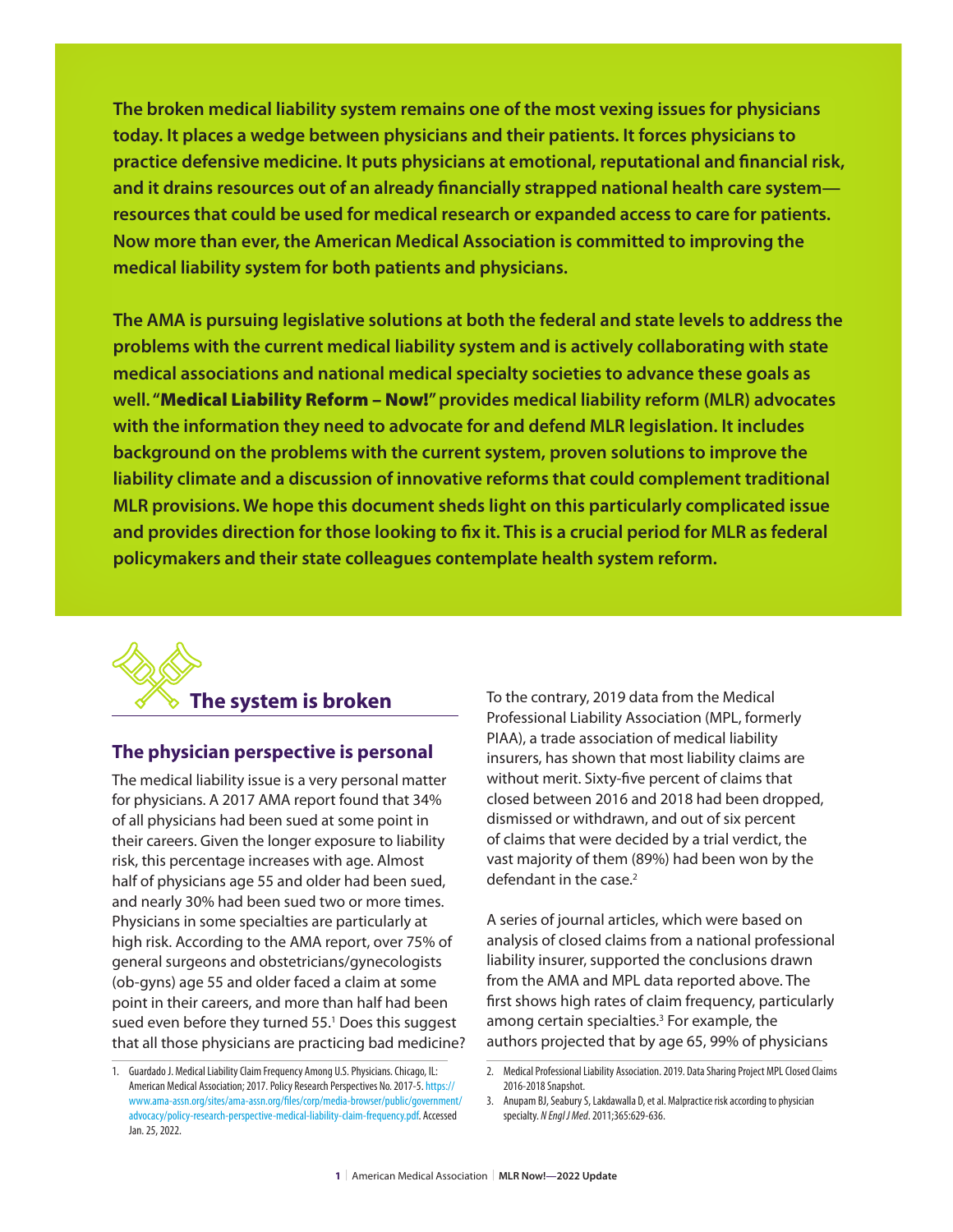in high-risk specialties would have already been subject to a claim. The analysis also showed that the large majority of claims (78%) did not result in an indemnity payment.

A second article offered further insight into how claims are resolved and also suggests that most liability claims are without merit.<sup>4</sup> Looking only at claims with a positive defense cost, it found that 55% resulted in litigation (the filing and conduct of a lawsuit). However, 54% of the litigated claims were dismissed by the court.

The third article provided a rare look at the time required to close a malpractice claim and how this varies across a number of claim characteristics.<sup>5</sup> The article focused only on claims with an indemnity payment or at least some defense costs. Claims without either tended to indicate a preemptive report, perhaps by the physician, and one where no allegation of malpractice was ever made. The authors found that the average time from claim filing to close was 20 months. Among claims with an indemnity payment, 27% took three or more years to close, and among claims without an indemnity payment, 12% took that long to close. Time to closure also varied across severity and physician specialty. Assuming a career length of 40 years, the authors estimated that an average physician spends nearly 11% of his or her career with an open, unresolved claim.

The high price of medical liability insurance is another reason that physicians are so sensitive to this issue. Some physicians in certain states and specialties can face liability premiums of over \$100,000, and even more than \$200,000 per year as is the case in Florida.<sup>6</sup>

#### **Access to care for patients is adversely affected**

Because of the risk of being sued over the course of

a physician's career, and because medical liability insurance is so costly, the fear of liability hangs like a cloud over physicians—and it never goes away. The liability environment influences how physicians practice and affects patients' access to care and treatment.

According to results from the American Congress of Obstetricians and Gynecologists (ACOG) 2015 Survey on Professional Liability,<sup>7</sup> 49.7% of obstetricians/ gynecologists had altered their practices since January 2012 due to the risk/fear of liability claims and litigation, and 39.8% had made changes to their practice due to insurance affordability or availability concerns. Of those reporting obstetric changes due to affordability or availability concerns:

- 13.6% decreased the number of obstetric high-risk patients they accepted
- 9.6% reported more cesarean births
- 8.4% eliminated vaginal births after cesarean (VBACs) from their practice
- 6.4% reported an overall decrease in the number of total deliveries

The 2013 Massachusetts Medical Society Physician Workforce Study revealed that 36% of Massachusetts physicians had altered or limited their scope of practice for fear of being sued.<sup>8</sup> In a 2008 national survey of physicians, more than 60% agreed with the statement, "I order some tests or consultations simply to avoid the appearance of malpractice."<sup>9</sup> A 2011 survey of physicians illustrates why the liability environment affects physicians' practice patterns while 83% of physicians thought they could easily be sued for failing to order an indicated test, only 21% thought they could be sued for ordering a test that was not indicated.<sup>10</sup>

The 2010 Illinois "New Physician Workforce Study" provided insight into how new physicians—who are the future of medicine—were affected by the medical liability system. According to that survey,

<sup>4.</sup> Anupam BJ, Chandra A, Lakdawalla D, et al. Outcomes of medical malpractice litigation against US physicians. *Arch Intern Med*. 2012;172(11):892-894.

<sup>5.</sup> Seabury SA, Chandra A, Lakdawalla D, et al. On average, physicians spend nearly 11% of their 40-year careers with an open, unresolved malpractice claim. *Health Aff*. 2013;32(1):111-119.

<sup>6.</sup> Guardado J. Prevalence of Medical Liability Premium Increases Unseen Since 2000s Continues for Third Year in a Row. Chicago, IL: American Medical Association; 2022. Policy Research Perspectives No. 2022-1. [https://www.ama-assn.org/system/files/prp-mlm](https://www.ama-assn.org/system/files/prp-mlm-premiums-2021.pdf)[premiums-2021.pdf.](https://www.ama-assn.org/system/files/prp-mlm-premiums-2021.pdf) Accessed March 10, 2022.

<sup>7.</sup> Carpentieri AM, et al. Overview of the 2015 ACOG Survey on Professional Liability. American Congress of Obstetricians and Gynecologists; 2015. acog.org/-/media/ Departments/Professional-Liability/2015PLSurveyNationalSummary11315.pdf. Accessed Jan. 23, 2020.

<sup>8.</sup> Massachusetts Medical Society. Physician Workforce Study. 2013.

<sup>9.</sup> Carrier, ER. Reschovsky JD, Mello MM, et al. Physicians' fears of malpractice lawsuits are not assuaged by tort reforms. *Health Aff*. 2010;29(9):1585–1592.

<sup>10.</sup> Sirovich B, Woloshin S, Schwartz LM. Too Little? Too Much? Primary Care Physicians' Views on US Health Care. *Arch Int Med*. 2011;171(17):1582–1585.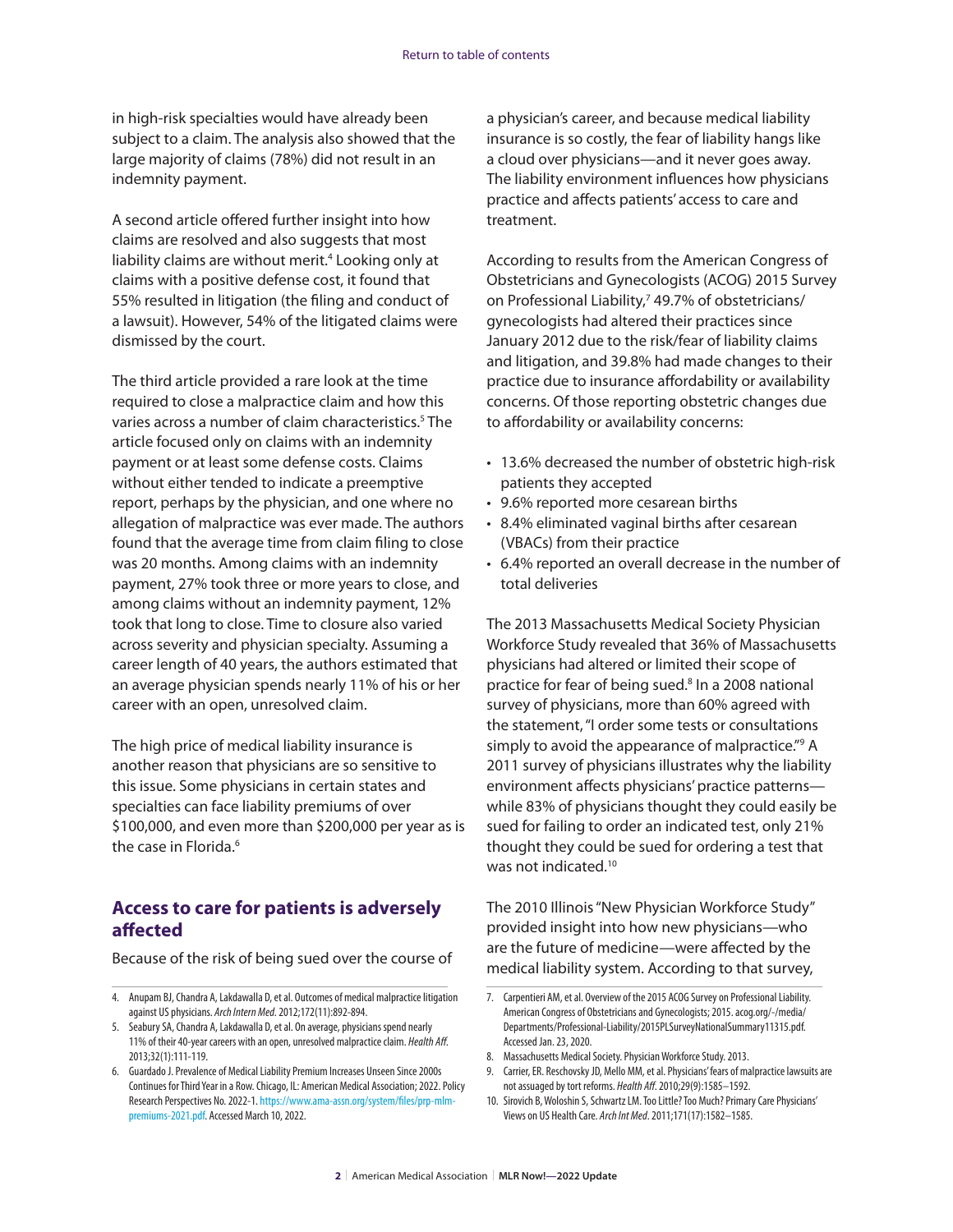49% of new Illinois physicians planned to relocate to a different state. Two-thirds of the new physicians who planned to leave Illinois cited the medical liability environment as an important or very important consideration in that decision.<sup>11</sup>

A number of papers have clearly shown that the liability system affects not only how physicians practice, but where they practice as well. The research provides a convincing argument that physician supply is higher and patients' access to care is enhanced in areas where physicians are under less pressure from the liability system due to the enactment of traditional MLR provisions, such as caps on noneconomic damages. Summaries of a number of such papers follow.12

Matsa (2007) examined how physician supply responded to caps on noneconomic or total damages over the period from 1970 to 2000.<sup>13</sup> He found that the positive impact of caps was concentrated in rural counties, and among surgical and support specialists within those counties. Overall, he found that the number of physicians per capita in the most rural counties was about 4% larger in states with caps than in similar counties in states without caps. For surgical and support specialties in rural counties, states with caps had about 10% more physicians per capita than rural counties in states without caps. His work also suggested that it takes at least six to 10 years for the full effect of caps on physician supply to be felt and that this long-term effect is approximately twice that of the short-term effect.

Klick and Stratmann (2007) used a somewhat different approach than Matsa (2007) to examine the impact of caps on physician supply between 1980 and 2001.14 Using physicians in low-risk specialties as a control group for physicians in high-risk specialties, Klick and Stratmann found that depending upon

which specialties are defined as low- or high-risk, the number of physicians per capita in high-risk specialties was between 4% and 7% higher in states with caps on noneconomic damages than in states without caps.

Helland and Showalter (2006) examined the effect of caps on a different measure of physician supply, weekly hours of work, in 1983 and 1988.<sup>15</sup> They found that a 10% increase in expected liability costs was associated with a 2.9% decrease in weekly hours worked. The effects for physicians in solo practice and for physicians age 55 or older were even larger, with decreases of 6.6% and 12.2% respectively, for those two groups.

Kessler, Sage and Becker (2005) examined the effect of liability reforms on physician supply using annual data from 1985 through 2001.<sup>16</sup> They found that direct tort reforms increased physician supply by 2.4% relative to non-reform states.<sup>17</sup> They also looked at the impact on a number of high-risk specialties and found that the effect on emergency physicians was particularly large at 11.5%.

Encinosa and Hellinger (2005) looked specifically at the impact of noneconomic damage caps on physician supply using eight years of data from 1985 through 2000.18 Their results suggested that caps increased the number of physicians per capita by 2.2% relative to counties in states without caps.

Helland and Seabury (2015) examined how physician supply responded to caps on noneconomic damages using state level estimates of the number of physicians per capita over the period from 1995 to 2010.<sup>19</sup> They found that noneconomic damage caps were associated with increases in supply of between 2% and 7% for physicians in high-risk specialties, depending on whether their classification of high-

<sup>11.</sup> Illinois Hospital Association. 2010 *Illinois New Physician Workforce Study*. [https://www.](https://www.northwestern.edu/newscenter/stories/2010/11/doctors-flee-illinois.html) [northwestern.edu/newscenter/stories/2010/11/doctors-flee-illinois.html](https://www.northwestern.edu/newscenter/stories/2010/11/doctors-flee-illinois.html). Accessed Feb. 22, 2022.

<sup>12.</sup> Two AMA reports provide more extensive summaries of this research: (1) Kane CK, Emmons DW. The Impact of Liability Pressure and Caps on Damages on the Healthcare Market: An Update of Recent Literature. Chicago, IL: American Medical Association; 2007. Policy Research Perspectives No. 2007-1. (2) Kane CK, Emmons DW. The Impact of Caps on Damages. How are Markets for Medical Liability and Medical Services Affected? Chicago, IL: American Medical Association; 2005. Policy Research Perspectives No. 2005-2.

<sup>13.</sup> Matsa, DA. Does Malpractice Liability Keep the Doctor Away? Evidence from Tort Reform Damage Caps. *J Legal Stud.* 2007;36(2):143–182.

<sup>14.</sup> Klick, J, Stratmann T. Medical Malpractice Reform and Physicians in High Risk Specialties. *J Legal Stud*. 2007;36(2):121–139.

<sup>15.</sup> Helland E, Showalter MH. The Impact of Liability on the Physician Labor Market. *Journal of Law and Economics*. 2009; 52(4):635-663.

<sup>16.</sup> Kessler DP, Sage WM, Becker DJ. Impact of Malpractice Reforms on the Supply of Physician Services*. JAMA*. 2005;293(21):2618–2625.

<sup>17.</sup> Direct reforms include caps on economic, noneconomic, or total damages, abolition of punitive damages, no mandatory prejudgment interest, and collateral source rule reform.

<sup>18.</sup> Encinosa WE, Hellinger FJ. Have State Caps On Malpractice Awards Increased The Supply Of Physicians? *Health Aff*. 2005; W5-250-W5-258.

<sup>19.</sup> Helland E, Seabury SA. Tort Reform and Physician Labor Supply: A Review of the Evidence. *Int'l Rev. L. & Econ*. 2015;42(June):192–202.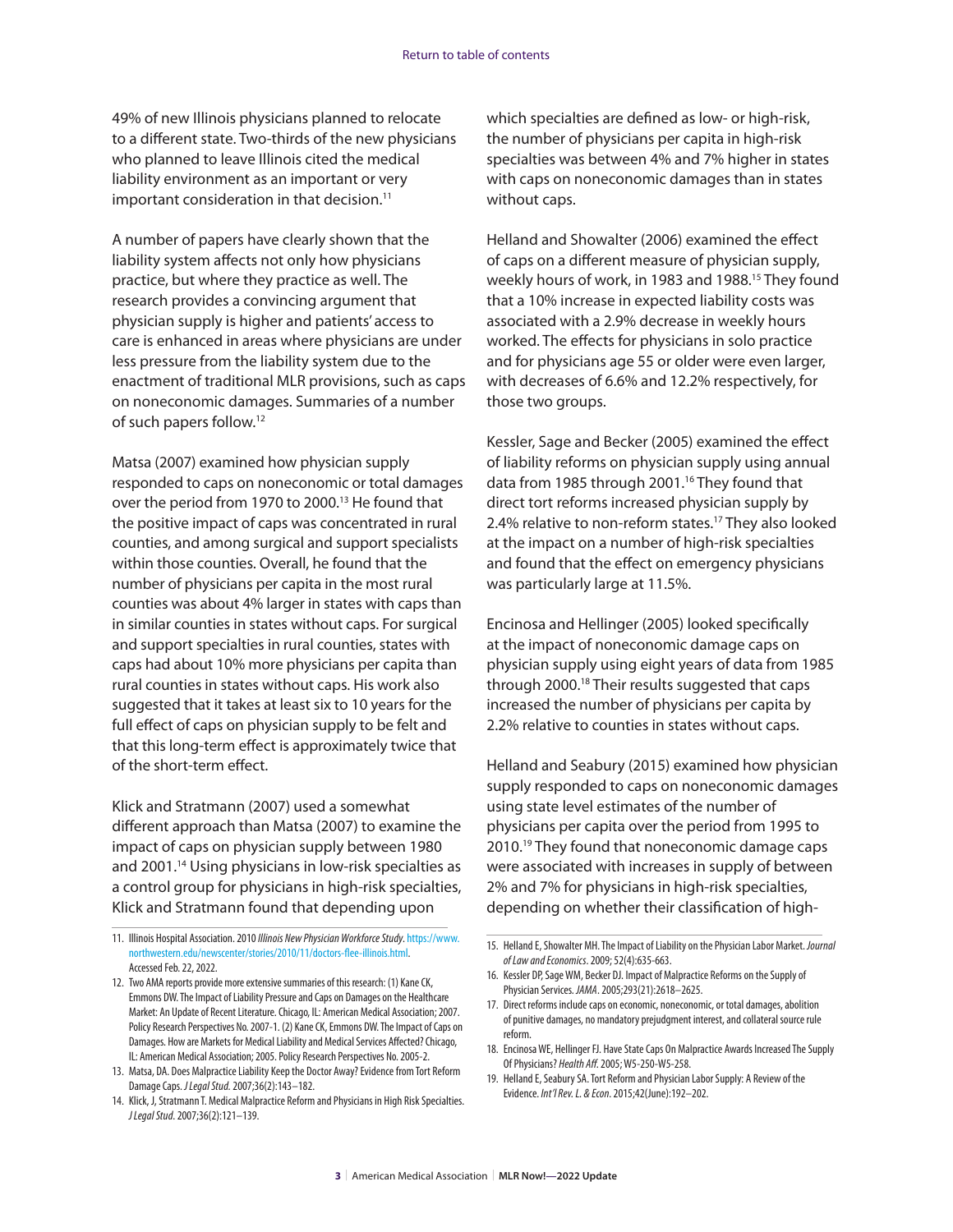risk specialties was broad or narrow. Measuring risk directly by specialty-level estimates of claim frequency, they found that caps had a larger impact on specialties with higher frequency. The authors noted that caps were more likely to be adopted in states experiencing slower than average growth in physician supply. Thus, they used a strategy that accounted for that phenomenon in their estimation of the impact of caps.

A 2006 literature review by the Robert Wood Johnson Foundation reached a similar conclusion to the research summarized above. It concluded that, the best studies suggest that caps are associated with a small increase in physician supply."20

#### **Accuracy and fairness**

Research shows that the current system treats physicians and patients unfairly and that its outcomes are inaccurate. A 2006 review of closed claims showed that no injury had occurred in 3% of claims, and that in 37% of those that involved an injury there had been no error.<sup>21</sup> The same research showed that in terms of compensation for medical errors, the system "gets it wrong" about equally on both sides. Twenty-seven percent of claims involving errors were uncompensated and, on the flip side, 28% of claims that did not involve an error were compensated. Earlier research that matched claimlevel data with hospital records also suggested similar inaccuracies. It found that less than 15% of patients who suffered a negligent injury filed a claim and that negligence had occurred in only slightly more than 15% of filed claims.<sup>22</sup>

the amounts paid out to plaintiffs, claims are also costly to defend. The average defense cost for settled claims that closed between 2016 and 2018 was \$77,117. For tried claims, it was \$158,843 when there was a defendant victory and \$236,519 for a plaintiff victory. For claims that were dropped, dismissed or withdrawn, the average defense cost was \$30,439.<sup>24</sup> Although this is lower than for claims that are settled or tried, dropped claims accounted for a significant share (37.6%) of total defense costs in 2016–2018 given their prevalence—i.e., 65% of all closed claims.25

Those per-claim costs add up to very large amounts. According to data from the National Association of Insurance Commissioners, total (incurred) indemnity losses in 2020 were \$5.6 billion—an increase of over \$1 billion from 2018, and defense costs were an additional \$2.9 billion.<sup>26</sup> These claim costs have a direct effect on the cost of medical care.

Earlier we referenced a body of research based on analyses of closed claims from a national professional liability insurer.<sup>27</sup> Based also on these data, the same authors found that defense costs were more than twice as high for claims that resulted in indemnity payments than for claims where no indemnity payments were made. However, the authors concluded that there was still a meaningful cost tied to defending that latter group of claims, and considerable savings could be had if the costs of dispute resolution were lowered.28

#### **Claim costs**

From a number of perspectives, the current liability system is extremely costly. MPL data show that the average indemnity payment on settled claims that closed between 2016 and 2018 was \$372,309, and for tried claims decided in the plaintiff's favor, it was \$635,829.<sup>23</sup> In addition to the costs generated by

<sup>20.</sup> Mello MM. Medical Malpractice: Impact of the Crisis and Effect of State Tort Reforms, The Robert Wood Johnson Foundation, Research Synthesis Report No. 10. 2006.

<sup>21.</sup> Studdert DM. Mello MM, Gawande AA. Claims, Errors, and Compensation Payments in Medical Malpractice Litigation. *N Engl J Med* 2006;354(19):2024–2033.

<sup>22.</sup> Weiler PC. *A Measure of Malpractice: Medical Injury, Malpractice Litigation, and Patient* Compensation. Cambridge, MA: Harvard University Press; 1993.

<sup>23.</sup> Medical Professional Liability Association. 2019. Data Sharing Project MPL Closed Claims 2016-2018 Snapshot.

<sup>24.</sup> Medical Professional Liability Association. 2019. Data Sharing Project MPL Closed Claims 2016-2018 Snapshot.

<sup>25.</sup> Medical Professional Liability Association. 2019. Data Sharing Project MPL Closed Claims 2016-2018 Snapshot and AMA's calculations from data in that report.

<sup>26.</sup> National Association of Insurance Commissioners (NAIC). Report on Profitability by Line by State in 2020. 2021. [https://content.naic.org/sites/default/files/publication-pbl-pb](https://content.naic.org/sites/default/files/publication-pbl-pb-profitability-line-state.pdf)[profitability-line-state.pdf](https://content.naic.org/sites/default/files/publication-pbl-pb-profitability-line-state.pdf) Accessed Jan 26, 2022. The NAIC report does not report these figures; it only reports them as percentages of direct premiums earned. Thus, they were calculated by multiplying those percentages to direct premiums earned. Defense costs are called "loss adjustment expenses" in the NAIC report.

<sup>27.</sup> Anupam BJ, Seabury S, Lakdawalla D, et al. Malpractice Risk According to Physician Specialty. *N Engl J Med*. 2011;365:629–636. Anupam BJ, Chandra A, Lakdawalla D, et al. Outcomes of Medical Malpractice Litigation Against US Physicians. *Arch Intern Med*. 2012;172(11):892-894. Seabury SA, Chandra A, Lakdawalla D, et al. On average, physicians spend nearly 11% of their 40-year careers with an open, unresolved malpractice claim. *Health Aff*. 2013;32(1):111–119.

<sup>28.</sup> Seabury S, Chandra A, Lakdawalla D. Defense Costs of Medical Malpractice Claims. *N Engl J Med*. 2012:36;1354–1356.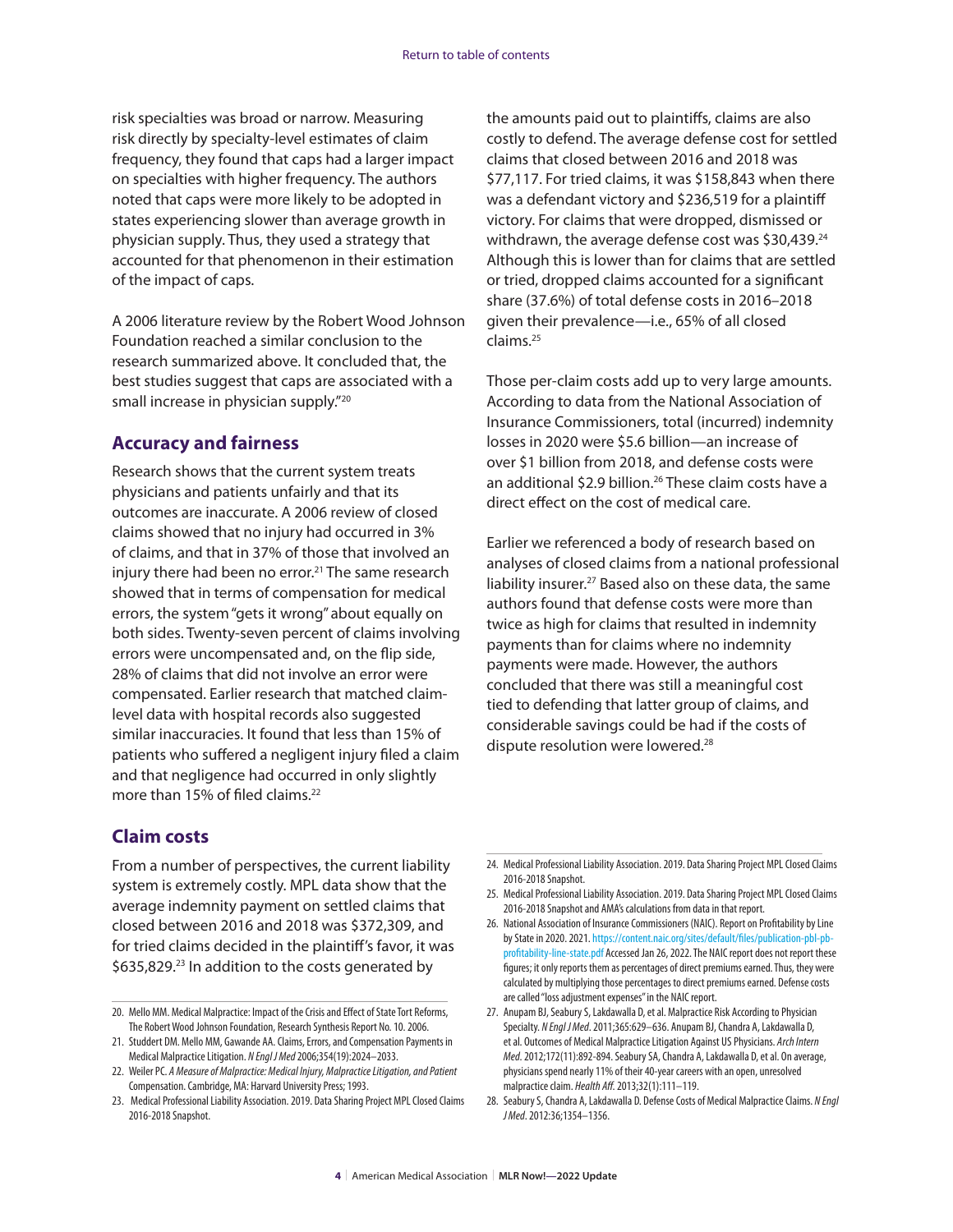#### **The fear of liability affects health care spending**

In addition to the direct effect that indemnity and defense costs have on medical spending, there is also a considerable indirect effect. Since the fear of lawsuits affects the way in which physicians practice, our medical liability system causes health care expenditures to be different than they otherwise would be. This is called "defensive medicine." However, it is very difficult to measure the extent and cost of defensive medicine, and more recent research shows that it is even more difficult than was previously thought.<sup>29</sup> This is because there are two types of defensive medicine—*positive* and *negative*. Positive defensive medicine is the tendency to provide more care to reduce liability risk. This is also known as assurance behavior and is what was conventionally thought of in previous studies. In contrast, negative defensive medicine, or avoidance behavior, refers to the tendency to avoid high-risk procedures for a given patient or avoid risky patients altogether to reduce risk.

Importantly, the two types of defensive medicine have opposing effects on health care spending hence the difficulty in measuring its extent and cost. Positive defensive medicine increases spending while negative defensive medicine *decreases* it. Therefore, laws aimed at reducing liability pressure and thus defensive medicine, such as caps, can also either increase or decrease spending. The net effect on total spending then depends on which effect dominates. For example, if these effects were to exactly offset each other, and studies were to thus find zero effects on total spending, this would not necessarily indicate that defensive medicine wasn't present; instead, researchers may have not been able to detect it. In short, it is presently very difficult to estimate the *total* cost of defensive medicine.

Much of the earlier research on the cost of defensive medicine focused on certain disease populations or procedures. In contrast, the more recent research examined more aggregate measures of spending on overall populations. Most research—earlier and more recent—is on the Medicare population because of a dearth of available expenditure data for the non-Medicare population.

The seminal paper that sought to quantify the extent of defensive medicine was Kessler and McClellan (1996). Kessler and McClellan (1996) examined hospital expenditures over the course of a year by Medicare beneficiaries with new diagnoses of acute myocardial infarction (AMI) or ischemic heart disease  $(HD)$  in 1984, 1987 and 1990.<sup>30</sup> They compared those expenditures in states with direct, indirect or no tort reforms.31 They found that within three to five years after the adoption of late 1980s direct reforms, hospital expenditures were reduced by 5% to 9% as compared to expenditures in states that did not adopt reforms.<sup>32</sup> Kessler and McClellan also tested for differences in mortality and complications, and found that these outcomes were similar regardless of whether a direct tort reform was in place. The finding that health did not worsen when those expenditures were reduced supports Kessler's and McClellan's conclusion that the expenditures had been incurred through the practice of defensive medicine.

In an extension of their 1996 work, Kessler and McClellan (2002) examined whether physicians' incentives to practice defensive medicine were affected by the increase in managed care enrollment from 1984 through 1994.<sup>33</sup> The authors found that for IHD patients, direct reforms had a larger negative impact on hospital expenditures in areas with low rather than high managed care penetration, leading to a decrease of 7.1% compared to 2.9%. Among AMI patients, the impact of tort reform was similar regardless of managed care penetration; it resulted in a 3.8% decrease in hospital spending.

Avraham and Schanzenbach (2015) used 1998 to 2009 data from the Nationwide Inpatient Sample (NIS) to examine the effect of noneconomic

<sup>29.</sup> Paik, M, Black B, Hyman, D. Damage Caps and Defensive Medicine Revisited. *J. Health Econ*. 2017; 51(January):84-97. Moghtaderi, A, Farmer, S, Black, B. Damage Caps and Defensive Medicine: Reexamination with Patient-Level Data. *J. Empir. Leg. Stud*. 2019; 16(1): 26-68. U.S. Congressional Budget Office. How Do Changes in Medical Malpractice Liability Laws Affect Health Care Spending and the Federal Budget? Working Paper 2019- 03 (Washington, DC: U.S. Congressional Budget Office, April 2019).

<sup>30.</sup> Kessler DP, McClellan M. Do Doctors Practice Defensive Medicine? *Q J Econ*. 1996:111(2):353-390.

<sup>31.</sup> Direct reforms include caps on economic, noneconomic, or total damages, abolition of punitive damages, no mandatory prejudgment interest, and collateral source rule reform. Indirect reforms include limits on contingency fees, mandatory periodic payments, joint and several liability reform, statute of limitations reform, and existence of a patient compensation fund.

<sup>32.</sup> The 5% reduction was for AMI; 9% for IHD.

<sup>33.</sup> Kessler D, McClellan M. Malpractice Law And Health Care Reform: Optimal Liability Policy In And Era Of Managed Care. *J Public Econ*. 2002;84:175-197.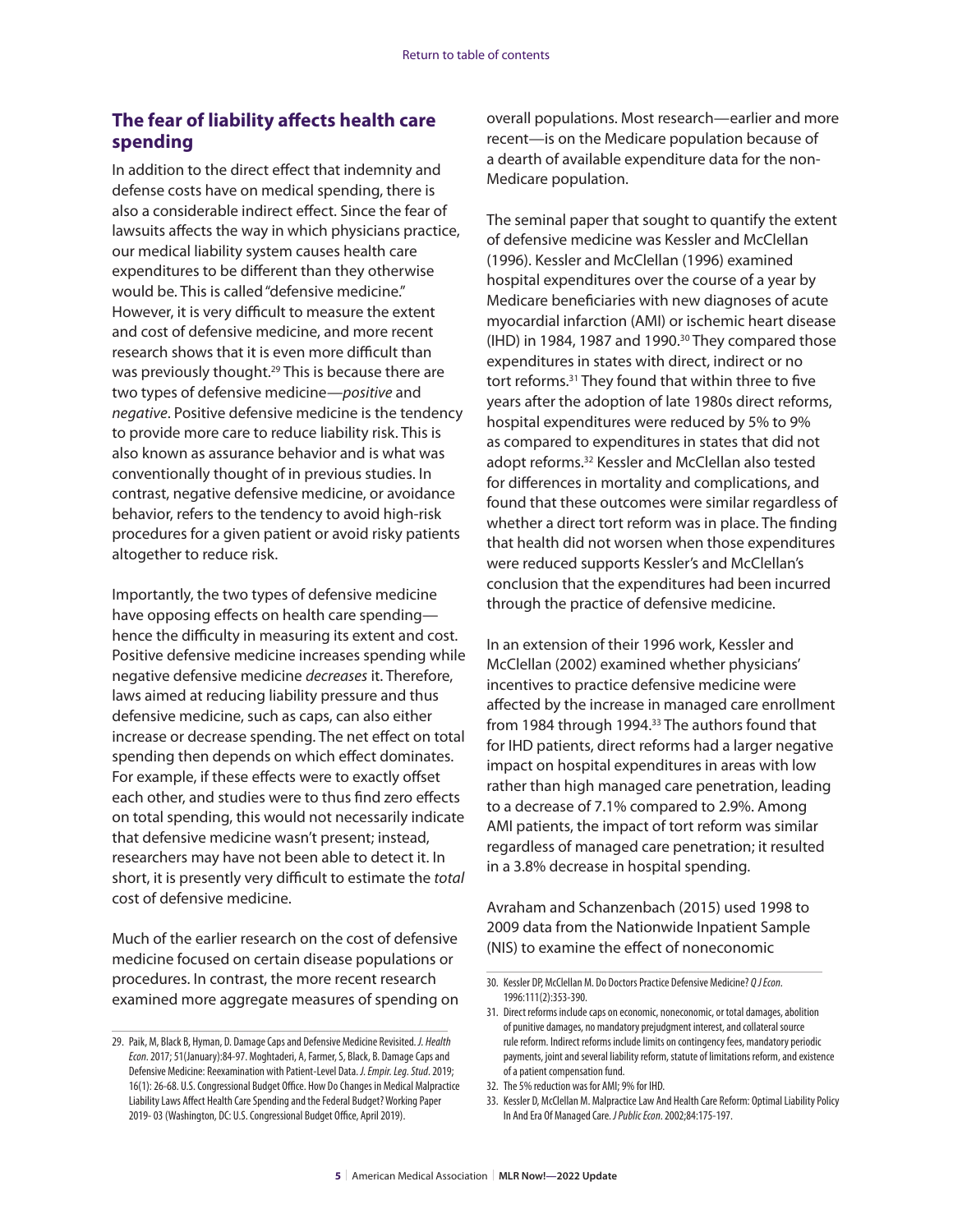damage caps on the treatment intensity of heart attack patients aged 45 to 90.34 They found that the likelihood of receiving an invasive procedure (angioplasty or bypass) declined by 1.25 to two percentage points following enactment of a cap caps were associated with a decrease in treatment intensity. At the same time, they found no evidence that the decrease in treatment intensity led to an increase in mortality. Together, these results suggest that the extent of defensive medicine was reduced by caps on noneconomic damages.

In a 2006 background paper, the Congressional Budget Office (CBO) looked at the relationship between tort reform and hospital, physician and total Medicare expenditures on all beneficiaries over the 1980 through 2003 period.<sup>35</sup> The CBO concluded that hospital spending per beneficiary was 5% lower in states where noneconomic damages were capped, but attributed about half of that impact to the prospective payment system implemented in 1983.<sup>36</sup> While they found no impact of caps on physician spending, they estimated that total Medicare spending per beneficiary was 4% lower in states with caps.

The more recent research examined the effects of a latter wave of tort reforms that were implemented in the 2000s.<sup>37</sup> In contrast to much of the earlier literature, which typically focused on specific disease populations or procedures, Paik et al. (2017), Moghtaderi et al. (2019) and the CBO (2019) examined the effects of tort reforms on hospital, physician and total Medicare spending. Taken together, they provide mixed evidence. Noneconomic damage caps either raised, lowered or did not affect spending, depending on which type of spending was examined, and the direction of the effect was also inconsistent across studies.

This is not entirely surprising, given the opposing effects of positive and negative defensive medicine on spending discussed above. Those mixed findings led the CBO to conclude noneconomic damage caps won't affect *total* Medicare spending. They also underscore the difficulty in estimating the extent and cost of defensive medicine.

Rather than comparing Medicare expenditures in states with and without tort reforms, some authors have examined whether Medicare expenditures are higher in states that have higher indemnity payments on liability claims.<sup>38</sup> Baicker, Fisher and Chandra (2007)<sup>39</sup> found that a 10% increase in average (per physician) indemnity payments between 1993 and 2001 was associated with a 1.5% to 1.8% increase in the utilization of half of the diagnostic and imaging procedures at which they looked.40 For spending, they found that the same 10% increase in indemnity payments led to a 1% increase in Part B spending per beneficiary, but found no impact on total spending per beneficiary. The impact on imaging spending (2.2%) stood out as it was larger than that of any other testing or procedure category.

Roberts and Hoch (2007) used 1998 through 2002 Medicare expenditure data and county-level data on the number of medical liability lawsuits in Mississippi to examine the relationship between litigation and medical costs.41 The authors found that an additional lawsuit per 100,000 persons led to higher Part B Medicare spending of \$1.40 to \$2.49 per beneficiary. This implied that in the average county in Mississippi, between 0.9% and 1.6% of Part B spending was due to the litigation climate (including the direct impact of payouts to plaintiffs on health care costs).<sup>42</sup> In the county with the most lawsuits, 277 per 100,000 persons, 15.9% of spending on physician services was due to litigation.

<sup>34.</sup> Avraham, R, Schanzenbach, M. The Impact of Tort Reform on Intensity of Treatment: Evidence from Heart Attack Patients. *J. Health Econ*. 2015;39(January):273–288.

<sup>35.</sup> U.S. Congressional Budget Office. Medical Malpractice Tort Limits And Health Care Spending, Background Paper (Washington, DC: U.S. Congressional Budget Office, April 2006).

<sup>36.</sup> CBO's work suggests that states that were under greater pressure from the PPS system to reduce expenditures were more likely than other states to enact caps. The 5% estimated impact of caps picks up some of this relationship.

<sup>37.</sup> Paik, M, Black B, Hyman, D. Damage Caps and Defensive Medicine Revisited. *J. Health Econ*. 2017; 51(January):84-97. Moghtaderi, A, Farmer, S, Black, B. Damage Caps and Defensive Medicine: Reexamination with Patient-Level Data. *J. Empir. Leg. Stud*. 2019; 16(1): 26-68. U.S. Congressional Budget Office. How Do Changes in Medical Malpractice Liability Laws Affect Health Care Spending and the Federal Budget? Working Paper 2019- 03 (Washington, DC: U.S. Congressional Budget Office, April 2019).

<sup>38.</sup> When the authors looked at premiums as a measure of liability pressure rather than indemnity payments, their results were similar.

<sup>39.</sup> Baicker K, Fisher ES, Chandra A. Malpractice Liability Costs and the Practice of Medicine in the Medicare Program. *Health Aff*. 2007;26:841–852.

<sup>40.</sup> They found an impact on carotid duplex, echocardiography, electrocardiogram, (EKG), and computed tomography (CT)/magnetic resonance imaging (MRI) scanning. They found no impact on prostate-specific antigen (PSA) testing, cardiac catheterization, chest x-rays and mammograms.

<sup>41.</sup> Roberts B, Hock I. Malpractice Litigation and Medical Costs in Mississippi. *Health Econ*. 2007;16(8):841–859.

<sup>42.</sup> The lower of the two estimates is from a regression that includes county fixed effects. The percentage impacts are calculated at the mean number of suits per 100,000 (16.05), with average Medicare physician spending per beneficiary of \$2431 (\$1.40 \* 16.05  $/$ \$2431 = 0.009, for example).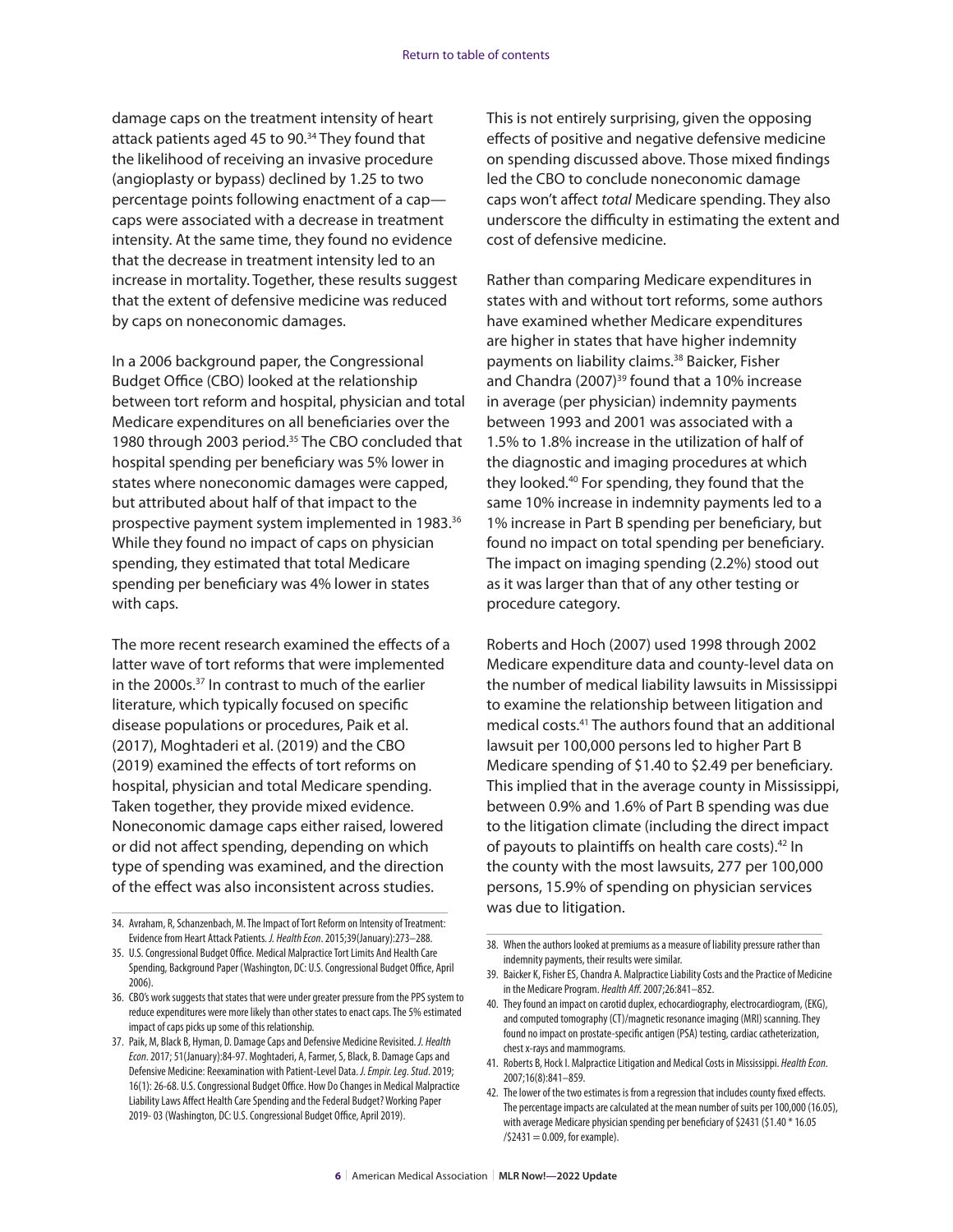Taken as a whole, the earlier Medicare-based research suggests that defensive medicine affects Medicare spending, but that this effect may be concentrated in some disease populations or procedures. In contrast, the more recent research, which looks at the effects of a latter wave of reforms on more aggregate measures of spending, finds mixed and inconclusive evidence on the spending effects of noneconomic damage caps, perhaps due to the opposing effects of positive and defensive medicine.

Four empirical papers suggest the practice of defensive medicine using data on the non-Medicare population. Avraham, Dafny and Schanzenbach (2010) used a proprietary multi-employer database to examine the relationship between tort reform and the health insurance premiums of employersponsored health plans over the 1998 through 2006 period.43 The authors found that if implemented together, joint and several liability reform, caps on punitive damages, caps on noneconomic damages and collateral source rule reform would reduce the health insurance premiums of self-insured plans by 2.1%, driven largely by the latter two reforms.

Thomas, Ziller and Thayer (2010) used medical liability premiums as a measure of liability pressure.<sup>44</sup> They estimated how episode-of-care costs for Cigna Healthcare claims responded to changes in that measure over the 2004 to 2006 period, or to variation in the measure across areas. The authors' work showed that a 10% decrease in medical liability premiums would lead to a statistically significant decrease in costs in 2% of the *different types* of episodes in their data, which was equivalent to 35.8% of the *total number* of episodes over that period (the affected episodes were high-volume ones). They also concluded that a 10% decrease in premiums would result in a decrease in total costs of less than 1%.

The CBO working paper (2019) referenced above also examined the effects of the more recent wave of tort reforms on Medicaid spending in total, as well as for different subsets of beneficiaries. It found some evidence that noneconomic damage caps may reduce Medicaid spending for some beneficiaries namely, nonelderly, able-bodied adults; however, none of their estimates were statistically significant. The largest and most consistently negative effects were for this population with the estimates suggesting that fully phased-in noneconomic damage caps would lower per-beneficiary Medicaid spending by about 10%.<sup>45</sup>

Finally, Frakes and Gruber (2019) exploit liability rules in the Military Health System to estimate the extent of defensive medicine. Since active-duty patients receiving treatment at military facilities cannot sue for harm arising from adverse events, Frakes and Gruber (2019) compare the treatment intensity and patient outcomes of this legal immunity group to those of patients who are able to sue—dependents treated at military facilities as well as all patients, active duty or not—receiving care from civilian facilities. They find suggestive evidence that legal immunity reduces inpatient spending by 5% with no measurable negative effect on patient outcomes. This evidence is consistent with the practice of defensive medicine.46

#### **A recurring problem**

The problems with the medical liability system are not new. The medical liability insurance system experienced a period of crisis in the early 1970s when several private insurers left the market because of rising claims and inadequate rates. This exodus of capacity resulted in an availability crisis and created an affordability issue for those physicians and hospitals lucky enough to find insurance. Over the next 15 years, various attempts were made to ease the explosion in claims costs: tort reform, increased diagnostic testing, improved peer review and increased communication between physicians and patients. Aggressive campaigns to reform state laws governing medical liability lawsuits began in the 1970s and were successful in a number of states, including California, Louisiana, Indiana and New Mexico.

<sup>43.</sup> Dafny RA, Schanzenbach MM. The Impact of Tort Reform on Employer-Sponsored Health Insurance Premiums. Journal of Law, Economics, and Organization. 2012; 28(4):657-686.

<sup>44.</sup> Thomas WJ, Ziller EC, Thayer DA. Low Costs of Defensive Medicine, Small Savings From Tort Reform. *Health Aff*. 2010;29:1578–1584.

<sup>45.</sup> U.S. Congressional Budget Office. How Do Changes in Medical Malpractice Liability Laws Affect Health Care Spending and the Federal Budget? Working Paper 2019-03 (Washington, DC: U.S. Congressional Budget Office, April 2019).

<sup>46.</sup> Frakes, M, Gruber, M. Defensive Medicine: Evidence from Military Immunity. *American Economic Journal: Economic Policy*.2019;11(3):197-231.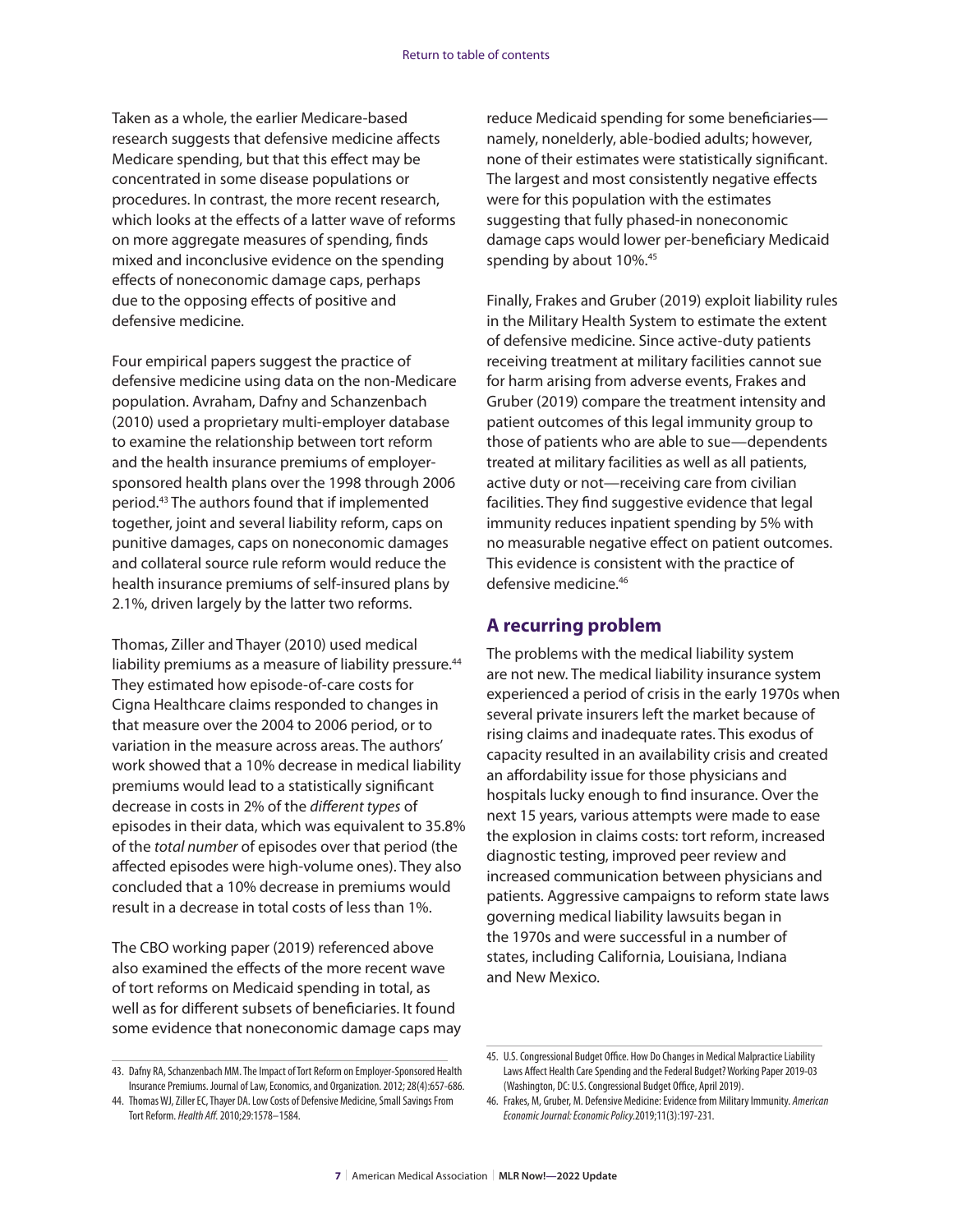In California, between 1968 and 1974, the number of medical liability claims doubled, and the number of losses in excess of \$300,000 increased dramatically, from three to 34. Losses amounting to \$180 for each \$100 of premium led most commercial insurers to conclude that the practice of medicine was uninsurable, and they refused to provide medical liability insurance at any price. In California, access to care was threatened, and a special session of the California legislature led to enactment of the Medical Injury Compensation Reform Act of 1975 (MICRA).47

During the 1980s, the second liability crisis characterized by a lack of affordability—shook the industry, as claim frequency and severity increased again and premiums rose rapidly. The affordability crisis had a dramatic effect. Physicians in specialties such as obstetrics and gynecology cut back on highrisk procedures and high-risk patients to reduce risk and hold down their premiums. Some physicians closed practices in states where premiums and the risk of being sued were especially high.

The third liability crisis began in the early 2000s. Liability premiums skyrocketed, and access to care was threatened in many states.

#### **Access to care during the last liability crisis**

At the height of the third liability crisis in the mid-2000s, 45% of hospitals reported that the professional liability crisis resulted in the loss of physicians or reduced coverage in emergency departments.48 According to a 2006 ACOG survey, the lack of affordable liability insurance forced 70% of obstetricians/gynecologists to make changes to their practice in the preceding three-year period. Of those who made changes, liability concerns forced 7% to stop practicing obstetrics. Finally, ACOG reported that close to 90% of obstetricians/gynecologists have had at least one liability claim filed against them over the course of their career with the average being 2.6% claims per obstetrician/gynecologist.49

Residents and students also expressed grave concerns about the liability situation and their ability to practice medicine in high-risk specialties at the height of the third liability crisis. In a 2003 survey, 62% of medical residents reported that liability issues were their top concern, surpassing any other concern. This represented an enormous increase from 2001 when, according to 2003 survey data, only 15% of residents said liability was a concern.<sup>50</sup>

Medical students were also affected by the third liability crisis. In fact, half of the respondents to an AMA survey indicated the medical liability environment was a factor in their specialty choice.<sup>51</sup> Thirty-nine percent said the medical liability environment was a factor in their choice of state in which to complete residency training.<sup>52</sup> Sixty-one percent of students reported they were extremely concerned that the current medical liability environment was decreasing physicians' ability to provide quality medical care.<sup>53</sup>

At the height of the third crisis, a majority (59%) of physicians believed that the fear of liability discouraged open discussion and thinking about ways to reduce health care errors.<sup>54</sup> More than three-fourths (76%) of physicians believed that concern about medical liability litigation negatively affected their ability to provide quality care.<sup>55</sup> Fear of medical liability suits caused some emergency room physicians to order more hospitalizations and medical tests than other emergency room doctors.<sup>56</sup>

## **Premiums during the last liability crisis**

The Medical Liability Monitor (MLM) reports medical liability premiums for major medical liability insurance carriers for obstetrics/gynecology, general surgery and internal medicine in each state where they provide liability coverage. The premium data on page 10 below, which are from the Annual Rate Survey (October) editions of the MLM,

<sup>47.</sup> Anderson RE. Commentaries Defending the Practice of Medicine. Arch Int Med. 2004;164(11):1173-8.

<sup>48.</sup> Am. Hosp. Ass'n., Prof'l Liability Ins. Survey (2003).

<sup>49.</sup> Wilson N, Strunk AL. Overview of the 2006 ACOG Survey on Professional Liability. *ACOG Clinical Review*. 2007;12(2):1–16.

<sup>50.</sup> Meritt, Hawkins & Assoc., Summary Report: 2003 Survey of Final Year Med. Residents 5 (2003).

<sup>51.</sup> AMA Division of Market Research & Analysis. AMA Survey: Med. Students' Opinions of the Current Medical Liability Environment. 2003.

<sup>52.</sup> Id. 53. Id.

<sup>54.</sup> Harris Interactive Inc. Common Good, Common Good Fear of Litigation Study: The Impact on Med. 65. 2002.

<sup>55.</sup> Id*.* See also, Taylor S, Thomas E. Civil Wars. Newsweek, Dec. 15, 2003 (detailing America's increasingly litigious culture and its repercussions in the day-to-day work of physicians and other professionals).

<sup>56.</sup> Malpractice Fears Guide Behavior of Some ER Physicians, Study Says. Health Care Daily. July 13, 2005.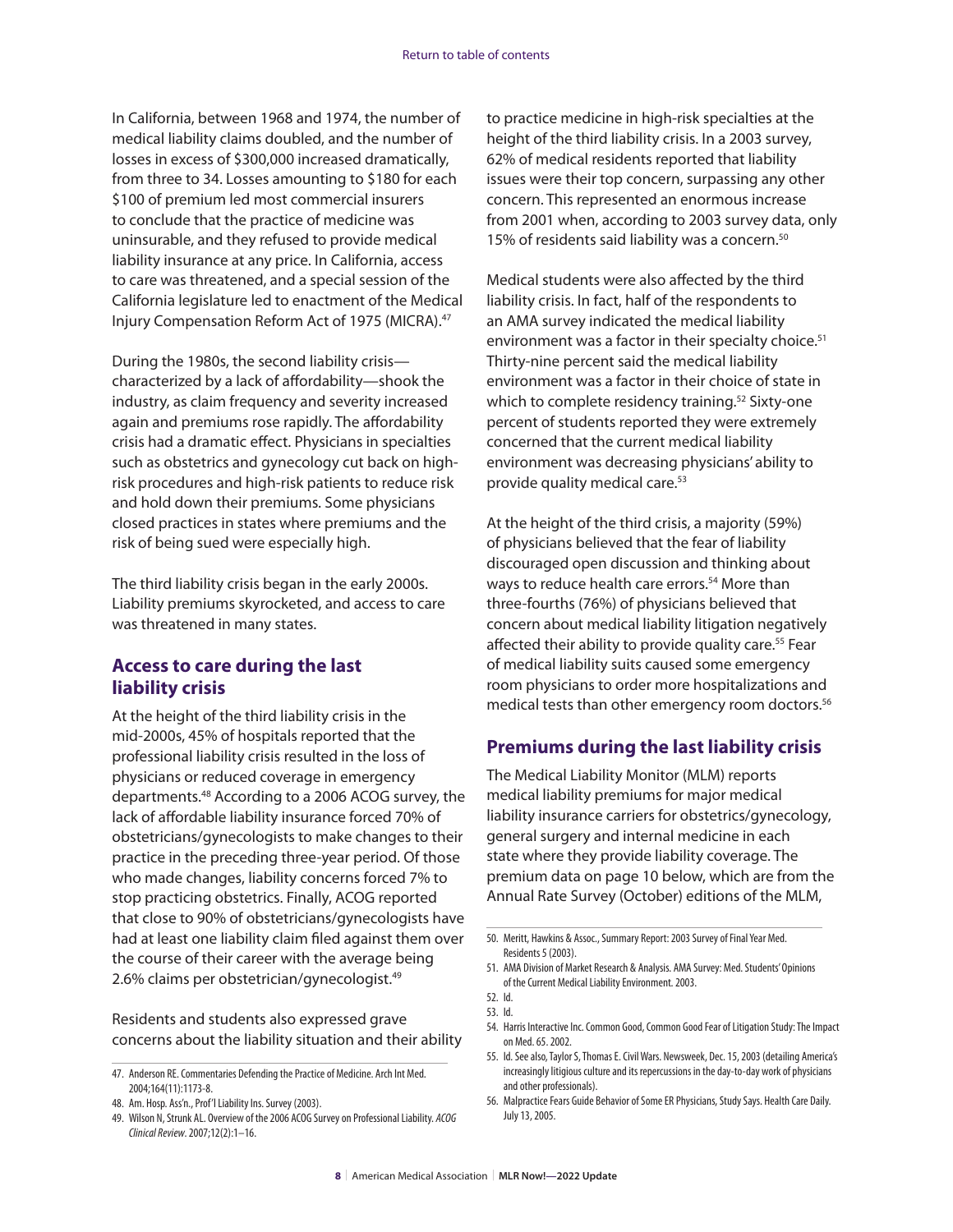illustrate the explosive premium growth faced by physicians during the third medical liability crisis from 2000–2004. The table also shows premiums for California—a state that passed strong tort reforms in 1975—to illustrate the relative stability in premiums in that state compared to others.

Premiums in several states more than doubled during the 2000–2004 period. As the table shows, some Florida obstetricians/gynecologists and general surgeons faced premiums that were over \$275,000 in 2004. According to the Florida Association of Realtors and the University of Florida Real Estate Research Center, that was more than the median sale price for a house in that area at that time (\$273,900).<sup>57</sup>

#### **Premiums after the last crisis**

After the crisis, a growing number of premiums started to decrease.<sup>58</sup> Since then, however, fewer premiums have fallen over time, and decreases have become less common than premium increases. The major trend had generally been one of increasing stability, though stability has been on a downswing since 2019.

Also, in 2019 for the first time since the last crisis, the share of premiums that increased year-to-year went up significantly. The proportion of premiums that went up in 2018 almost doubled in 2019. Then in 2020, an even higher share increased, when 31.1% of premiums went up from the previous year. In fact, this was the highest proportion observed since 2005. Once again, and despite a small dip in 2021, almost 30% of premiums increased—the highest since 2006.59 According to some actuaries, we were already in the early stages of a hard market—a period of increasing premiums—in 2020. They expected that insurers would sustain or even push for higher

premiums in 2021.<sup>60</sup> The 2021 MLM data suggest this is coming to fruition.<sup>61</sup> Although large increases were concentrated in certain states, small increases in premiums were more widespread. There is not a hard market yet in the U.S. as a whole; however, there appears to be a hard market in certain states. To put it in perspective, however, the current hard market still pales in comparison to the last liability crisis.

It is not atypical for there to be hard and soft markets—i.e., for premiums to go up and down, as this is part of the insurance cycle. How severe and widespread the current hard market will become is still uncertain. The next edition of the MLM data will help enlighten these critical questions.<sup>62</sup>

#### **Crisis states during this period**

During the last crisis, the AMA identified the following states as crisis states: Arkansas, Connecticut, Florida, Georgia, Illinois, Kentucky, Massachusetts, Mississippi, Missouri, Nevada, New Jersey, New York, North Carolina, Ohio, Oregon, Pennsylvania, Rhode Island, Tennessee, Texas, Washington, West Virginia and Wyoming. Premiums were increasing in these states; patients were losing access to health care, and physicians were struggling to stay in practice.

For example, between 2000 and 2004, liability premiums for some OB-GYNs (i) almost doubled in New Jersey and some areas in Florida and Illinois, (ii) more than doubled in Connecticut, and (iii) more than quadrupled in some areas of Pennsylvania.<sup>63</sup> More than 1,600 Florida physicians gave sworn

<sup>57.</sup> [https://www.bizjournals.com/southflorida/stories/2005/05/09/story6.html.](https://www.bizjournals.com/southflorida/stories/2005/05/09/story6.html) Accessed Feb. 22, 2022.

<sup>58.</sup> Guardado. J. Prevalence of Medical Liability Premium Increases Unseen Since 2000s Continues for Third Year in a Row. Chicago IL: American Medical Association; 2022. Policy Research Perspectives No. 2022-1. [https://www.ama-assn.org/system/files/prp-mlm](https://www.ama-assn.org/system/files/prp-mlm-premiums-2021.pdf)[premiums-2021.pdf.](https://www.ama-assn.org/system/files/prp-mlm-premiums-2021.pdf) Accessed March 10, 2022. This subsection is based entirely on this particular report.

<sup>59.</sup> Guardado J. Prevalence of Medical Liability Premium Increases Unseen Since 2000s Continues for Third Year in a Row. Chicago, IL: American Medical Association; 2022. Policy Research Perspectives No. 2022-1. https://www.ama-assn.org/system/files/prp-mlmpremiums-2021.pdf. Accessed March 10, 2022.

<sup>60.</sup> Burns B., Gittleman A. Rate Increases – Just What the Doctor Ordered. Medical Professional Liability in 2020. *Medical Liability Monitor*, Annual Rate Survey Issue, Vol. 45 (10). October 2020.

<sup>61.</sup> Guardado J. Prevalence of Medical Liability Premium Increases Unseen Since 2000s Continues for Third Year in a Row. Chicago, IL: American Medical Association; 2022. Policy Research Perspectives No. 2022-1. [https://www.ama-assn.org/system/files/prp-mlm](https://www.ama-assn.org/system/files/prp-mlm-premiums-2021.pdf)[premiums-2021.pdf](https://www.ama-assn.org/system/files/prp-mlm-premiums-2021.pdf). Accessed March 10, 2022.

<sup>62.</sup> Guardado. J. Prevalence of Medical Liability Premium Increases Unseen Since 2000s Continues for Third Year in a Row. Chicago IL: American Medical Association; 2022. Policy Research Perspectives No. 2022-1. [https://www.ama-assn.org/system/files/prp-mlm](https://www.ama-assn.org/system/files/prp-mlm-premiums-2021.pdf)[premiums-2021.pdf](https://www.ama-assn.org/system/files/prp-mlm-premiums-2021.pdf). Accessed March 10, 2022.

<sup>63.</sup> Guardado J. Medical Professional Liability Insurance Premiums: Changes and Levels, 2004-2009. Chicago, IL: American Medical Association; 2009. Policy Research Perspectives No. 2009-5.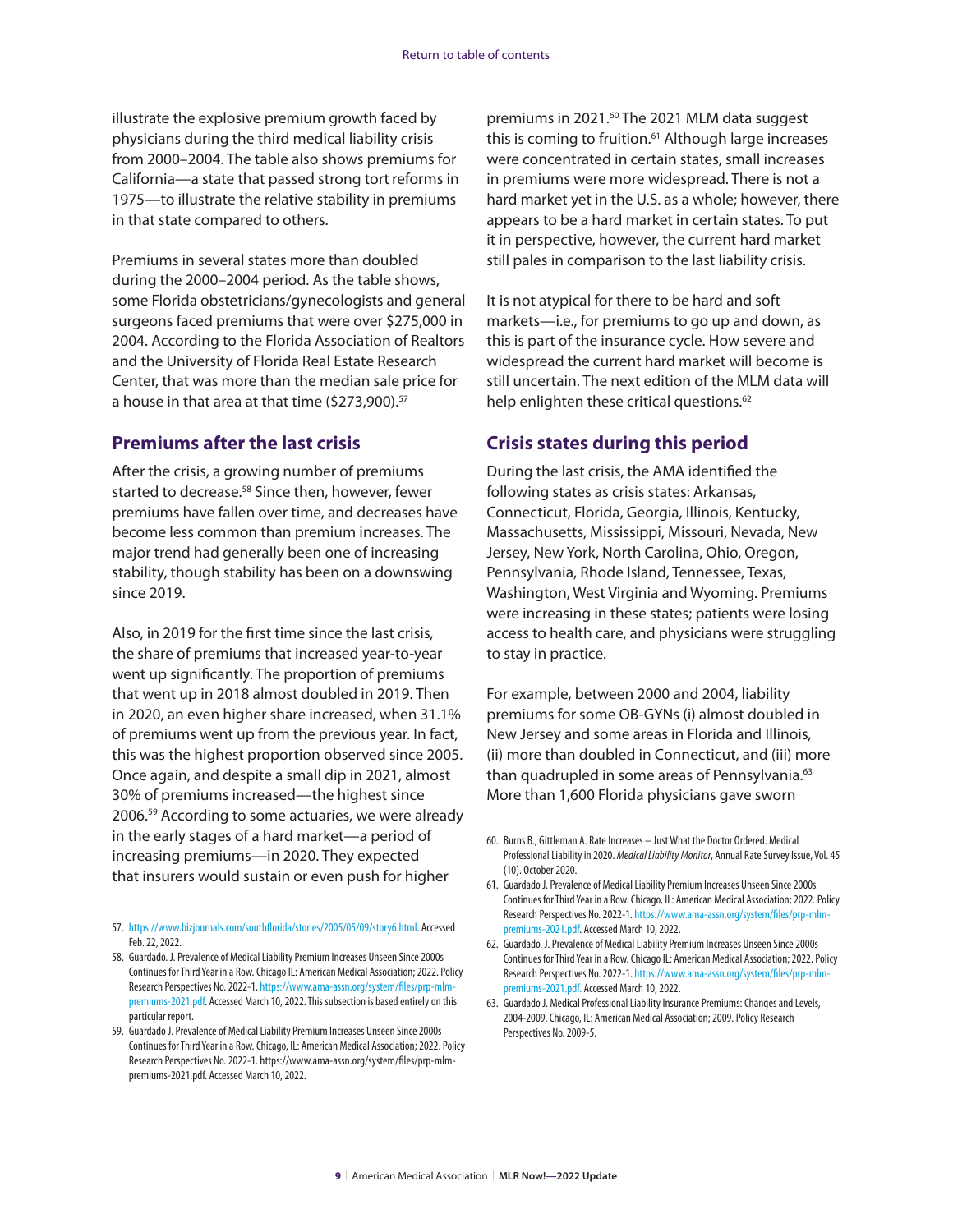statements to a state Senate panel in August 2003 detailing how the state's medical liability crisis forced them to change their practices, including no longer providing services such as delivering babies and performing complex surgeries.<sup>64</sup> The only Level 1 trauma center in Las Vegas had to close temporarily due to skyrocketing liability premiums.<sup>65</sup> And in Philadelphia, the city lost 11 maternity wards

between 1997 and 2007, with the *Philadelphia Inquirer* citing liability concerns as one of the main reasons for these closures.<sup>66</sup> The last liability crisis was very detrimental to patients and to physicians, and the AMA is advocating on behalf of patients and physicians constantly to prevent a recurrence of this event.

64. Florida Medical Association.

65. PR Newswire, April 21, 2003.

66. Burling S. Demise of Maternity Wards is Inducing the Baby Scramble. Philadelphia Inquirer. May 6, 2007.

#### **Medical professional liability insurance premiums for \$1M/\$3M policies, 2000–2004**

| Obstetrics/gynecology                     | 2000    | 2001    | 2002    | 2003    | 2004    |
|-------------------------------------------|---------|---------|---------|---------|---------|
| California (Los Angeles, Orange)          | 52,874  | 52,874  | 54,563  | 60,259  | 63,272  |
| Connecticut                               | 63,292  | 77,533  | 94,978  | 123,470 | 148,164 |
| Florida (Miami-Dade)                      | 147,621 | 166,368 | 201,376 | 249,196 | 277,241 |
| Illinois (Cook, Madison, St. Clair, Will) | 78,880  | 88,928  | 102,640 | 139,696 | 147,540 |
| New Jersey                                | 68,000  | 68,000  | 70,720  | 102,643 | 128,304 |
| New York (Nassau, Suffolk)                | 115,429 | 115,429 | 115,431 | 123,853 | 133,787 |
| Pennsylvania (Philadelphia, Delaware)     | 37,556  | 45,938  | 100,045 | 134,335 | 161,211 |
| Texas (Brownsville, Laredo, El Paso)      | 73,660  | 91,894  | 92,326  | 92,326  | 81,247  |
| <b>General surgery</b>                    |         |         |         |         |         |
| California (Los Angeles, Orange)          | 32,507  | 32,507  | 36,740  | 45,421  | 54,505  |
| Connecticut                               | 32,651  | 34,283  | 36,854  | 42,385  | 57,220  |
| Florida (Miami-Dade)                      | 110,068 | 124,046 | 174,268 | 226,542 | 277,241 |
| Illinois (Cook, Madison, St. Clair, Will) | 52,364  | 59,016  | 68,080  | 92,576  | 102,700 |
| New Jersey                                | 32,333  | 38,800  | 41,516  | 58,786  | 63,489  |
| New York (Nassau, Suffolk)                | 62,733  | 62,733  | 65,870  | 74,211  | 80,163  |
| Pennsylvania (Philadelphia, Delaware)     | 33,684  | 35,793  | 82,157  | 108,038 | 128,524 |
| Texas (Brownsville, Laredo, El Paso)      | 50,911  | 67,555  | 71,200  | 71,200  | 62,656  |
| <b>Internal medicine</b>                  |         |         |         |         |         |
| California (Los Angeles, Orange)          | 10,097  | 10,097  | 11,164  | 12,493  | 14,237  |
| Connecticut                               | 7,736   | 9,863   | 13,820  | 21,420  | 28,917  |
| Florida (Miami-Dade)                      | 32,744  | 38,378  | 56,153  | 65,697  | 69,310  |
| Illinois (Cook, Madison, St. Clair, Will) | 19,604  | 22,060  | 26,404  | 35,756  | 38,424  |
| New Jersey                                | 11,359  | 12,495  | 13,620  | 20,893  | 23,818  |
| New York (Nassau, Suffolk)                | 21,648  | 21,648  | 21,648  | 23,228  | 25,091  |
| Pennsylvania (Philadelphia, Delaware)     | 7,390   | 7,853   | 18,429  | 24,546  | 27,505  |
| Texas (Brownsville, Laredo, El Paso)      | 18,783  | 25,563  | 26,334  | 26,334  | 23,174  |

The dollar amounts in the table are examples of manual premiums for professional liability insurance that were reported in the "2001–2004 Annual Rate Survey" (October) issue of the Medical Liability Monitor (MLM). This table is an excerpt from a 2009 AMA report on MLM premiums.\* It does not include all the rates reported for the geographic areas in the table, nor does it include the premiums paid by physicians in other areas of the country, which may be higher or lower. These rates reflect the manual rates for one of the state's market share leaders. The MLM reports that these rates do not reflect credits, debits, dividends or other factors that may reduce or increase the actual rates charged to physicians. The AMA alone is responsible for the accuracy of the information in the table and believes the rates listed are a reasonable benchmark to demonstrate professional liability insurance trends for select specialties in certain geographic areas. Connecticut 2003–2004 rates are for \$1 million/\$4 million limits, and New York 2004 rates are for \$1.3 million/\$3.9 million limits. Pennsylvania premiums include PCF surcharges. To obtain the MLM survey or to verify its accuracy, visit [mlmonitor.com](http://www.mlmonitor.com) or call (312) 944-7900.

\* The MLM data were summarized by Guardado JR. in Medical Professional Liability Insurance Premiums: Changes and Levels, 2004–2009. Chicago, IL: American Medical Association, 2009. Policy Research Perspectives No. 2009-5.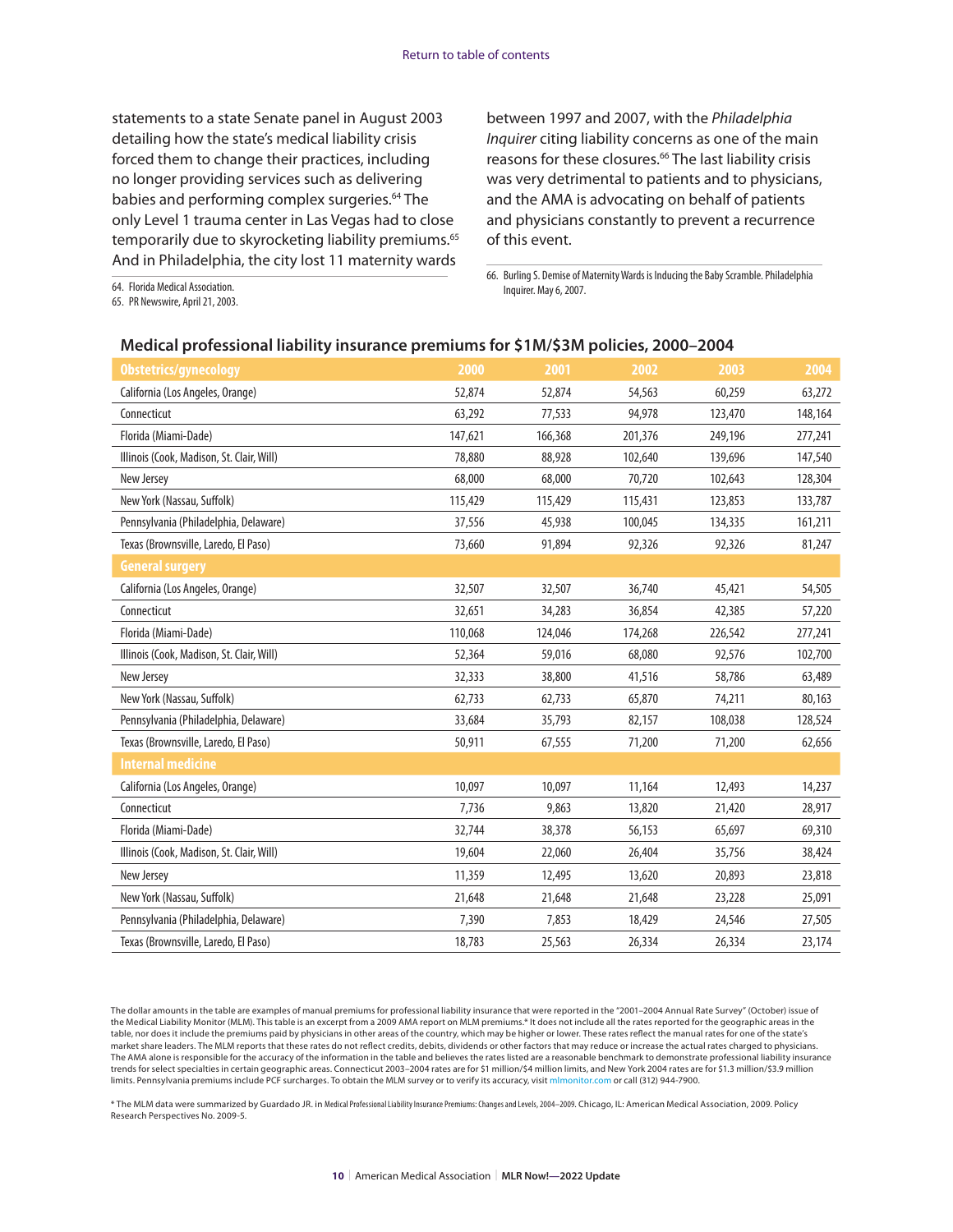# **Research on caps**

<span id="page-12-0"></span>Caps on noneconomic damages have proven to be successful at maintaining a stable liability climate in states that enact them. A large body of research shows that caps on noneconomic damages lead to improved access to care for patients, lower medical liability premiums and lower health care costs. The AMA is committed to advocating for traditional reforms—such as caps on noneconomic damages—as the cornerstone to fixing the broken liability system. The AMA is also calling for testing of innovative reforms to see if any of them can be proven successful as well.

The following articles, most of them conducted independently and subject to peer review in academic journals, show the beneficial effects that caps have on premiums, costs and the federal deficit. Their effect on patient access to care was addressed in an earlier section of this document.<sup>67</sup>

Kessler and McClellan (1997) looked at the relationship between tort reform and liability pressure, where pressure was measured by premiums paid by physicians and claim frequency.<sup>68</sup> Both the premium and the frequency data were from 1985 through 1993 surveys of physicians conducted by the AMA. The authors found that direct reforms reduced premiums by 8.4% within the first three years after a reform and reduced the likelihood that a physician would be sued by 2.1% points (or 24%).

Thorpe (2004) examined the impact of various types of caps that were enacted in the mid- to late 1980s.<sup>69</sup> He found that medical liability premium revenue was 17% lower in states that capped noneconomic or total damages than in states that did not.

Viscusi and Born (2005) examined the impact of caps and other tort reforms that were enacted in the mid- to late 1980s.<sup>70</sup> They found that insurers in states that enacted caps on noneconomic damages had losses 17% lower than those of insurers in other states. Earned premiums were 6% lower. In addition, they found that losses and premiums of insurers in states where punitive damages were not allowed were 16% and 8% lower, respectively, than losses and premiums of insurers in states that allowed punitive damages. Caps on punitive damages had, predictably, smaller impacts than the prohibition of punitive damages, only 7% on losses and no impact on premiums.

Born, Viscusi and Baker (2009) examined the effects of reforms on ultimate<sup>71</sup> losses and whether those effects were larger for insurers that experience greater losses. They found that insurers whose business was concentrated in states with caps had smaller losses than other insurers.<sup>72</sup> For example, on average over the 1984 to 1999 period, a 10% increase in the share of business in states with noneconomic caps led to a 2.5% decrease in losses developed to the fifth year. The effects were more pronounced for firms with higher losses per premium dollar—those firms had large claims that were likely to be affected by caps. The authors also examined incurred<sup>73</sup> losses and found smaller impacts than for losses developed to the fifth year, as well as for losses developed to the tenth year in the analysis that assessed the effect by size of loss. This suggests that the caps had a larger impact on ultimate losses than on losses that the insurers initially expected.

Kilgore, Morrisey and Nelson (2006) investigated the association between a number of different types of tort reforms and medical liability premiums over the 1991 to 2004 period.<sup>74</sup> Their results showed that, on average, internal medicine premiums in coverage regions in states with caps on noneconomic damages were 17.3% lower than in regions in states without caps. The impact of caps on general surgery and obstetrics/gynecology premiums was larger, 20.7% and 25.5%, respectively. Moreover, and consistent with what one might expect, the authors found that every \$100,000 increase in a cap raised premiums by 3.9%.

<sup>67.</sup> See footnote 12 for two AMA reports that provide more lengthy and detailed summaries of these and related research papers.

<sup>68.</sup> Kessler DP, McClellan MB. The Effects of Malpractice Pressure and- Liability Reforms on Physicians' Perceptions of Medical Care. *Law and Contemp Problems*. 1997;60(1):81–106.

<sup>69.</sup> Thorpe KE. The Medical Malpractice 'Crisis': Recent Trends and the Impact of State Tort Reforms. *Health Aff*. 2004:W4-20-W4-30.

<sup>70.</sup> Viscusi WK, Born PH. Damage Caps, Insurability, and the Performance of Medical Malpractice Insurance. *J Risk and Ins*. 2005;72(1):23–43.

<sup>71.</sup> The ultimate loss on a claim is the known amount that is actually paid out after a claim has closed.

<sup>72.</sup> Born PW, Viscusi K, Baker T. The Effects of Tort Reform on Medical Malpractice Insurers' Ultimate Losses*. The Journal of Risk and Insurance*. 2009;76(1):197-219.

<sup>73.</sup> The incurred loss on a claim is the *estimated* amount that will be paid out on a claim once it has closed.

<sup>74.</sup> Kilgore ML, Morrisey MA, Nelson LJ. Tort Law and Medical Malpractice Insurance Premiums. *Inquiry*. 2006;43:255–270.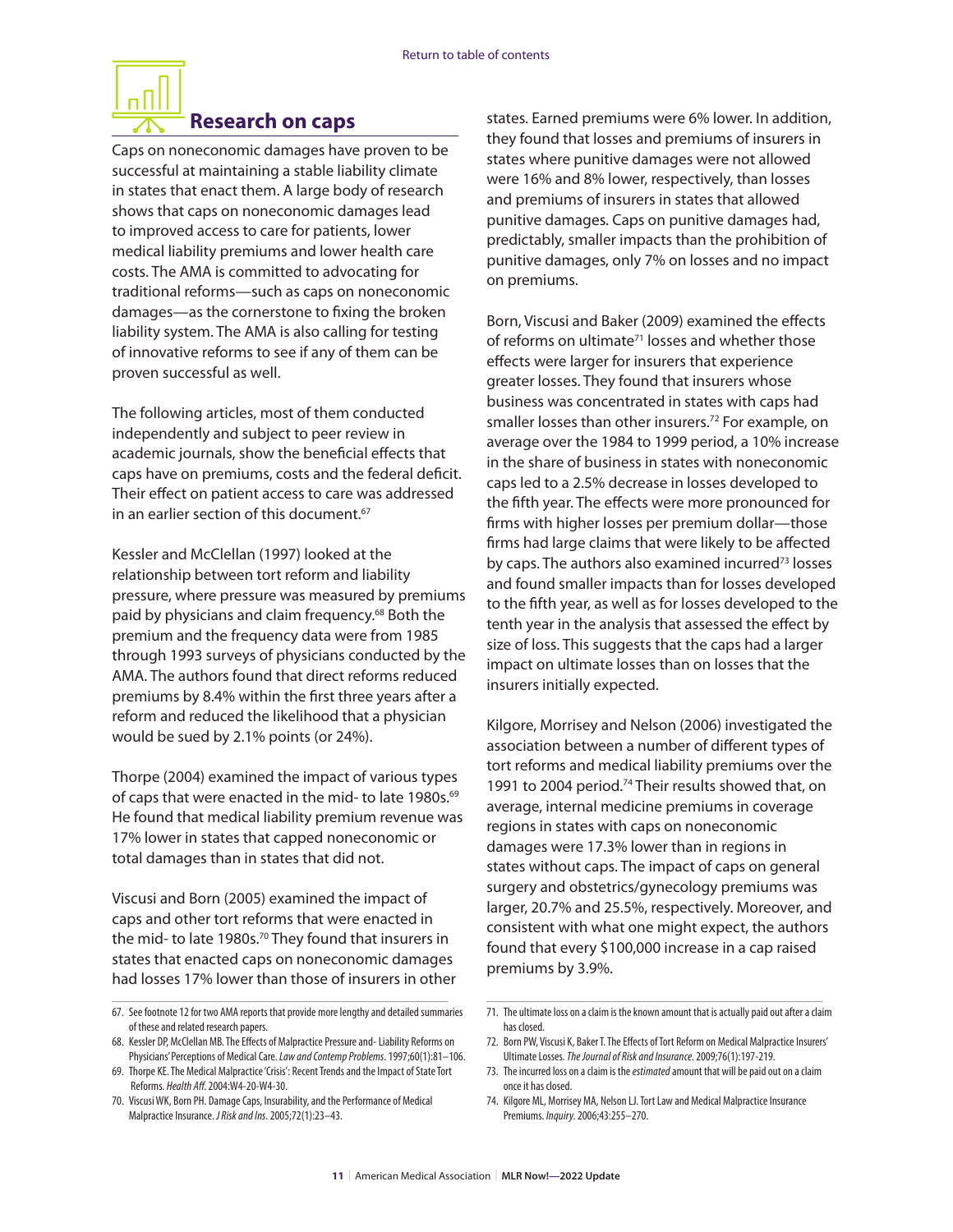Their results suggest that enacting a \$250,000 cap in states without caps, or with higher-level caps, would result in premium savings of \$1.4 billion annually.

Seabury, Helland and Jena (2014) examined the impact of noneconomic damage caps and other types of tort reform on average indemnity payments made on medical liability claims closed between 1985 and 2010.<sup>75</sup> They found that noneconomic damage caps reduced average indemnity payments by \$42,980, a reduction of about 15% relative to the average payment over their sample period. The largest impacts in dollar terms were in pediatrics and obstetrics/gynecology, where average payments were reduced by more than \$100,000. Seabury, Helland and Jena also tested whether caps set at lower levels had a larger impact on average payments than caps set at higher levels. They found that \$250,000 caps reduced average payments by almost \$60,000, or by 20%. They did not find a statistically significant impact of \$500,000 caps. When looking at specialty specific effects, they found impacts of \$250,000 caps on average payments in all specialty categories except ophthalmology. Again, the largest dollar impacts were in obstetrics/ gynecology (\$124,005) and pediatrics (\$146,481). Caps set at \$500,000, on the other hand, only had a statistically significant impact in three specialties: general surgery, internal medicine and obstetrics/ gynecology.

In addition to the original research summarized above, a number of literature reviews and extrapolations based on original research have also concluded that caps on noneconomic damages reduce claim severity and premiums. The Office of Technology Assessment (1993) concluded that, "caps on damage awards were the only type of state tort reform that consistently showed significant results in reducing the malpractice cost indicators."76 The non-partisan CBO (1998) noted that caps on noneconomic damages were one of two reforms that "have been found extremely effective in reducing the amount of claims paid and medical liability

premiums." 77 The other reform was collateral source offset provisions.

Using a variety of data sources, Hamm, Frech, and Wazzan (2014) examined the impact of California's MICRA. They concluded that:

- A cap lowers medical liability insurance premiums by reducing insurers' loss costs
- A cap on noneconomic damages reduces health care costs, making health care more affordable
- The MICRA cap has not reduced access to the courts for individuals with meritorious claims
- Notwithstanding the MICRA cap, the rate of increase in medical liability damages awards in California far exceeds the rate of inflation
- An increase in the cap on noneconomic damages would significantly increase the cost of health care in California<sup>78</sup>

The CBO (2019) estimated that enacting federal legislation that caps noneconomic damages at \$250,000 would reduce total national health care spending by about 0.5%.<sup>79</sup> The CBO also estimated that those damage caps, as well as caps on attorneys' fees, would lower the federal deficit by \$27.9 billion over the 10-year period from 2020 through 2029.80

Finally, a 2006 literature review by the Robert Wood Johnson Foundation concluded that, "Overall, caps appear to be associated with a 23% to 31% reduction in average awards," and that, "the most recent controlled studies show that caps moderately constrain the growth of premiums."81

81. Mello MM. Medical Malpractice: Impact of the Crisis and Effect of State Tort Reforms. The Robert Wood Johnson Foundation; 2006. Research Synthesis Report No. 10.

<sup>75.</sup> Seabury SA, Helland E, Jena AB. Medical Malpractice Reform: Noneconomic Damages Caps Reduced Payments 15%, With Varied Effects By Specialty. *Health Aff*. 2014;33(11): 2048-2056.

<sup>76.</sup> Office of the Tech. Assessment. Impact of Legal Reforms on Medical Malpractice Costs. OTA-BP-H-119. 1993. The OTA was a nonpartisan analytical agency that provided assistance to the U.S. Congress for 23 years through 1995.

<sup>77.</sup> U.S. Congressional Budget Office. Preliminary Budget Office, Preliminary Cost Estimate on H.R. 4250, Patient Protection Act of 1998. [https://www.cbo.gov/publication/10981.](https://www.cbo.gov/publication/10981) Accessed Feb. 22, 2022.

<sup>78.</sup> Hamm WG, Frech HE, Wazzan CP, MICRA and Access to Healthcare. 2014. [http://micra.](http://micra.org/wp-content/uploads/2016/02/FINAL2014MICRAReport01.21.14.pdf) [org/wp-content/uploads/2016/02/FINAL2014MICRAReport01.21.14.pdf](http://micra.org/wp-content/uploads/2016/02/FINAL2014MICRAReport01.21.14.pdf). Accessed Jan. 23, 2019.

<sup>79.</sup> U.S. Congressional Budget Office. How Do Changes in Medical Malpractice Liability Laws Affect Health Care Spending and the Federal Budget? Working Paper 2019-03

<sup>80.</sup> U.S. Congressional Budget Office. How Do Changes in Medical Malpractice Liability Laws Affect Health Care Spending and the Federal Budget? Working Paper 2019-03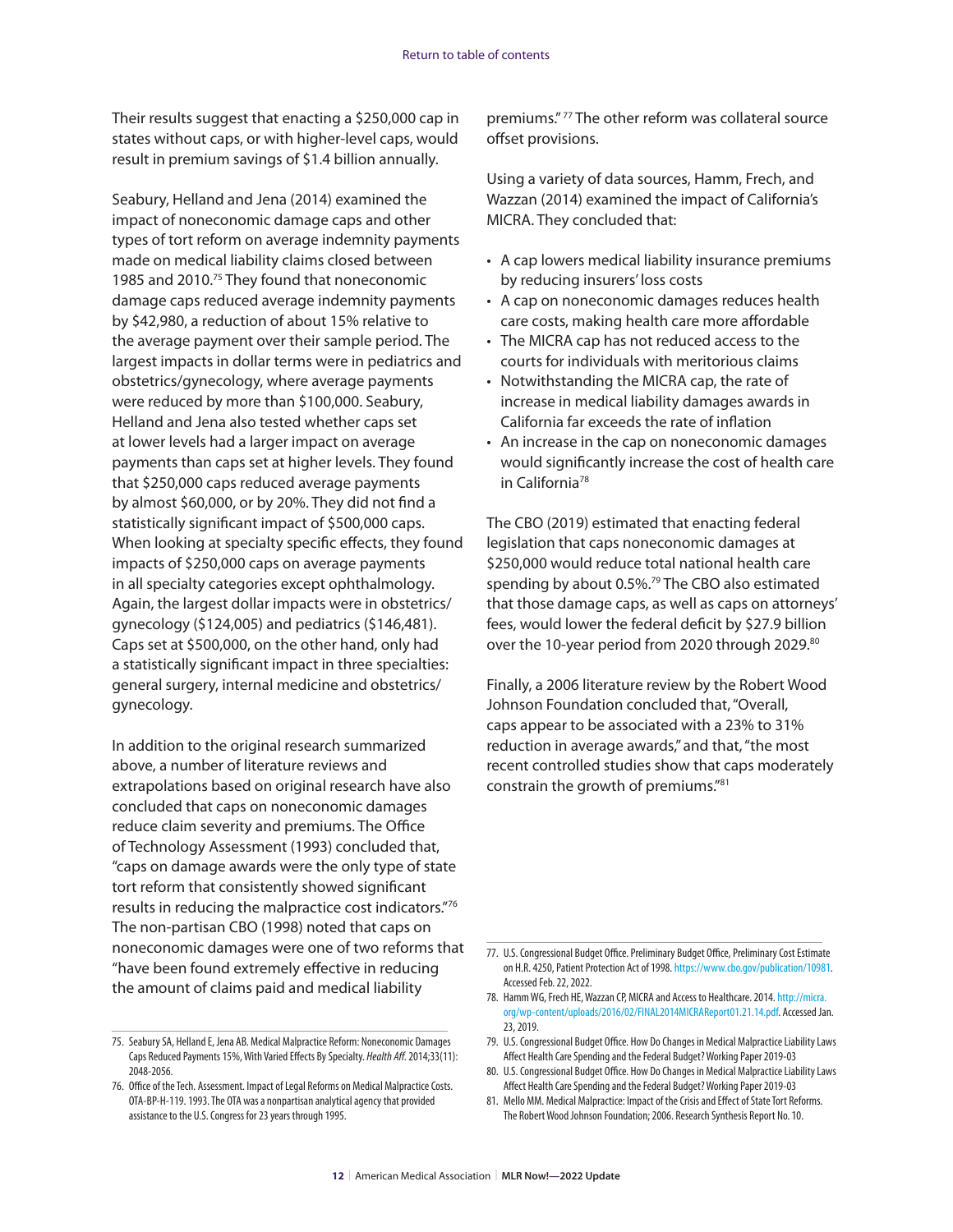# <span id="page-14-0"></span>**Public support for medical liability reform**

The American public supports MLR. Numerous polls have confirmed this support.

- A February 2003 Gallup poll showed that 72% of Americans supported limiting the amount patients can be awarded for "pain and suffering."
- In a 2006 Harris Interactive poll, 76% of those surveyed favored a law that would guarantee an injured patient full payment for lost wages and medical expenses and place reasonable limits on awards for "pain and suffering" in medical liability cases. Three-quarters of the Americans surveyed said they wanted their elected representatives in Washington to support comprehensive MLR.
- An October 2009 National Quorum poll found that 62% of those surveyed wanted federal representatives to support comprehensive MLR; 72% believed that affordable, high-quality care was at risk because of medical liability costs; 70% supported full payment for lost wages and medical expenses and reasonable limits on noneconomic damages, and 64% believed that medical liability lawsuits were a primary reason for rising health care costs.
- A December 2009 Rasmussen Reports poll found that 57% of voters nationwide favored limiting the amount of money a jury can award a plaintiff in a medical liability suit.
- A December 2009 Associated Press poll conducted by Stanford University found that 54% of Americans supported limits on medical liability lawsuits while only one-third indicated that they were opposed. The support for MLR was strong across political affiliation—58% of independents, 61% of Republicans and 47% of Democrats favored making it more difficult to sue.



# **Background**

As of January 2022, about half of the states have in place some variation of a cap on noneconomic damages while six states place a cap on total damages. (Colorado places a cap on both noneconomic damages and total damages and is listed in both categories.) However, the caps in these states vary greatly by amount, exceptions and causes of action covered, and only a handful of the state caps are as strong as those in California and Texas.

States with a cap on noneconomic damages for personal injury, wrongful death and/or both related to medical liability claims include: Alaska, California, Colorado, Hawaii, Idaho, Iowa, Maine, Maryland, Massachusetts, Michigan, Mississippi, Missouri, Montana, Nevada, North Carolina, North Dakota, Ohio, South Carolina, South Dakota, Tennessee, Texas, Utah, West Virginia and Wisconsin. States with a cap on total damages include: Colorado, Indiana, Louisiana, Nebraska, New Mexico and Virginia.

A cap's effectiveness depends on the specific provisions of the legislation. For example, some states have a hard cap on noneconomic damages while others have a soft cap on noneconomic damages. A hard cap, like the \$250,000 cap found in California's MICRA, is not subject to exceptions, does not adjust over time and applies irrespective of the number of defendants or plaintiffs. By contrast, a soft cap may be subject to (1) numerous exceptions for various injuries or legal findings, (2) annual increases (e.g., indexed for inflation), (3) increases based on a set schedule, or (4) individual application to every defendant or plaintiff, thereby allowing several caps for a single claim. Recognizing the limitations of a soft cap, several states, such as Alaska and Mississippi, have enacted legislation to strengthen their caps. Likewise, Nevada voters adopted a ballot initiative in 2004 to replace a cap riddled with exceptions with a hard cap of \$350,000 on noneconomic damages. A cap on noneconomic damages that is set too high will also have a limited effect. For example, prior to modifying legislation in 2003, West Virginia had a \$1 million cap on noneconomic damages, which was too high to be effective.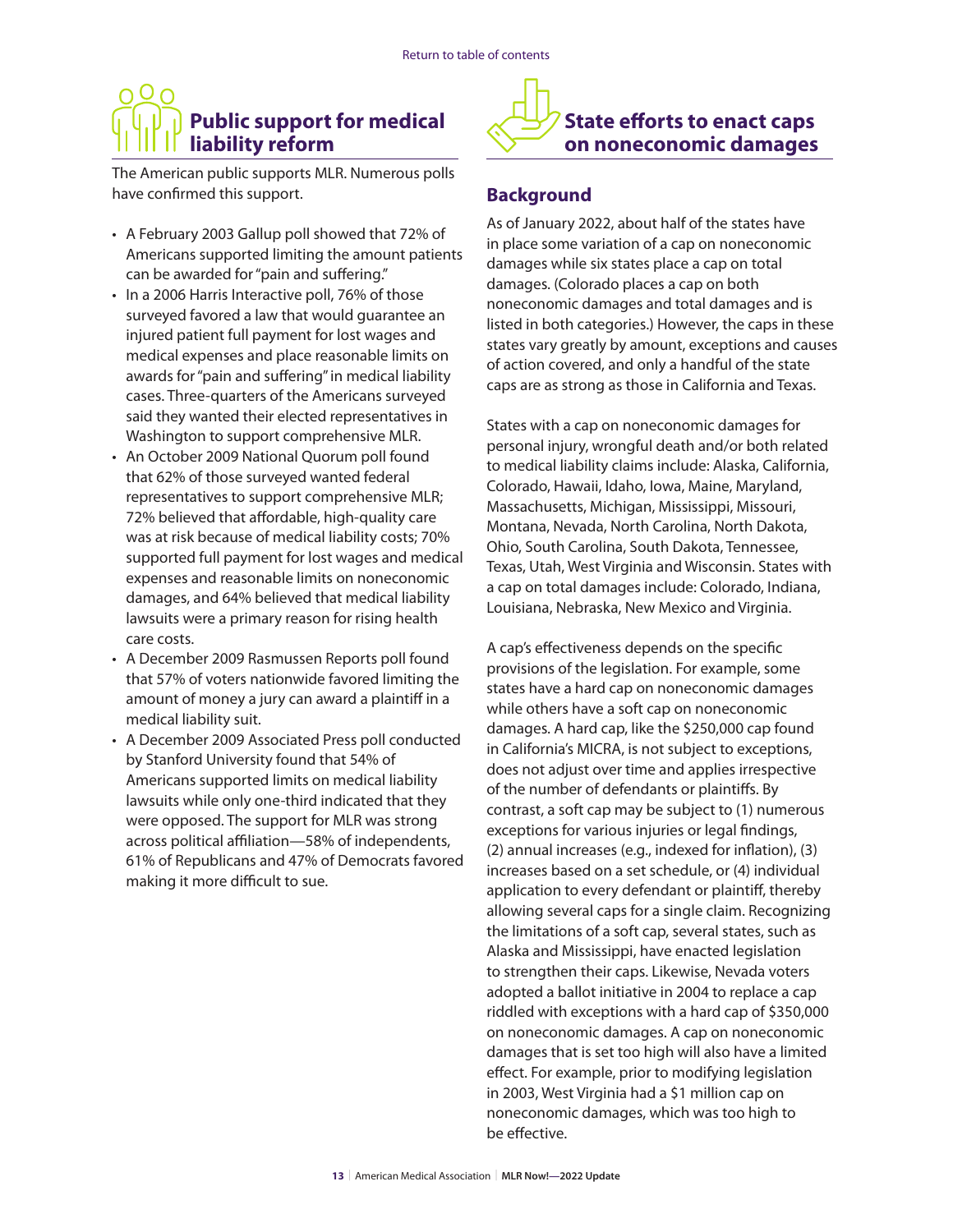#### **State caps on noneconomic damages enacted since 2000**

#### **Alaska**

In Alaska, Gov. Frank Murkowski signed into law Senate Bill (S.B.) 67 on June 7, 2005. The legislation strengthened Alaska's existing cap on noneconomic damages by establishing a \$250,000 cap on noneconomic damages awarded in a personal injury cause of action, and a \$400,000 cap on noneconomic damages awarded in a cause of action involving wrongful death or a severe permanent physical impairment that is more than 70% disabling.<sup>82</sup> A single cap applies regardless of the number of health care providers against whom the claim is asserted or the number of causes of action filed.

#### **Florida**

After four special sessions, Florida's legislature enacted S.B. 2-D, which was signed into law by Gov. Jeb Bush on Aug. 14, 2003. In its final form, the bill did not provide the level of reforms advocated by Gov. Bush's task force or by the Florida Medical Association (FMA). In particular, the language on noneconomic damages and exceptions to the cap added during late stages of negotiations prohibited the FMA from supporting the legislation in its final form.<sup>83</sup>

S.B. 2-D provided a separate cap on noneconomic damages for practitioners and non-practitioners. For practitioners, the cap was \$500,000 per claimant regardless of the number of defendants. For nonpractitioners, the cap was \$750,000 per claimant regardless of the number of defendants. The cap could increase to \$1 million for practitioners and \$1.5 million for non-practitioners if the negligence resulted in death or a permanent vegetative state, or if the court found a manifest injustice would occur if the cap was not increased because the noneconomic harm sustained by the patient was particularly severe, and the defendant's negligence caused a catastrophic injury to the patient.

In a series of decisions, the Florida Supreme Court struck down Florida's cap on noneconomic damages in medical malpractice personal injury suits and wrongful death cases.

In April 2006 Gov. Bush also signed legislation that repealed the doctrine of joint and several liability. Joint and several liability permits a disproportionate level of liability to be assessed to a party regardless of their level of fault in a matter, such that a defendant can be held liable for the entire amount of damages even if only marginally responsible for an injury.<sup>84</sup>

#### **Georgia**

On Feb. 16, 2005, Gov. Sonny Purdue signed into law S.B. 3.<sup>85</sup> The new law established a hard \$350,000 cap on noneconomic damages awarded in a medical liability action, including wrongful death, against all health care providers and a separate \$350,000 cap on noneconomic damages awarded against a single medical facility that would increase to \$700,000 if more than one facility was involved. No more than \$1.05 million could be awarded in a medical liability cause of action. The caps applied to each claimant, but the term "claimant" was defined in the law as including all persons claiming to have sustained damages as a result of the bodily injury or death of a single person. In a controversial ruling, the Georgia Supreme Court ruled in 2010 that the law was unconstitutional.<sup>86</sup>

#### **Idaho**

On March 26, 2003, Gov. Dirk Kempthorne signed into law H.B. 92 that included a \$250,000 cap on noneconomic damages (Idaho previously had a \$400,000 cap on noneconomic damages that adjusted annually for inflation since 1988). The new cap also adjusts annually for inflation based on the average annual wage as of July 1, 2004. The cap does not apply to causes of action arising out of willful or reckless misconduct or felonious actions.<sup>87</sup>

#### **Iowa**

On May 5, 2017, Iowa Gov. Terry Branstad signed into law Senate File 465, which included a \$250,000 cap on noneconomic damages. An amendment to the law added by Iowa's House lifted the cap for cases involving permanent impairment, substantial disfigurement or wrongful death. The

86. *Atlanta Oculoplastic Surgery v. Nestlehutt*, *et al*. 691 S.E.2d 218 (Ga. 2010)

<sup>84.</sup> Gov. Bush Signs Important Fla. Tort Reform Legislation, *Ins J*. 2006. [https://www.](https://www.insurancejournal.com/news/southeast/2006/04/27/67621.htm) [insurancejournal.com/news/southeast/2006/04/27/67621.htm](https://www.insurancejournal.com/news/southeast/2006/04/27/67621.htm) Accessed Feb. 22, 2022.

<sup>85.</sup> Ga. Code Ann. § 51-13-1.

<sup>87.</sup> Idaho Code Ann. § 6-1603.

<sup>82.</sup> 80. Alaska Stat. § 09.55.549.

<sup>83.</sup> Fla. Stat. § 766.118.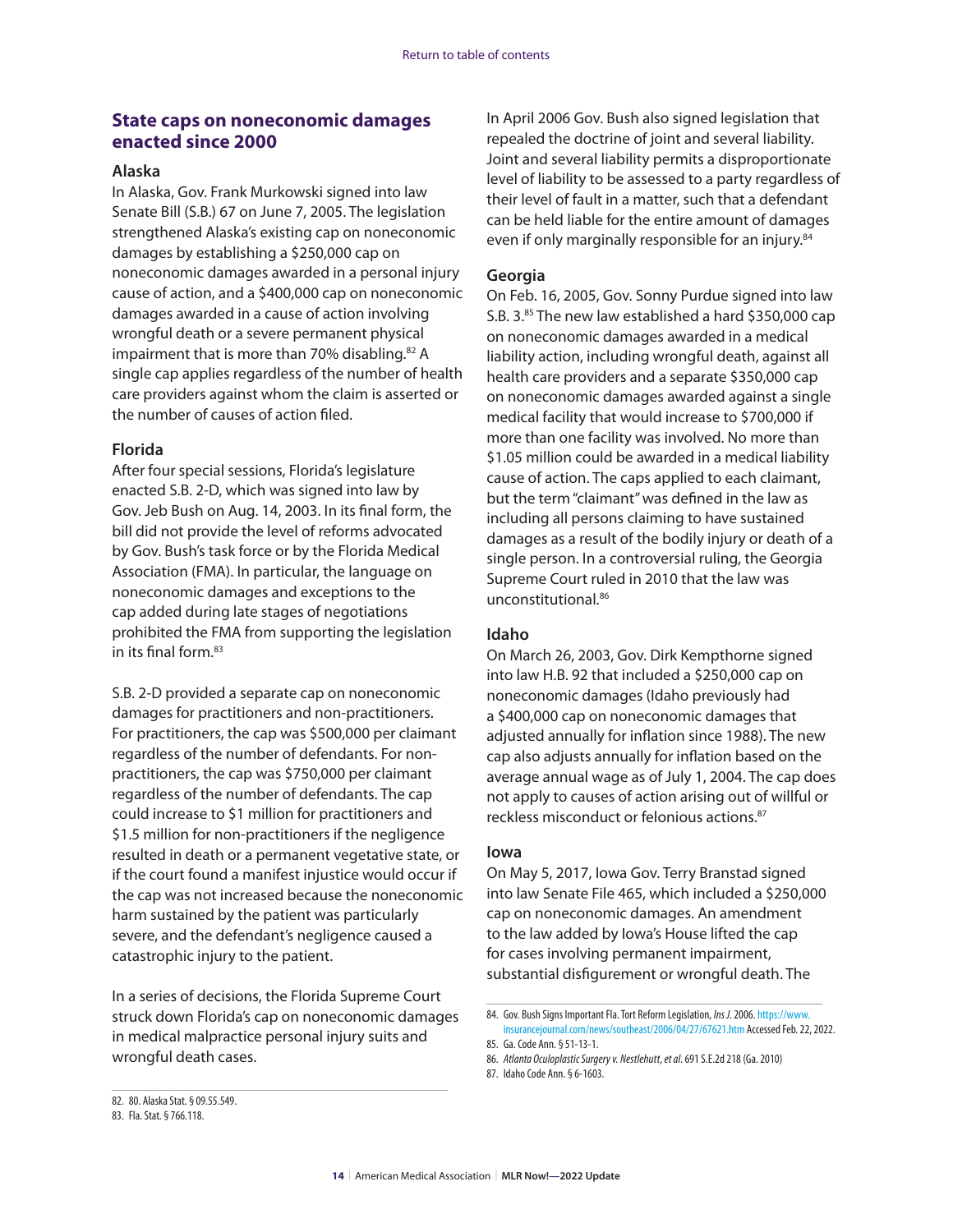law also modified Iowa's expert witness standards, established certificate of merit requirements, and broadened the category of "health care providers" the law encompasses.<sup>88</sup>

#### **Illinois**

On Aug. 25, 2005, Gov. Rod Blagojevich signed into law an MLR bill that included a \$500,000 cap on noneconomic damages<sup>89</sup> for awards in a medical liability cause of action (including wrongful death) against a physician, the physician's business or corporate entity, and the physician's employees or other health care professionals. The new law also established a separate \$1 million cap on noneconomic damages for awards in a medical liability cause of action (including wrongful death) against a hospital and its personnel or hospital affiliates. Both caps applied to all plaintiffs in any civil action arising out of the care at issue. The caps applied to injuries that occurred after the effective date of the act. The Illinois cap was also struck down in 2010.90

#### **Kansas**

On April 17, 2014, Gov. Sam Brownback signed S.B. 311, which gradually increased the state's \$250,000 cap to \$350,000 over an eight-year span.<sup>91</sup> In 2021, the Kansas Supreme Court ruled that this cap was unconstitutional with respect to personal injury cases.<sup>92</sup>

#### **Maryland**

Enacted in January 2005, Maryland's H.B. 2 (2004) established a separate cap on noneconomic damages for personal injury and wrongful death suits involving two or more claimants or beneficiaries. Noneconomic damages awarded against a physician for personal injury were capped at \$650,000 until Jan. 1, 2009, after which the cap began to increase \$15,000 each year.<sup>93</sup> The cap applies in aggregate to all claims and all defendants arising from the same medical injury. (The cap also applies in wrongful death actions if the claim involves only one claimant or beneficiary). For wrongful death claims involving two or more claimants or beneficiaries, the total cap on noneconomic damages in 2021 was \$845,000.

#### **Maine**

Maine's cap on noneconomic damages in wrongful death actions was originally enacted in 1997 but amended in 2019 (L.D. 841) to raise the cap from \$500,000 to \$750,000. Damages are payable to the estate of the deceased person only if the jury specifically makes an award payable for reasonable expenses of medical, surgical, and hospital care and treatment, and for reasonable funeral expenses. Maine also has a \$250,000 cap on punitive damages.94

#### **Mississippi**

On June 3, 2004, the Mississippi Legislature enacted H.B. 13, a civil justice reform bill that further strengthened Mississippi's MLR laws. Most importantly, the bill created a hard \$500,000 cap on noneconomic damages for medical liability causes of action filed against a health care provider. This provision deleted exceptions to the original 2002 law, as well as scheduled increases to the cap.<sup>95</sup>

#### **Missouri**

On May 7, 2015, Gov. Jay Nixon signed into law S.B. 239, which reinstated Missouri's cap on noneconomic damages. With passage of S.B. 239, Missouri put in place a statutory \$400,000 cap on noneconomic damages and a higher cap of \$700,000 for catastrophic personal injury or death.<sup>96</sup> Both are subject to an annual index of 1.7% for inflation, and the cap applies irrespective of the number of defendants. In 2021, the caps were set at \$442,574 and \$774,504 respectively.<sup>97</sup> In July 2021, the Missouri Supreme Court upheld the constitutionality of the noneconomic caps in the 2015 law.<sup>98</sup> The Missouri cap was previously struck down in 2012.99

#### **Nevada**

As a result of the passage of the "Keep Our Doctors in Nevada" initiative in 2004, Nevada has a \$350,000 cap on noneconomic damages in medical liability cases.<sup>100</sup>

In August 2002, Nevada enacted A.B. 1, which, in part, established a \$50,000 cap on civil damages

<sup>88.</sup> Iowa Code § 147.136A; Iowa Code § 147.139; and Iowa Code § 135P.1 .

<sup>89.</sup> 735 Ill. Comp. Stat. 5/2-1706.5(now repealed).

<sup>90.</sup> *Lebron v. Gottlieb Mem'l Hosp*., *et. al.* 930 N.E.2d 895 (Ill. 2010)

<sup>91.</sup> Kan. Stat. Ann. 60-19a02.

<sup>92.</sup> *Hilburn v. Enerpipe*, 442 P.3d 509 (Kan. 2019)

<sup>93.</sup> Md. Code Ann., Cts. & Jud. Proc. § 3-2A-09.

<sup>94.</sup> Maine Revised Statutes 18C §2-807.

<sup>95.</sup> Miss. Code Ann. § 11-1-60.

<sup>96.</sup> Mo. Rev. Stat. § 538.210.

<sup>97.</sup> See <https://insurance.mo.gov/industry/medmal.php>

<sup>98.</sup> *Ordinola v. Univ. Physician Associates*, 625 S.W.3d 445, 453 (Mo. banc 2021)

<sup>99.</sup> *Watts v. Lester E. Cox Med. Ctr*., 376 S.W.3d 633 (Mo. 2012)

<sup>100.</sup>Nev. Rev. Stat. § 41A.031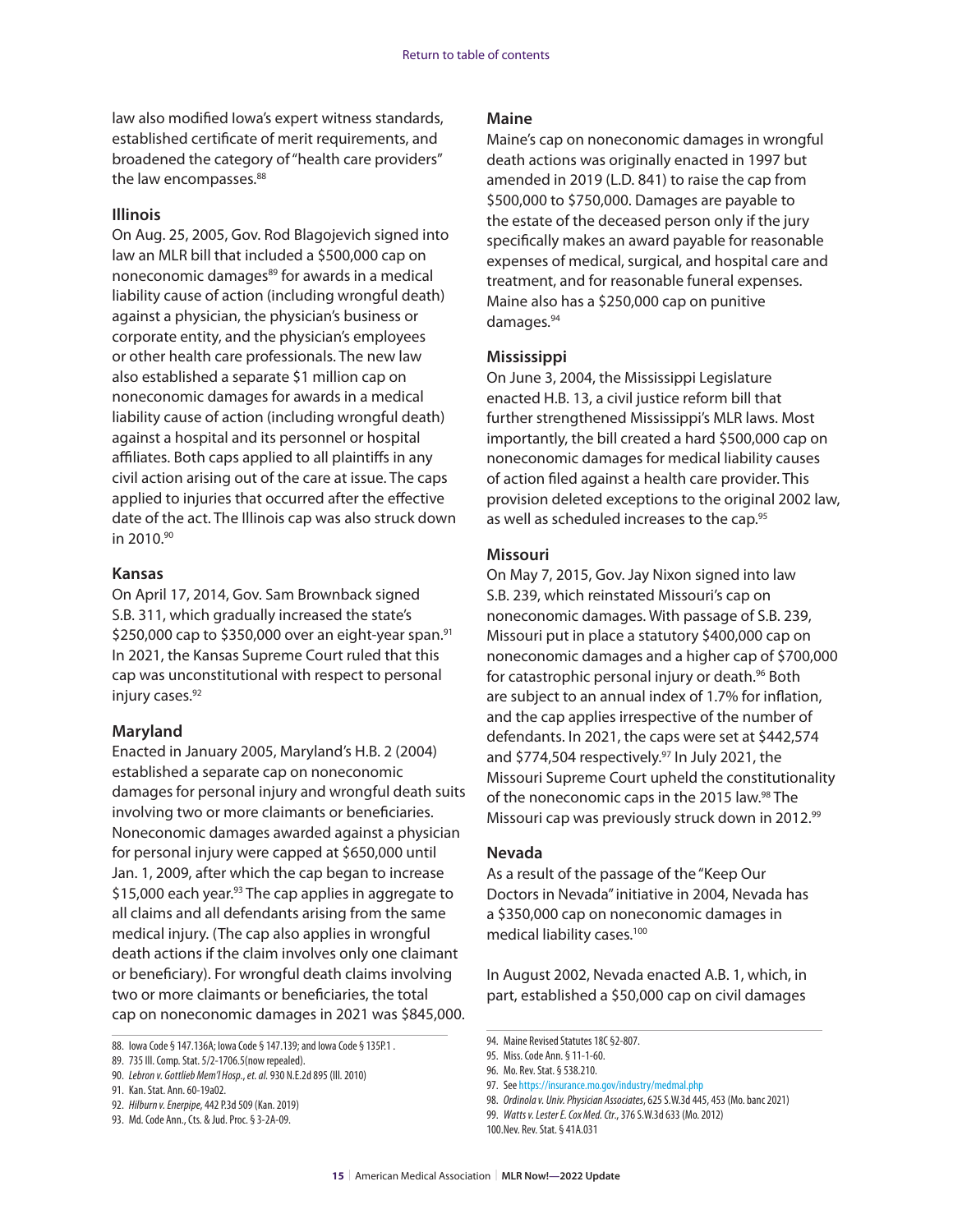for claims arising from care necessitated by a traumatic event demanding immediate attention that is rendered in good faith to a patient who enters the hospital through the emergency room or trauma center. This limit does not apply to any act or omission in rendering care or assistance that occurs after the patient is stabilized (unless surgery is required within a reasonable time after the patient is stabilized) that is unrelated to the original traumatic injury, or that arose out of gross negligence or reckless, willful or wanton conduct.<sup>101</sup>

In cases where the physician provides follow-up care to a patient treated in the above circumstances and the patient files a medical liability claim based on a medical condition that arose during follow-up care, there is a rebuttable presumption that the medical condition is the result of the original traumatic injury, and the \$50,000 limit applies.

#### **North Carolina**

On July 25, 2011, the North Carolina General Assembly overrode a gubernatorial veto of S.B. 33. S.B. 33 included a cap on noneconomic damages for medical liability actions (including actions for personal injury or death), but it did not limit the recovery of economic damages. Under this legislation, the total amount of noneconomic damages that can be awarded against all defendants cannot exceed \$500,000. Further, noneconomic damage awards cannot exceed \$500,000 against individual defendants for all claims brought by all parties arising out of the same professional services. Under the bill, the cap is indexed for inflation on Jan. 1 of every third year, beginning with Jan. 1, 2014, and there is no limit on the amount of noneconomic damages if the trier of fact finds both of the following:

- The plaintiff suffered disfigurement, loss of use of part of the body, permanent injury or death.
- The defendant's acts or failures, which are the proximate cause of the plaintiff's injuries, were committed in reckless disregard of the rights of others, grossly negligent, fraudulent, intentional or with malice.<sup>102</sup>

#### **Ohio**

On Jan. 10, 2003, Gov. Robert Taft signed into law S.B. 281, an MLR bill to address the growing crisis in Ohio. Among other provisions, the bill established a sliding cap on noneconomic damages. The cap is the greater of \$250,000 or three times the plaintiff's economic loss up to a maximum of \$350,000 for each plaintiff or \$500,000 per occurrence. The maximum cap is \$500,000 per plaintiff or \$1,000,000 per occurrence for a claim based on either (1) a permanent and substantial physical deformity, loss of use of a limb, or loss of a bodily organ system, or (2) a permanent physical functional injury that permanently prevents the injured person from being able to care for oneself independently and perform life-sustaining activities.<sup>103</sup>

#### **Oklahoma**

On April 5, 2011, Gov. Mary Fallin signed H.B. 2128. The act established a cap on noneconomic damages in Oklahoma. The act became effective on Nov. 1, 2011, and applied to all civil actions filed on or after this date. Under the law, in any civil action arising from a claim for bodily injury, the amount of compensation that the trier of fact could award a plaintiff for economic loss could not be subject to any limitation. However, in such actions, a trier of fact could award a plaintiff a maximum of \$350,000 for noneconomic damages, regardless of the number of parties against whom the action was brought or the number of actions brought. There was no limit on the amount of noneconomic damages that could be awarded in a claim for bodily injury resulting from negligence if a judge and jury found, by clear and convincing evidence, that the defendant's acts or failures to act were:

- In reckless disregard for the rights of others
- Grossly negligent
- Fraudulent
- Intentional or with malice

The law did not apply to actions brought under the Governmental Tort Claims Act or to actions for wrongful death.104

In 2019, however, the Oklahoma Supreme Court held that Oklahoma's cap on noneconomic damages was unconstitutional.105

101. Id. at § 41.503

<sup>103.</sup> Ohio Rev. Code Ann. § 2323.43.

<sup>104.</sup> Oklahoma House Bill 2128 (2011)

<sup>105.</sup> *Beason v. I. E. Miller Servs., Inc*., 441 P.3d 1107 (Okla. 2019)

<sup>102.</sup> N.C. Gen. Stat. § 90-21.19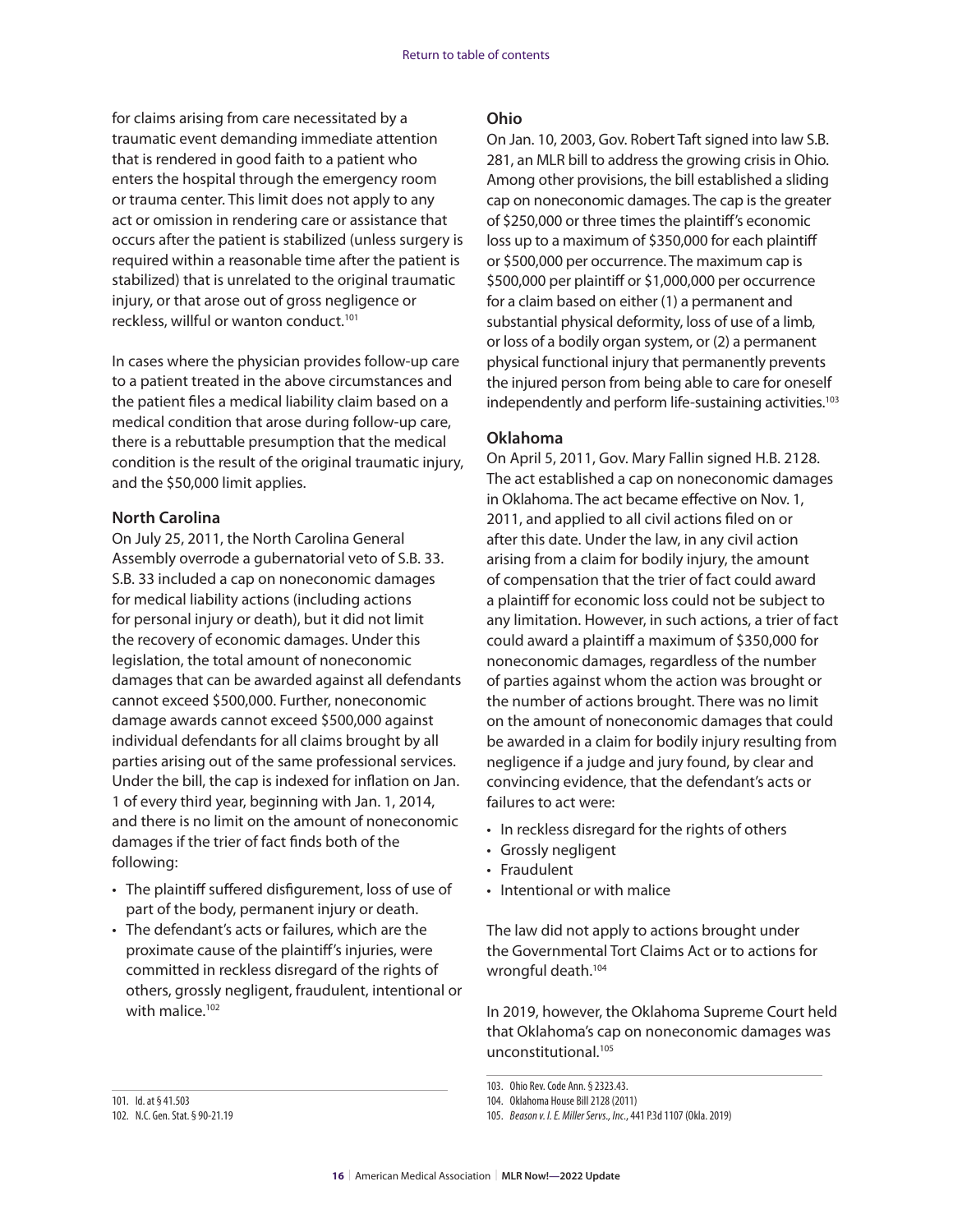#### **South Carolina**

Signed into law by Gov. Mark Sanford on April 4, 2005, S.B. 83 established a \$350,000 cap on noneconomic damages106 in a medical liability action against a single health care provider or single health care institution. If the award is against more than one health care provider or more than one institution, the total award for noneconomic damages cannot exceed \$1.05 million, with each defendant not liable for more than \$350,000. The cap applies separately to each claimant and adjusts annually based on an increase or decrease in the Consumer Price Index.

#### **Tennessee**

On June 16, 2011, Gov. Bill Haslam signed the Tennessee Civil Justice Act of 2011 (H.B. 2008/S.B. 1522). The bill established a \$750,000 limit on compensation for noneconomic damages for all injuries and occurrences in a civil action, including health care liability actions. The limit on noneconomic damages applies regardless if the action is based on a single act or omission or on a series of acts or omissions. The limit on compensation for noneconomic damages may increase to \$1 million in cases of catastrophic loss or injury, which may include:

- Spinal cord injuries resulting in paraplegia or quadriplegia
- Amputation of two hands or two feet or one of each
- Third-degree burns covering 40% of the body or the face
- Wrongful death of a parent with a minor child(ren)

The limit shall not apply to personal injury or wrongful death cases when one of the following conditions is met:

- The defendant had a specific intent to inflict serious physical injury
- The defendant intentionally falsified, destroyed or concealed records containing material evidence for the purpose of evading liability in the claim
- The defendant was under the influence of alcohol, drugs or other intoxicant or stimulant resulting in substantial impairment and causing the injury or death.107

#### **Texas**

On June 11, 2003, Gov. Rick Perry signed H.B. 4 into law. The bill contained sweeping tort reforms, many of which exclusively address medical liability litigation against physicians. Of these reforms, perhaps the most important is the hard cap of \$250,000 on noneconomic damages per claimant in any judgment against a physician or health care provider, regardless of any applicable theories of vicarious liability, the number of defendants involved or the number of causes of action asserted as part of the claimant's case against the physician. The law also places a hard cap of \$250,000 on noneconomic damages per claimant in any judgment against a health care institution in a medical liability cause of action. A judgment against two health care institutions may not exceed \$500,000 in noneconomic damages, with each institution not liable for more than \$250,000 in noneconomic damages.108 All persons claiming to have sustained damages as a result of the bodily injury or death of a single person are considered a single claimant.

The law states that the cap on noneconomic damages applies per "claimant," which is defined as "a person, including a decedent's estate, seeking or who has sought recovery of damages" in a medical liability claim. The law also states the cap applies regardless of the number of defendants or causes of action asserted.

The caps provision states as follows: "(a) In an action on a health care liability claim where final judgment is rendered against a physician or health care provider other than a health care institution, the limit of civil liability for noneconomic damages of the physician or health care provider other than a health care institution, inclusive of all persons and entities for which vicarious liability theories may apply, shall be limited to an amount not to exceed \$250,000 for each claimant, regardless of the number of defendant physicians or health care providers other than a health care institution against whom the claim is asserted or the number of separate causes of action on which the claim is based, (b) in an action on a health care liability claim where final judgment is rendered against a single health care institution, the limit of civil liability for noneconomic

108. Tex. Civ. Prac. & Rem. Code Ann. § 74.301.

<sup>106.</sup> S.C. Code Ann. § 15-32-220.

<sup>107.</sup> Tenn. Code Ann. § 29-39-102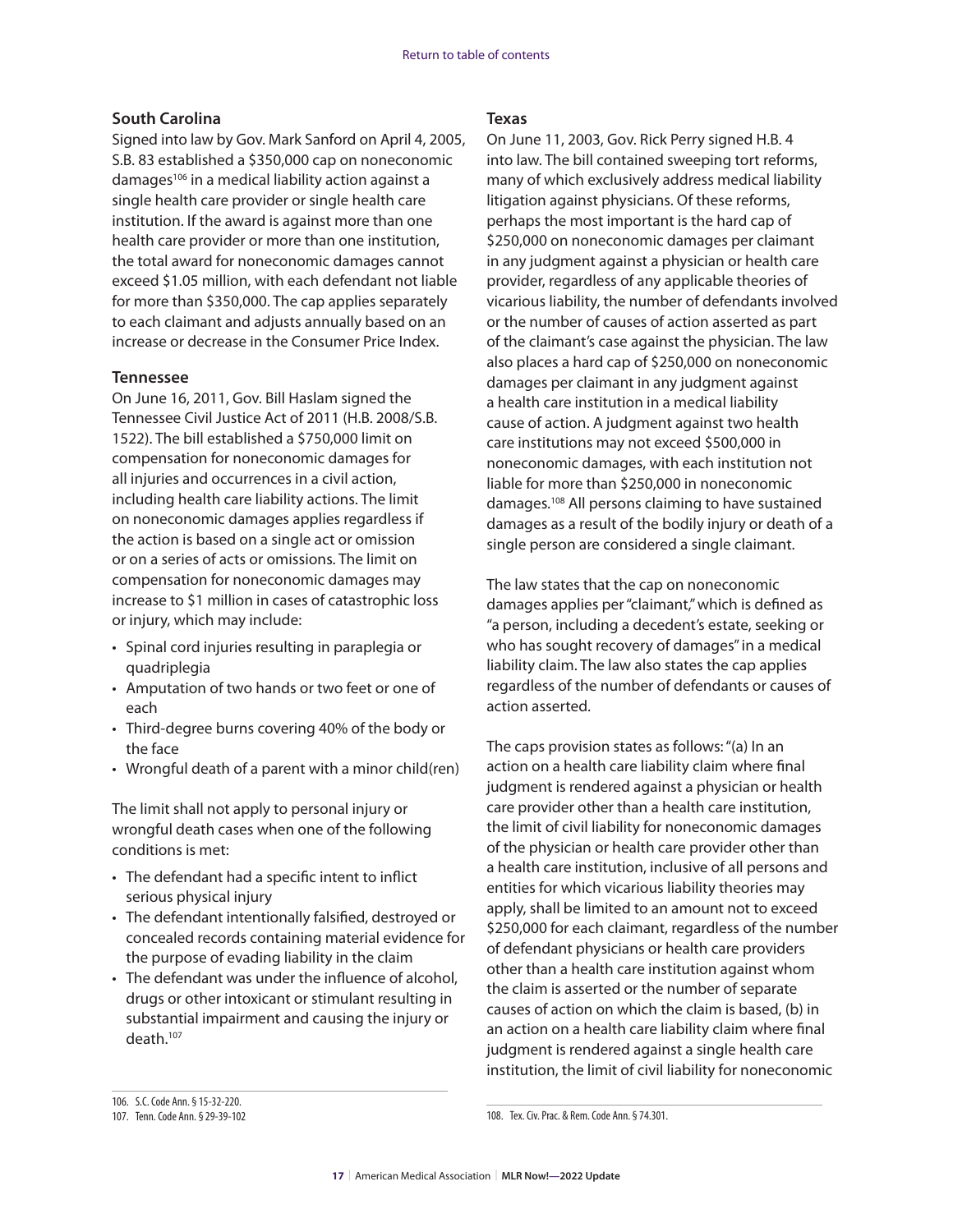damages inclusive of all persons and entities for which vicarious liability theories may apply, shall be limited to an amount not to exceed \$250,000 for each claimant, (c) in an action on a health care liability claim where final judgment is rendered against more than one health care institution, the limit of civil liability for noneconomic damages for each health care institution is, inclusive of all persons and entities for which vicarious liability theories may apply, shall be limited to an amount not to exceed \$250,000 for each claimant and the limit of civil liability for noneconomic damages for all health care institutions, inclusive of all persons and entities for which vicarious liability theories may apply, shall be limited to an amount not to exceed \$500,000 for each claimant."

On Sept. 13, 2003, the people of Texas approved Proposition 12, a ballot initiative to amend the state constitution to specifically allow the legislature to enact laws that place limits on noneconomic damages in medical and health liability cases.<sup>109</sup> The final vote was 51.1% in favor of Proposition 12 and 48.9% against. $110$ 

#### **Utah**

On March 23, 2010, Gov. Gary Herbert signed S.B. 145, which contained three amendments to Utah's Health Care Malpractice Act.<sup>111</sup> The amendments included a \$450,000 hard cap on noneconomic damages. Under the bill, in a liability action against a health care provider, an injured plaintiff may recover noneconomic losses to compensate for pain, suffering and inconvenience. The amount of damages awarded for noneconomic loss may not exceed \$450,000 for causes of action arising on or after May 15, 2010. The previous, inflation-adjusted cap stayed in effect for causes of action arising between July 1, 2002, and May 14, 2010.

110. Tex. Const. Art. III, § 66

111. Utah Code Ann. § 78B-3-410.

#### **West Virginia**

On March 11, 2003, Gov. Bob Wise signed into law H.B. 2122. As enacted, the bill contained a number of reforms including a \$250,000 cap on noneconomic damages applied per occurrence regardless of the number of defendants or plaintiffs. The cap increases to \$500,000 per occurrence for cases involving a permanent and substantial physical deformity, loss of use of a limb or loss of a bodily organ system, or permanent physical or mental functional injury that permanently prevents the injured person from being able to independently care for himself or herself and perform life-sustaining activities. The cap is adjusted annually for inflation up to \$375,000 per occurrence or \$750,000 for injuries that fall within the exception.<sup>112</sup>

The bill also included a \$500,000 cap on civil damages for any injury to or death of a patient as a result of health care services rendered in good faith and necessitated by an emergency condition for which the patient enters a health care facility designated as a trauma center. This limit also applies in the following circumstances: (1) to health care services rendered by a licensed emergency medical services (EMS) agency or employee of a licensed EMS agency, or (2) any act or omission of a health care provider in rendering continued care or assistance in the event that surgery is required as a result of the patient's emergency condition.

This limit does not apply if the care is rendered in willful and wanton or reckless disregard of a risk of harm to the patient or in clear violation of established written protocols for triage and emergency health care procedures developed by the Office of Emergency Medical Services. Likewise, the limit does not apply to any act or omission in rendering care that occurs after the patient has been stabilized and is considered a non-emergency patient or care that is unrelated to the original emergency condition.

If the physician who provided care to the patient when the patient was presented with an emergency condition provides follow-up care to the same patient and a medical condition arises during the

<sup>109.</sup> A tribute to the effectiveness of Proposition 12 came soon after its passing when personal injury trial attorney and member of the Oklahoma legislature Stratton Taylor sent a letter to his ATLA colleagues in Texas to offer the services of his firm to any Texas attorney wishing to forum-shop and file suit in Oklahoma—where there are still no caps. Editorial, Oklahoma!, *The Wall St. J*., Dec. 19, 2003.

<sup>112.</sup> W. Va. Code § 55-7B-8.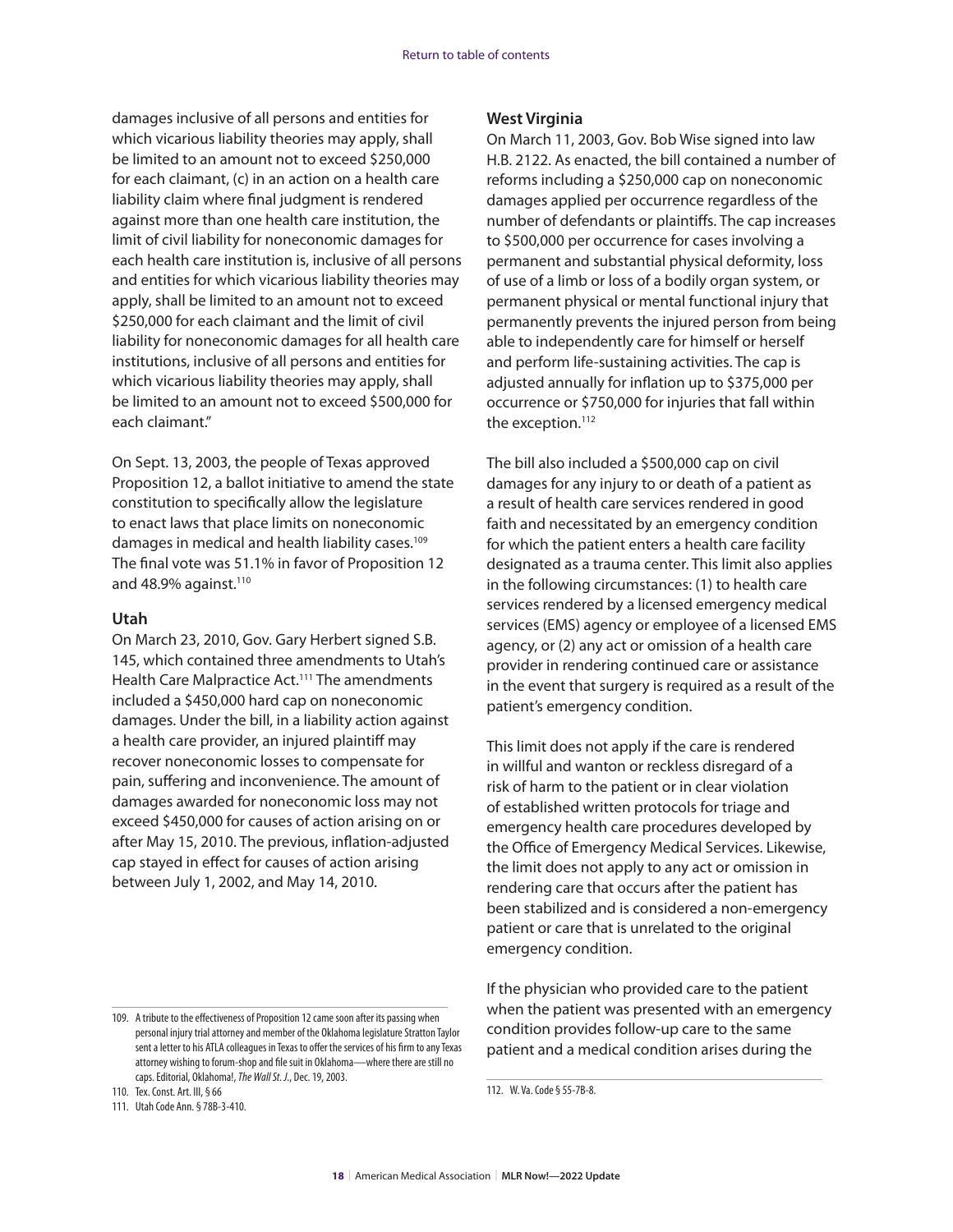course of this follow-up care that is directly related to the original emergency condition, there is a rebuttable presumption that the medical condition was the result of the original emergency condition and, therefore, the cap applies. There is also a rebuttable presumption that a medical condition that arises in the course of follow-up care provided by a health care provider in the trauma center is directly related to the original emergency condition, where the follow-up care is provided within a reasonable time after the patient's admission to the trauma center.

#### **Wisconsin**

On March 22, 2006, Gov. Jim Doyle signed A.B. 1073. This law limits noneconomic damages in medical liability cases to \$750,000113 for each occurrence. The bill covers all health care providers acting within the scope of their employment and providing health care services. The law does not place a limit on the recovery of economic losses, such as lost wages and medical costs.

A.B. 1073 came in response to a Supreme Court of Wisconsin decision in 2005 that struck down the state's previous cap on noneconomic damages.<sup>114</sup>

#### **Results from the states**

#### **California's solution: MICRA**

In 1975 California enacted the Medical Injury Compensation Reform Act (MICRA), which largely eliminates the lottery aspect of medical liability litigation in that state. California's experience with MICRA shows that MLR works. MICRA has been held up as "the gold standard" of MLR and a model for repeated attempts at federal reform legislation. A study by the RAND Corp. showed that MICRA was successful at decreasing insurer payouts and redistributing money from trial lawyers to injured patients. MICRA's contingency fee reform and limit on noneconomic damages caused plaintiff attorney fees to be reduced 60% while net recoveries to patients and their families were only reduced 15%115 According to the National Association of Insurance Commissioners, while total direct premiums earned in the rest of the United States rose by 854%

between 1976 and 2020, the increase in California premiums was 30% of that amount (257%).116

According to HHS, "The percentage of claims resolved through settlement and arbitration has increased in California, saving money for injured patients,"117 and "premiums for specialists in Los Angeles are substantially less than for specialists in metropolitan areas in states without reforms such as Florida, Illinois and Nevada."118 For example, an obstetrician/gynecologist in Los Angeles might pay \$49,804 per year for liability insurance while the same obstetrician/gynecologist could pay \$186,772 in New York.<sup>119</sup>

#### **Illinois**

In 2010 the Illinois Supreme Court ruled that the state's cap on noneconomic damages was unconstitutional.120 This was a highly disappointing decision based on the positive results stemming from the 2005 law. According to the Illinois Department of Insurance, the state saw these results after the 2005 law:

- A decrease in medical malpractice premiums gross premium paid to medical malpractice insurers declined from \$606,355,892 in 2005 to \$541,278,548 in 2008
- An increase in competition among companies offering medical malpractice insurance—in 2008, 19 companies offering coverage to physicians/ surgeons each collected more than \$500,000 in premiums, an increase over 14 such companies in 2005
- Entry into Illinois of new companies offering medical malpractice insurance—in 2008, five companies collected more than \$22,000,000 in combined physicians/surgeons premiums (and at least \$1,000,000 each in premiums)—that did not offer medical malpractice insurance in 2005<sup>121</sup>

<sup>113.</sup> Wis. Stat, § 893.55

<sup>114.</sup> *Ferdon ex rel. Petrucelli v. Wis. Patients Comp. Fund*, 701 N.W.2d 440 (Wis. 2005).

<sup>115.</sup> Pace NM, Golinelli D, Zakaras L. Capping Noneconomic Awards in Medical Malpractice Trials xxiv. RAND Corp: 2004.

<sup>116.</sup> National Association of Insurance Commissioners (NAIC). Report on Profitability by Line by State in 2020. 2021. [https://content.naic.org/sites/default/files/publication-pbl-pb](https://content.naic.org/sites/default/files/publication-pbl-pb-profitability-line-state.pdf)[profitability-line-state.pdf.](https://content.naic.org/sites/default/files/publication-pbl-pb-profitability-line-state.pdf) Accessed Jan. 31, 2022.

<sup>117.</sup> Office of the Assistant Sec'y for Planning and Evaluation. Update on the Medical Litigation Crisis: Not the Result of the "Insurance Cycle." Office of the Assistant Sec'y for Planning and Evaluation, U.S. Dep't of Health and Human Services; 2002. [hereinafter Insurance Cycle]

<sup>118.</sup> Id.

<sup>119.</sup> *Medical Liability Monitor* (October 2010). Note: California – \$1 million/\$3 million limits; New York – \$1.3 million/\$3.9 million limits.

<sup>120.</sup> *Lebron v. Gottlieb Mem'l Hosp*., *et. al*. 930 N.E.2d 895 (Ill. 2010).

<sup>121.</sup> Illinois Department of Insurance—Press Release Feb. 20, 2010.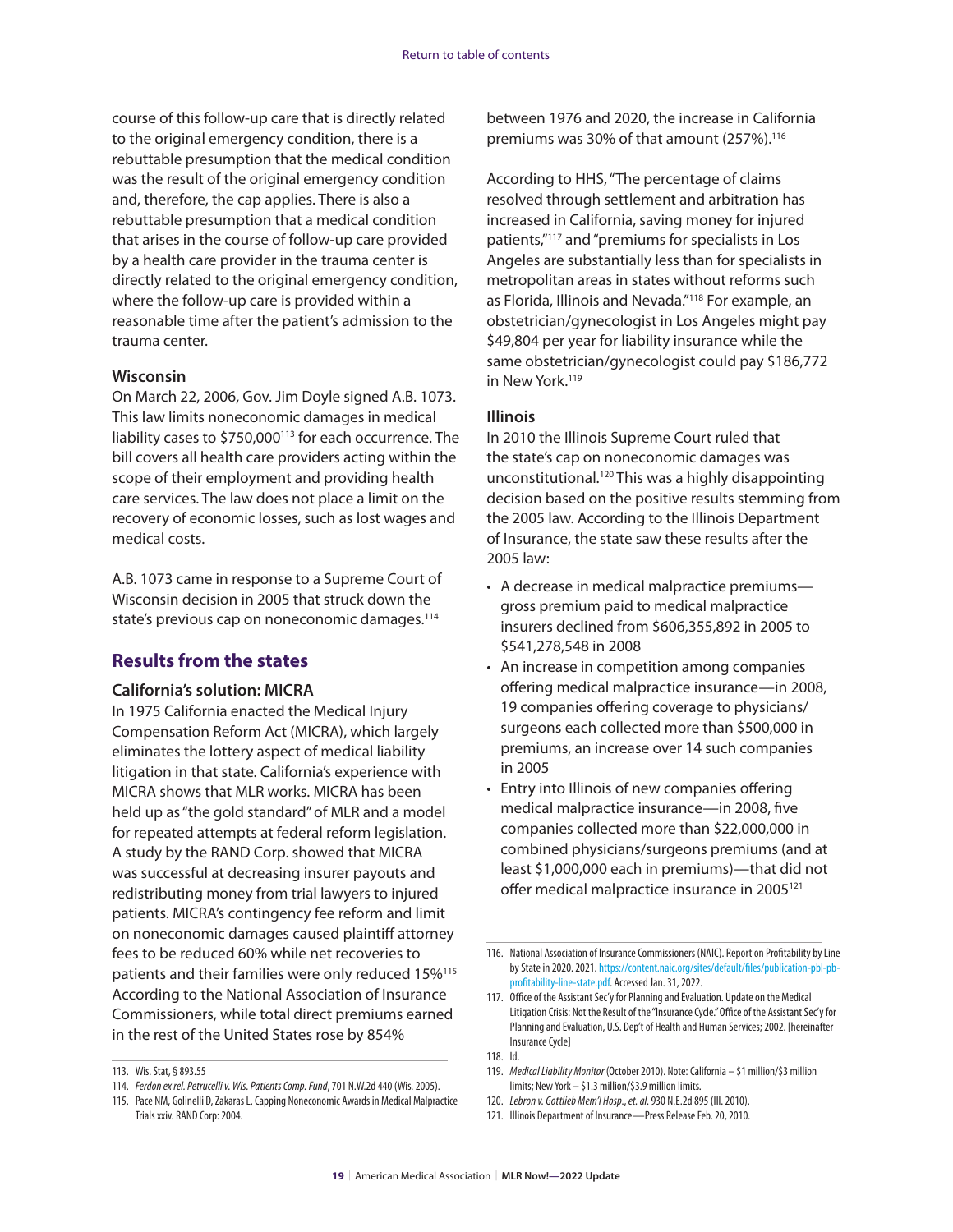According to Milliman Inc., Illinois medical liability carriers will face an 18% jump in costs based on this ruling.<sup>122</sup>

#### **Mississippi**

In Mississippi, the Mississippi State Medical Association reports that the liability climate has improved significantly since the enactment of MLR. Liability premiums decreased for the largest liability carrier by 5% in 2006, 10% in 2007, 15.5% in 2008, 20% in 2009 and 10% in 2010. Insured physicians also received significant refunds during this time period as well. This is in stark contrast to the crisis years when premiums increased 12.5% in 2000, 11.1% in 2001, 10% in 2002, 45% in 2003 and 19.4% in 2004.<sup>123</sup>

An article based on data from the Medical Assurance Company of Mississippi (MACM) also shows that the Mississippi reforms have had a beneficial impact. It concluded that the average number of lawsuits per year against MACM-insured physicians dropped 56% (from 318 to 140) from the five-year period that preceded the reforms to the five-year period that followed them.124

#### **Missouri**

According to the Missouri State Medical Association, since 2005 when Missouri's MLR provisions went into effect:

- The number of claims filed fell 61.6% (67.2% in the physician sector).
- The number of claims open at year end fell 47.1% (48.2% for physicians).
- The average indemnity fell 22.1%.
- The insurance industry's total losses fell 31.9%, and incurred losses fell 69.9%.
- Defense expenses fell 54.2%.
- In the three years leading up to tort reform, Missouri lost 225 physicians. Since the first full year of MLR, the state added 486 new licensed physicians.
- One new mutual company and two new stock companies entered the Missouri market since MLR was enacted.
- Medical Liability Alliance announced a 6% acrossthe-board rate reduction in July 2007; PPIA

implemented a 14% reduction in base rates in Jan. 1, 2008, and some stock companies offered as much as 50% in credits over their filed rates in some instances.

- Despite gaining nearly 500 physicians, Missouri saw a \$13 million decrease in medical liability insurance premiums between 2006 and 2008. And for all health care providers, the reduction was  $$25.7$  million.<sup>125</sup>
- However, as noted above, the Supreme Court of Missouri struck down this cap and in 2015 Missouri enacted a statutory \$400,000 cap on noneconomic damages and a higher cap of \$700,000 for catastrophic personal injury or death. Both are subject to an annual index of 1.7% for inflation.

#### **Nevada**

Nevada reforms have stabilized Nevada's liability climate. One example is the Independent Nevada Doctors Insurance Exchange, which lowered its premiums for internists and surgeons by more than 20% in 2007.126 Rates have held steady since this decrease.

#### **Ohio**

In Ohio, a 2011 study of medical professional liability claims found that:

- Medical liability lawsuits in the state were down 41% since 2005
- Since 2006 premium rates decreased 31%
- Ohio had 15 liability carriers in 2011—an increase from five in  $2003^{127}$

In addition, 75% of the claims closed in Ohio in 2011 were closed without payment.<sup>128</sup>

#### **Texas**

The liability climate in Texas has improved dramatically since the passage of Proposition 12 and the state's 2003 landmark liability reforms. According to the Texas Medical Association<sup>129</sup>:

- The Texas physician workforce outpaced population growth.
- Texas added nearly 10,354 more physicians with in-state licenses than could be accounted for

129. Texas Medical Association. Proposition 12 Produces Healthy Benefits. [https://app.](https://app.texmed.org/tma.archive.search/5238.html) [texmed.org/tma.archive.search/5238.html.](https://app.texmed.org/tma.archive.search/5238.html) Accessed Feb.22, 2022.

<sup>122.</sup> Illinois Med-Mal Ruling to Boost Insurers' Costs 18%. *Crain's*. Feb. 22, 2010. [https://](https://www.chicagobusiness.com/article/20100222/NEWS03/200037194/illinois-med-mal-ruling-to-boost-insurers-costs-18-study) [www.chicagobusiness.com/article/20100222/NEWS03/200037194/illinois-med-mal](https://www.chicagobusiness.com/article/20100222/NEWS03/200037194/illinois-med-mal-ruling-to-boost-insurers-costs-18-study)[ruling-to-boost-insurers-costs-18-study.](https://www.chicagobusiness.com/article/20100222/NEWS03/200037194/illinois-med-mal-ruling-to-boost-insurers-costs-18-study) Accessed Feb. 22, 2022.

<sup>123.</sup> Mississippi State Medical Association Correspondence – 2010.

<sup>124.</sup> Behrens MA. Medical Liability Reform: A Case Study of Mississippi. *Obstet Gyneco*l. 2011;118(2):335–339.

<sup>125.</sup> Missouri State Medical Association Correspondence – 2010

<sup>126.</sup> *Medical Liability Monitor*. Rate Survey Edition. October 2007.

<sup>127.</sup> Ohio Department of Insurance. Ohio 2011 Medical Professional Liability Closed Claim Report.<https://insurance.ohio.gov/about-us/reports>. Accessed Feb. 22, 2022.

<sup>128.</sup> Id.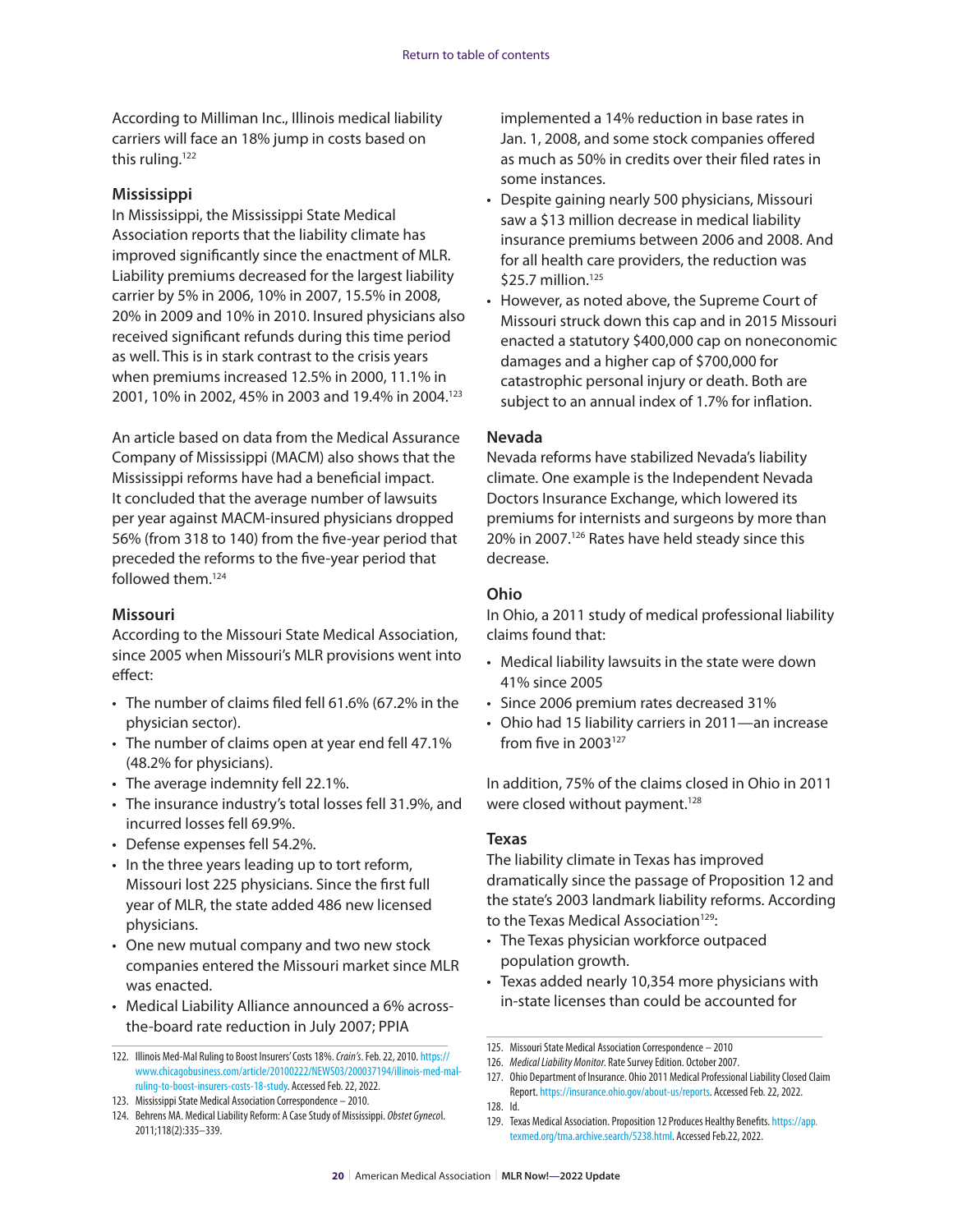<span id="page-22-0"></span>by population growth. This growth rate in the physician workforce produced the opportunity for 36.7 million more patient visits per year than likely would have occurred absent tort reform.

- The number of geriatricians more than doubled.
- The ranks of rural obstetricians grew nearly twice as fast as the state's rural population.
- Twenty-eight rural Texas counties added at least one obstetrician, including 11 counties that previously had none.
- Forty rural counties that did not have an emergency medicine physician had one.
- Nineteen counties that did not have a cardiologist had one. Fourteen of those counties were rural.
- Twenty-nine rural counties added at least one general surgeon, and 10 counties added their first general surgeon.
- Five Texas counties added their first neurosurgeon. Two of those counties were rural.

An article based on data from an academic medical center also showed that the Texas tort reforms had a beneficial impact. According to that data, the prevalence of lawsuits filed per 100,000 general surgery procedures decreased from 40 before reform to eight after reform. Liability and defense costs per year in the general surgery group were reported to have fallen from \$595,000 per year before tort reform to only \$515 per year after tort reform.<sup>130</sup>

Some groups voiced concerns that caps on noneconomic damages had a disproportionate effect on the elderly. A 2011 working paper by researchers typically opposed to tort reform found that is not the case. Based on Texas closed claim data, the authors concluded that after 2003, there was a similar drop in claims and payouts per claim for elderly and nonelderly adults.<sup>131</sup>

#### 130. Stewart RM, Geohegan K, Myers JG. Malpractice Risk and Cost Are Significantly Reduced after Tort Reform, 212. *J Am Coll Surg*. 2011;212:463–467.

#### **West Virginia**

Results have been positive for West Virginia physicians since its reforms were enacted, too. According to the West Virginia Offices of the Insurance Commissioner, as award values became more predictable and claims dropped, insurance rates declined.<sup>132</sup> The average premium dropped from \$40,034 in 2004 to \$24,959 in 2011.<sup>133</sup> Further, the state saw an increase in the number of licensed physicians from 5,182 in 2003 to 6,282 in 2013.134



# **Successful ballot initiatives**

In addition to Texas, three other states—Florida, Nevada and Wyoming—had successful ballot initiatives related to MLR that went before voters in the 2004 November elections. In addition, California successfully defeated a ballot initiative intended to raise the state's cap on non-economic damages. The following is a summary of these initiatives.

#### **California**

On Nov. 4, 2014, California voters rejected Proposition 46, an initiative that threatened to raise MICRA's noneconomic damage cap to \$1.1 million with annual automatic increases. The measure, if passed, also would have called for physicians to<sup>135</sup>:

- Check a prescription drug tracking database before prescribing controlled substances
- Undergo random drug and alcohol testing
- Undergo mandatory drug and alcohol testing after an unexpected death or injury occurred
- Report any witnessed medical negligence or substance misuse by other physicians
- Be automatically suspended if they tested positive for alcohol or drugs while on duty

In addition, hospitals would have been required to report any positive drug or alcohol test results to the state medical board.

<sup>131.</sup> Paik M. How Do the Elderly Fare in Medical Malpractice Litigation, Before and After Tort Reform? Evidence from Texas, 1988–2007. Institute for Policy Research Northwestern University, Working Paper Series WP-11-03. [https://www.ipr.northwestern.](https://www.ipr.northwestern.edu/our-work/working-papers/2011/ipr-wp-11-03.html#:~:text=During%20the%20pre%2Dreform%20period,of%20the%20adult%20nonelderly%20rate.&text=Thus%2C%20although%20tort%20reform%20had,disparate%20impact%20on%20the%20elderly) [edu/our-work/working-papers/2011/ipr-wp-11-03.html#:~:text=During%20](https://www.ipr.northwestern.edu/our-work/working-papers/2011/ipr-wp-11-03.html#:~:text=During%20the%20pre%2Dreform%20period,of%20the%20adult%20nonelderly%20rate.&text=Thus%2C%20although%20tort%20reform%20had,disparate%20impact%20on%20the%20elderly) [the%20pre%2Dreform%20period,of%20the%20adult%20nonelderly%20](https://www.ipr.northwestern.edu/our-work/working-papers/2011/ipr-wp-11-03.html#:~:text=During%20the%20pre%2Dreform%20period,of%20the%20adult%20nonelderly%20rate.&text=Thus%2C%20although%20tort%20reform%20had,disparate%20impact%20on%20the%20elderly) [rate.&text=Thus%2C%20although%20tort%20reform%20had,disparate%2-](https://www.ipr.northwestern.edu/our-work/working-papers/2011/ipr-wp-11-03.html#:~:text=During%20the%20pre%2Dreform%20period,of%20the%20adult%20nonelderly%20rate.&text=Thus%2C%20although%20tort%20reform%20had,disparate%20impact%20on%20the%20elderly) [0impact%20on%20the%20elderly](https://www.ipr.northwestern.edu/our-work/working-papers/2011/ipr-wp-11-03.html#:~:text=During%20the%20pre%2Dreform%20period,of%20the%20adult%20nonelderly%20rate.&text=Thus%2C%20although%20tort%20reform%20had,disparate%20impact%20on%20the%20elderly). Accessed Feb. 22, 2022.

<sup>132.</sup> West Virginia Offices of the Insurance Commissioner. State of West Virginia, Medical Malpractice Report Insurers with 5% Market Share. 2012.

<sup>133.</sup> Id.

<sup>134.</sup> West Virginia Offices of the Insurance Commissioner, State of West Virginia, Medical Malpractice Report Insurers with 5% or more of the Medical Malpractice market share in West Virginia. November 2015. [https://www.wvinsurance.gov/Portals/0/2015%20](https://www.wvinsurance.gov/Portals/0/2015%20Med%20Mal%20report%20.pdf?ver=2016-01-26-131027-940) [Med%20Mal%20report%20.pdf?ver=2016-01-26-131027-940.](https://www.wvinsurance.gov/Portals/0/2015%20Med%20Mal%20report%20.pdf?ver=2016-01-26-131027-940) Accessed on Feb. 24, 2022.

<sup>135.</sup> California Secretary of State, California General Election Propositions.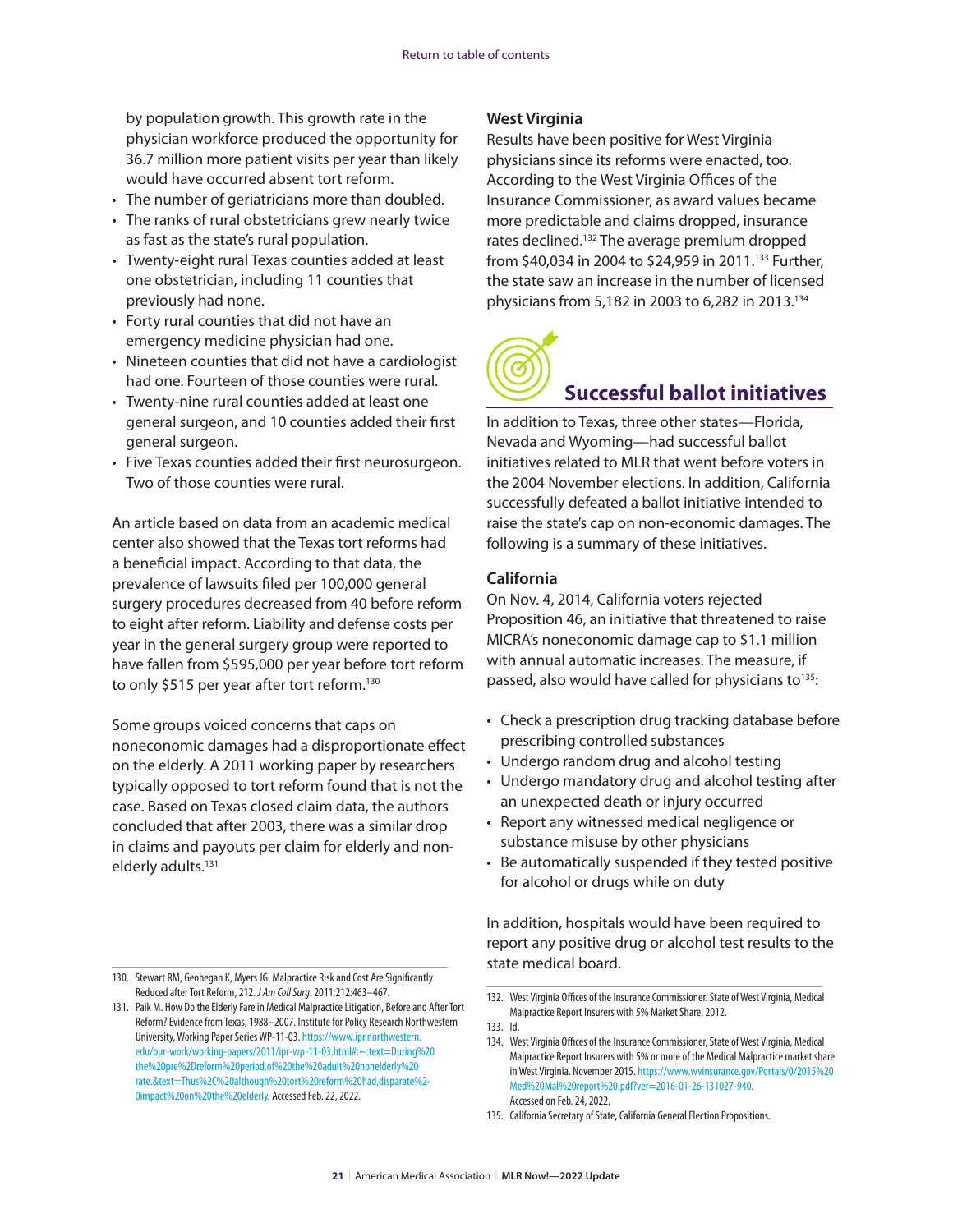California voters voted down Proposition 46 by a 2-to-1 margin, with over 67% of voters casting a ballot against the initiative.<sup>136</sup> The measure was defeated in every county in the state.<sup>137</sup>

It should be noted, however, that a ballot measure, the Fairness for Injured Patients Act, which is up for a vote on Nov. 8, 2022, would greatly alter MICRA. According to the California Medical Association, if approved the ballot initiative would: (1) create a new category of lawsuits not subject to the cap on noneconomic damages; (2) effectively eliminate MICRA's cap on non-economic damages for any medical liability case; and (3) eliminate MICRA's current cap on attorney's fees in medical liability cases, allowing lawyers to take up to 50% of a patient's jury award in malpractice cases.<sup>138</sup> According to the California independent Legislative Analyst's Office, this measure would lead to "annual government costs likely ranging from the low tens of millions of dollars to the high hundreds of millions of dollars."139 The California Medical Association points out that this increased cost would reduce access for those who need it most, including those who use Medi-Cal, county programs, safety net providers and schoolbased health centers, and vastly increase the number of lawsuits filed in California, and further divert resources for patient care to the legal system.140 A broad coalition of physicians, dentists, nurses, hospitals, safety net clinics and other health care providers is committed to vigorously fighting this initiative.<sup>141</sup>

#### **Florida**

Voters approved constitutional Amendment 3, stating that an injured claimant who enters into a contingency-fee agreement with an attorney for a medical liability claim is entitled to no less than 70% of the first \$250,000 and 90% of any damage award over \$250,000.142 Subsequently, the Florida Supreme Court issued a rule that permits patients to waive this requirement.<sup>143</sup>

Voters also approved two amendments sponsored by trial attorneys. One of them, Amendment 7, gives the public access to any records made or received by a health care provider or facility related to an adverse medical incident.<sup>144</sup> The Florida Legislature attempted to permit only prospective access to records,<sup>145</sup> but the Florida Supreme Court ruled that access is granted retroactively.<sup>146</sup>

The other, Amendment 8, denies licensure to a physician who has been "found to have committed" three or more incidents of medical liability.<sup>147</sup> The language "found to have committed" means a finding of a physician's medical liability by either: (1) a final judgment of a court; (2) a final administrative agency decision; or (3) a decision resulting from binding arbitration. "Found to have committed" does not, therefore, include settlements of medical liability claims. Nor does it include a report to a medical liability insurance carrier that a claim has, or will be, filed. Further, such qualifying incidents must be proven by clear and convincing evidence.<sup>148</sup>

#### **Nevada**

Voters approved the "Keep our Doctors in Nevada" initiative (Question 3), which amended Nevada's MLR statute to include MICRA-style reforms.149 The approved initiative amended Nevada's existing MLR statute by: (1) deleting exceptions to Nevada's \$350,000 cap on noneconomic damages in medical liability cases; (2) strengthening the existing joint and several liability reform law by applying it to both economic and noneconomic damages; (3) requiring periodic payment of future damages over \$50,000 at the request of either party; (4) placing limits on attorney contingency fees; and (5) strengthening Nevada's existing statute of limitations.

Voters also defeated two ballot initiatives (Questions 4 and 5) sponsored by trial lawyers. Question 4 called for auto, homeowner and medical liability insurers to roll back their rates to the amount charged on Dec. 1, 2005, and reduce them an additional 20%. Question 5 focused on frivolous lawsuits. If approved, both measures would have invalidated any reforms

147. Fla. Const. Art. X, § 26

<sup>136.</sup> California Secretary of State, California General Election. State Ballot Measures - Statewide Results

<sup>137.</sup> California Secretary of State, California General Election, Proposition 46. 134. Fla. Const. Art. I, § 26

<sup>138.</sup> See [https://www.cmadocs.org/micra/about-the-initiative.](https://www.cmadocs.org/micra/about-the-initiative) Accessed on Feb. 22, 2022.

<sup>139.</sup> Id. 140. Id

<sup>141.</sup> Id.

<sup>142.</sup> Fla. Const. Art. I, § 26

<sup>143.</sup> Fla. Bar eg. R. 4-1.5

<sup>144.</sup> Fla. Const. Art. X, § 25

<sup>145.</sup> Fla. Stat. § 381.028

<sup>146.</sup> *Fla. Hosp. Waterman, Inc. v. Buster*. 984 So.2d 478. (Fla. 2008).

<sup>148.</sup> Fla. Stat. § 456.50.

<sup>149.</sup> Nev. Rev. Stat. Ann. § 41A.035.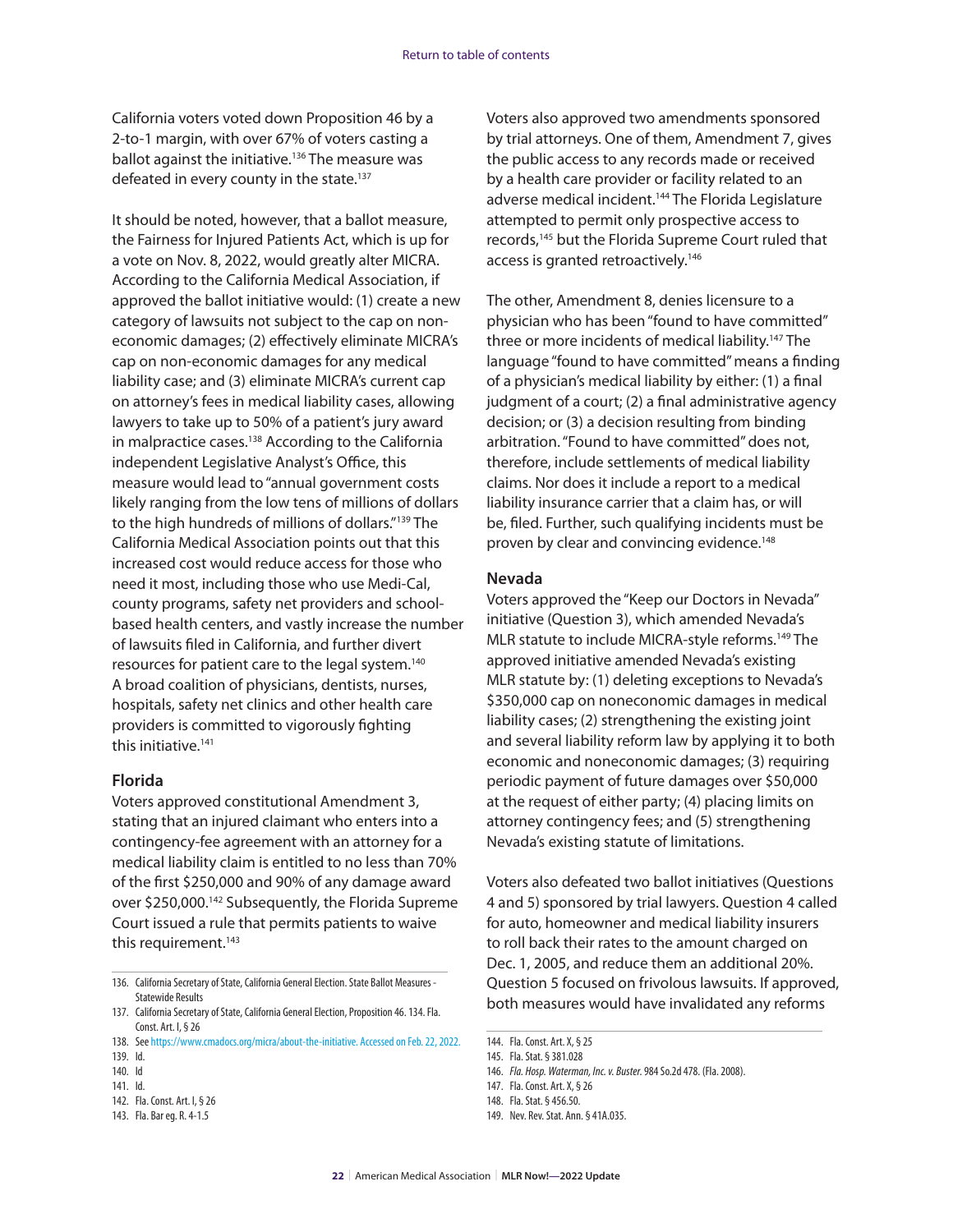<span id="page-24-0"></span>enacted by the legislature or voters, including Question 3.

#### **Wyoming**

In Wyoming voters approved one constitutional amendment<sup>150</sup> and defeated another. The approved amendment, Amendment C, allows the legislature to pass laws creating medical screening panels or other alternative dispute resolution systems in medical liability cases. Amendment D, which was defeated, would have allowed the legislature to enact a cap on noneconomic damages in medical liability cases. Wyoming is currently one of five states where the state constitution explicitly prohibits the legislature from enacting limits on damages.151

Both amendments were previously passed by the legislature during a special session in July 2004. A constitutional amendment can be implemented in Wyoming by a simple majority of votes cast in the general election. But voters who do not cast a vote either way for an amendment are counted as "no" votes. This means an amendment sometimes will fail even if it receives more than half the votes cast on that ballot question.



While stakeholders are attempting to address the medical liability crisis at the state level, a federal solution is also needed. Many state liability reform laws have been nullified by activist state courts or stripped of their most effective provisions under state constitutions that limit reform. The following outlines the most recent federal efforts to achieve national liability reform.

#### **Activities in the 117th Congress**

The Good Samaritan Health Professionals Act was reintroduced on Sept. 10, 2021, as H.R. 5239. The bill protects health care professionals who volunteer during a federally declared disaster from liability exposure and help ensure that needed medical volunteers are not turned away due to confusion

150. Wyo. Const. Art. 10, § 4. 151. Id.

and uncertainty about the application of state Good Samaritan laws.

The Coronavirus Provider Protection Act of 2021 was introduced on as H.R. 3021. This bill would provide liability protection to providers for all care affected by the pandemic, including care that was altered due to government guidance, and not just for care for COVID-19 patients or suspected patients.

#### **Activities in the 116th Congress**

The Accessible Care by Curbing Excessive lawSuitS (ACCESS) Act of 2019 was introduced on July 9, 2019, as H.R. 3656. The bill improves patient access to health care services and provides improved medical care by reducing the excessive burden the liability system places on the health care delivery system. The bill includes comprehensive reforms modeled after laws in California and Texas, including a cap on noneconomic damages, notice of intent to sue, affidavit of merit, expert witness qualifications and communications following unanticipated outcomes.

The Safeguarding America's Frontline Employees to Offer Work Opportunities Required to Kickstart the Economy (SAFE TO WORK) Act was introduced on July 27, 2020, as S. 4317. This bill provides targeted and limited liability relief to physicians and other health care professionals who have delivered care during the pandemic by creating a federal right of action for all coronavirus-related medical liability suits, preempting state laws and lawsuits on the issue unless state law provides greater liability protection.

Congress also extended liability protection to volunteer health care providers treating COVID-19 in the CARES ACT, signed into law March 27, 2020. All care provided by a volunteer health care provider within their scope of licensing or certification in response to the COVID-19 public health emergency are protected from civil liability for those activities unless they constitute gross negligence or reckless conduct.

#### **Activities in the 115th Congress**

The AMA continues to strongly support a comprehensive federal liability reform package based on the model of California state liability protections in order to ensure accessible and affordable care for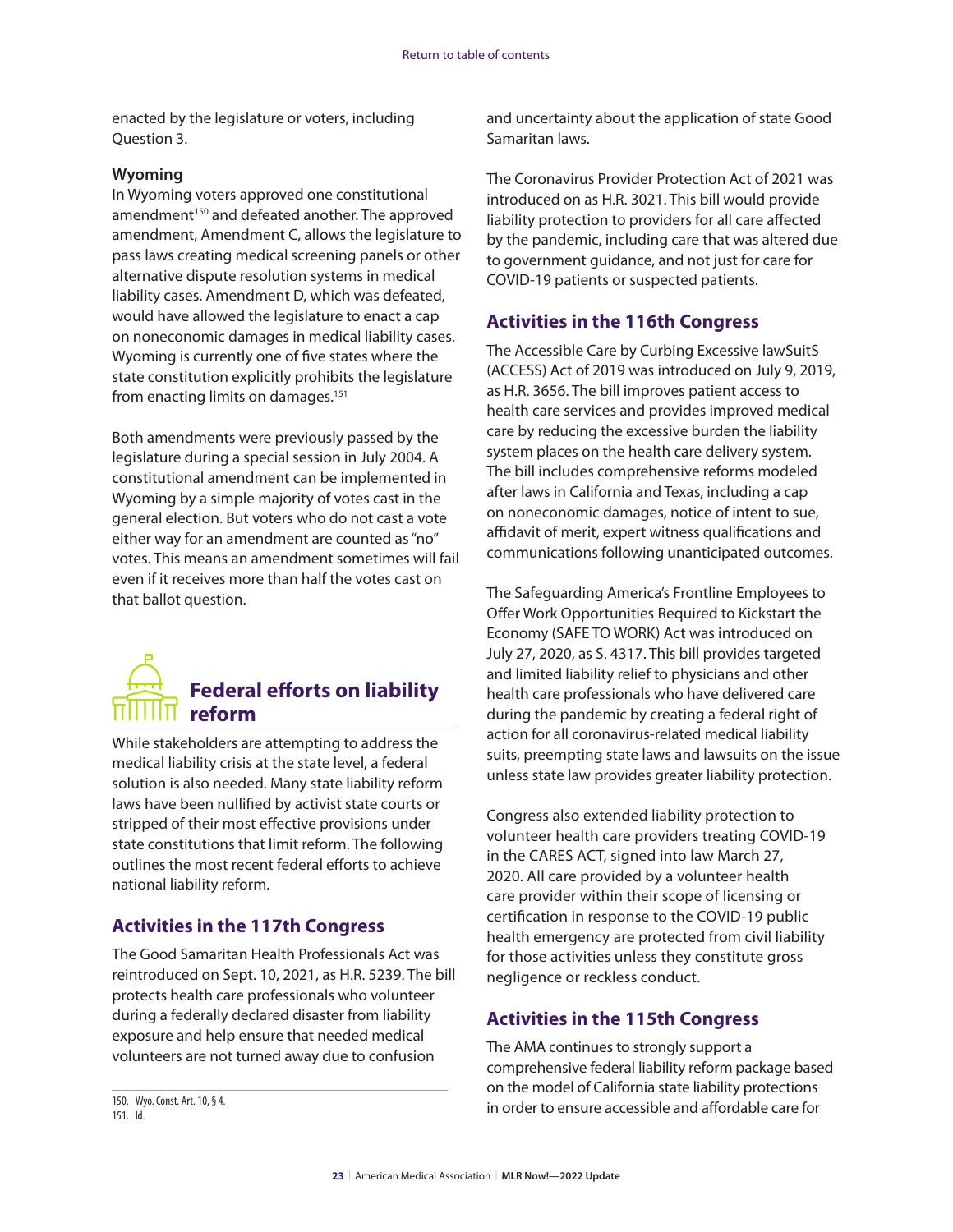patients. On Feb. 24, 2017, the Protecting Access to Care Act (PACA), H.R. 1215, was introduced in the House of Representatives. It includes key elements of comprehensive reform, including a flat cap on noneconomic damages of \$250,000, a limitation on attorneys' contingency fees, a three-year statute of limitations, collateral source offset from damages, and protection from product liability and class action lawsuits for medical products approved by the FDA. In committee mark-up, additional reforms from the Accessible Care by Curbing Excessive Lawsuits Act of 2017 (H.R. 1704) were added to PACA. These include allowing a physician to apologize, certificate of merit, notice of intent and additional expert witness requirements. On June 28, 2017, PACA was passed in the House of Representatives by a vote of 218–210. It has not been introduced into the Senate.

The Good Samaritan Health Professionals Act was introduced on March 30, 2017, as H.R. 1876 and S. 781 with 26 cosponsors. The bill protects health care professionals who volunteer during a federally declared disaster from liability exposure and help ensure that needed medical volunteers are not turned away due to confusion and uncertainty about the application of state Good Samaritan laws. On May 17, 2017, the House's Energy and Commerce Subcommittee on Health held a hearing examining four bills that advance public health that included H.R. 1876. On Feb. 14, 2018, the full Energy and Commerce Committee held a mark-up session and voice voted the bill out of committee. The Act was a part of the House version of the reauthorization of the Pandemic and All-Hazards Preparedness Act but never made it into the Senate version.

The Sports Medicine Licensure Clarity Act was reintroduced on Jan. 5, 2017, as H.R. 302 with 39 cosponsors. President Trump signed into law on Oct. 5, 2018, the FAA Reauthorization Act of 2018 (P.L. 115-254), which included the Act (originally introduced on Jan. 5, 2017, as H.R. 302). The bill, which was supported by the AMA, extends the malpractice insurance coverage of a state-licensed medical professional to another state when the professional provides medical services to an athlete, athletic team or team staff member pursuant to a written agreement. Prior to providing such services, the medical professional must disclose to the malpractice insurer the nature and extent of the

service. This extension of malpractice coverage does not apply at a health care facility or while a medical professional is transporting the injured individual to a health care facility.

Athletes include individuals participating in a sporting event for which the individual may be paid, participating in a sporting event that is sponsored or sanctioned by a national governing body, or for whom a high school or university provides a medical professional.

In addition to seeking traditional solutions, the AMA advocates funding for state-based pilot programs to develop promising alternative reforms. The Help Efficient, Accessible, Low Cost, Timely Healthcare (HEALTH) Act contained the most comprehensive liability reform package at the federal level. Having actively supported this bill in previous Congresses, the AMA is now working with other stakeholders to update the HEALTH Act and secure appropriate sponsorship in Congress so that it garners additional support.

#### **Activities in the 114th Congress**

The Family Health Care Accessibility Act, S. 2151, was included in the final version of the 21st Century Cures Act, which was passed by Congress and signed into law on Dec. 13, 2016 (Public Law No: 114-255). This legislation provides Federal Tort Claims Act (FTCA) medical malpractice liability coverage to all qualified health care professionals who volunteer at community health centers—or through offsite programs or events carried out by such centers by deeming them employees of the Public Health Service. This legislation extends the Patient Protection and Affordable Care Act's provision of FTCA coverage to officers, governing board members, employees and contractors of free clinics to also apply to volunteers sponsored by these clinics. The legislation was introduced on Oct. 7, 2015, by Sens. John Thune (R-S.D.) and Robert Casey (D-Pa.).

The House passed the Sports Medicine Licensure Clarity Act (H.R. 921) on Sept. 12, 2016, by a voice vote. This legislation ensures that athletic trainers are covered by their liability insurance when they provide care services to their team while traveling.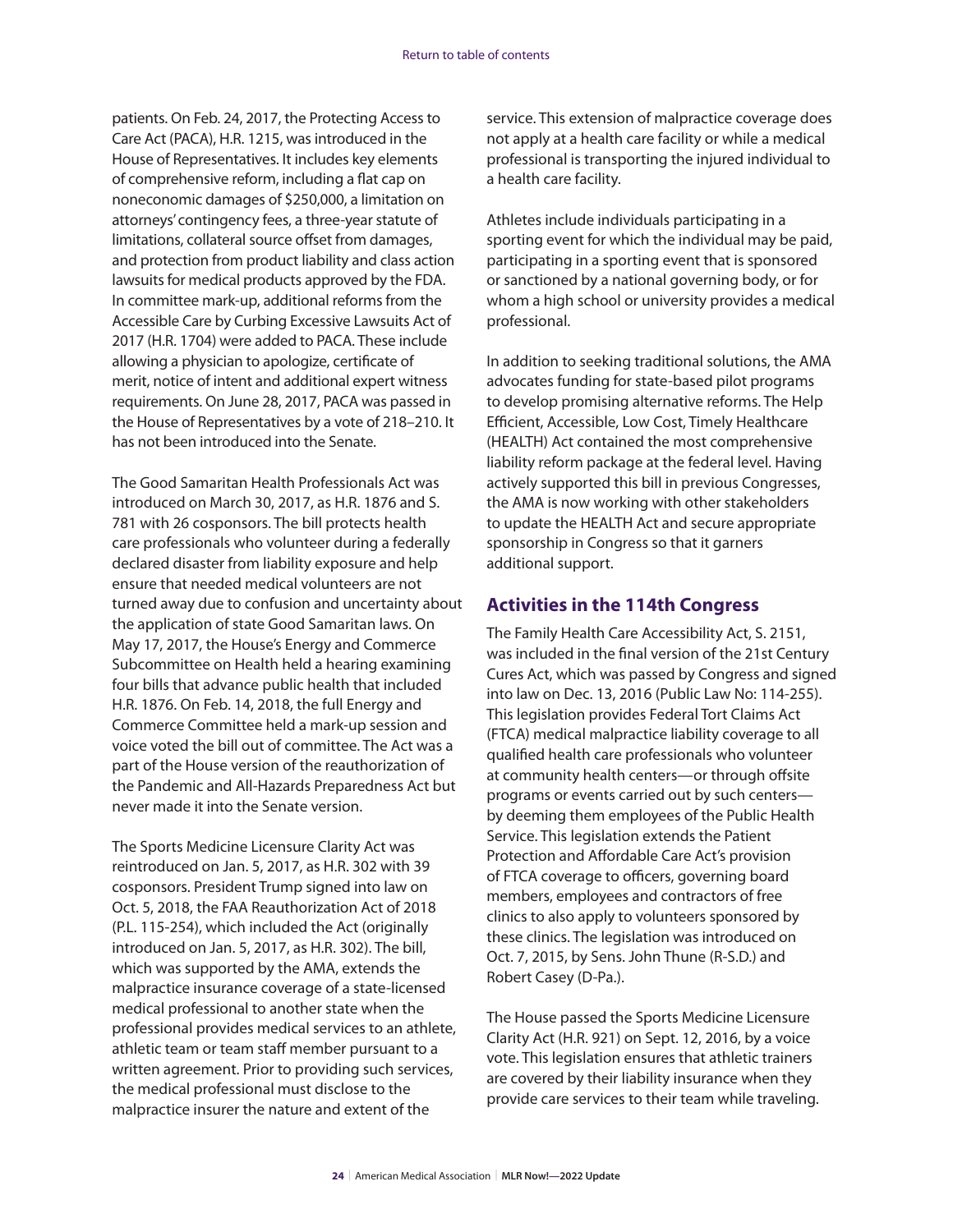<span id="page-26-0"></span>This legislation was originally introduced in the House on Feb. 12, 2015, by Reps. Brett Guthrie (R-Ky.), Cedric Richmond (D-La.), and Steve Womack (R-Ark.) as H.R. 921. On March 10, 2015, Sens. John Thune (R-S.D.) and Amy Klobuchar (D-Minn.) introduced a companion bill in the Senate as S. 689.

The Medicare Access and CHIP Reauthorization Act of 2015 (MACRA) was signed into law on April 16, 2015, permanently repealing the Medicare sustainable growth rate (SGR) formula. MACRA incorporates the Standard of Care Protection Act, which prohibits federal quality program standards and performance metrics from establishing a "standard of care" in medical liability actions. The AMA strongly supported this language and its inclusion in the SGR repeal legislation and is pleased that this MLR effort garnered bipartisan support and was enacted into law.



## **Judicial activity on caps**

The courts in the following states have upheld caps on noneconomic damages statutes: Alaska, California, Colorado, Idaho, Indiana, Maryland, Michigan, Minnesota, Missouri, North Dakota, Ohio, Texas, Utah, West Virginia and Wisconsin.152 Courts in Indiana, Louisiana, Nebraska, New Mexico and Virginia upheld caps that encompass both economic and noneconomic damages.153

Courts in the following states struck down caps on damages: Alabama, Florida, Georgia, Illinois, Kansas, Oklahoma, Oregon and Washington.154 More details on recent cases follow.

#### **Notable rulings**

#### **California**

On Sept. 1, 2011, California's Fifth District Court of Appeal upheld MICRA's \$250,000 cap on noneconomic damages (*Stinnett v. Tam*). The court rejected claims by the appellant that MICRA was unconstitutional based on equal protection grounds. It also denied the appellant's claim that MICRA violated her right to a jury trial. Appellant argued unsuccessfully that improvements in California's medical liability climate negated the need for MICRA's cap on noneconomic damages.155

On Sept. 23, 2013, the Second Appellate District similarly rejected constitutional claims of violation of the right to a jury trial, equal protection and separation of powers.<sup>156</sup> The court said that the plaintiff's argument that the MICRA cap should be indexed for inflation "should be directed to the legislature."

On Aug. 22, 2014, the Fourth Appellate District, in an unpublished decision, upheld MICRA against a claim that it violated the right of trial by jury, equal protection of the laws, and separation of powers.<sup>157</sup>

On June 9, 2015, the First Appellate District upheld MICRA against a claim that it violated the right of due process, trial by jury and equal protection of the law. In connection with the equal protection argument, the court rejected the assertion that circumstances had changed since enactment of MICRA. It observed, "generally, modification or repeal of a statute made obsolete by changed conditions is a legislative, not a judicial, prerogative."<sup>158</sup>

<sup>152.</sup> *See Smith v. Botsford*, 419 F. 3d 513 (6th Cir. 2005); *Evans v. State*, 56 P.3d 1046 (Alaska 2002); *Hoffman v. U.S*., 767 F.2d 1431 (9th Cir. 1985); *Fein v. Permanente*, 695 P.2d 665 (Cal. 1985); *Stinnett v. Tam*, 130 Cal.Rptr.3d 732 (Cal. Ct. App. 2011); *Hughes v. Pham*, No. E052469, LEXIS (Cal. App. Aug. 22, 2014); *Chan v. Curran*, 237 Cal. App. 4th 601 (2015); *Scholz v. Metro. Pathologists* P.C., 851 P.2d 901 (Colo. 1993); *Kirkland v. Blaine County Med. Ctr.*, 4 P.3d 1115 (Idaho 2002); *Plank v. Comm. Hosp. of Indiana*, et al., 981 N.E.2d 49 (Ind. 2013); *Murphy v. Edmunds*, 601 A.2d 102 (Md. 1992); *DRD Pool Serv. v. Freed*, 5 A.3d 45 (Md. 2010); *Rodriguez v. Cooper*, 182 A.3d 853 (Md. 2018); *Zdrojewski v. Murphy*, 657 N.W.2d 721 (Mich. Ct. App. 2002); *Schweich, et. al. v. Ziegler*, 463 N.W.2d 722 (Minn.1990); *Ordinola v. Univ. Physician Associates*, 625 S.W.3d 445, 453 (Mo. banc 2021); *Arbino v. Johnson & Johnson*, 880 N.E.2d 420 (Ohio 2007); *Wayt v. DHSC, L.L.C.*, 122 N.E.3d 92 (Oh. 2018); *Watson v. Hortman, et. al*., 844 F.Supp.2d 795 (E.D. Texas 2012); *Judd v. Drezga*, 103 P.3d 135 (Utah 2004); *Robinson v. Charleston Area Med. Ctr.*, 414 S.E.2d 877 (W. Va. 1991); *MacDonald v. City Hospital*, 715 S.E.2d 405 (W. Va. 2011); *Verba v. Ghaphery*, 552 S.E.2d 406 (W. Va. 2001); and *Mayo v*. *Wisconsin Injured Patients and Families Compensation Fund*, 914 N.W. 2d 678 (Wis. 2018).

<sup>153.</sup> *Johnson v. St. Vincent Hosp*., 404 N.E.2d 585 (Ind. 1980); *In re Stephens*, 867 N.E.2d 148 (Ind. 2007); *Arrington v. Galen-Med*, 947 So.2d 724 (La. 2007); *Oliver v. Magnolia Clinic, et. al*., 85 So.3d 39 (La. 2012); *Prendergast v. Nelson*, 256 N.W.2d 657 (Neb. 1977); *Gourley ex. rel. Gourley v. Neb. Methodist Health Sys*., 663 N.W.2d 43 (Neb. 2003); *Fed. Express Corp. v. U.S*., 228 F. Supp. 2d 1267 (N.M. 2002); *Siebert v. Okun*, 485 P.3d 1265 (2021); and *Etheridge, et. al. v. Med. Ctr. Hosp*., 376 S.E.2d 525 (Va. 1989).

<sup>154.</sup> *See Moore v. Mobile Infirmary Ass'n*, 592 So.2d 156 (Ala. 1991); *N. Broward Hosp Dist. v. Kalitan*, 219 So. 3d 49 (Fla. 2017); *Atlanta Oculoplastic Surgery, P.C. v. Nestlehutt*, 286 Ga. 731 (2010); *Lebron v. Gottlieb Mem. Hosp*., 930 N.E.2d 895 (Ill. 2010); *Hilburn v. Enerpipe*, 442 P.3d 509 (Kan. 2019); *Watts v. Lester E. Cox Med. Ctr*., 376 SW 3d 633 (Mo. 2012); *Carson v. Mauer,* 424 A.2d 825 (N.H. 1980) (overruled on other grounds); *Arneson v. Olson,* 270 N.W.2d 125 (N.D. 1978); *Woods v. Unity Health Center, Inc*., 196 P.3d 529 (Okla. 2008); *Beason v. I. E. Miller Servs., Inc.*, 441 P.3d 1107 (Okla. 2019); *Busch v. McInnis Waste Sys., Inc.*, 366 Or. 628 (2020); *Sofie v. Fibreboard Corp*., 771 P.2d 711 (Wash. 1989).

<sup>155.</sup> *Stinnett v. Tam*, 130 Cal.Rptr.3d 732 (Cal. Ct. App. 2011).

<sup>156.</sup> *Rashidi v. Moser*, 219 Cal.App.4th 1170 (Cal. Ct. App. 2013).

<sup>157.</sup> *Hughes v. Pham*, No. E052469, LEXIS (Cal. App. Aug. 22, 2014).

<sup>158.</sup> *Chan v. Curran*, 237 Cal.App. 4th 601 (Cal. Ct. App. 2015).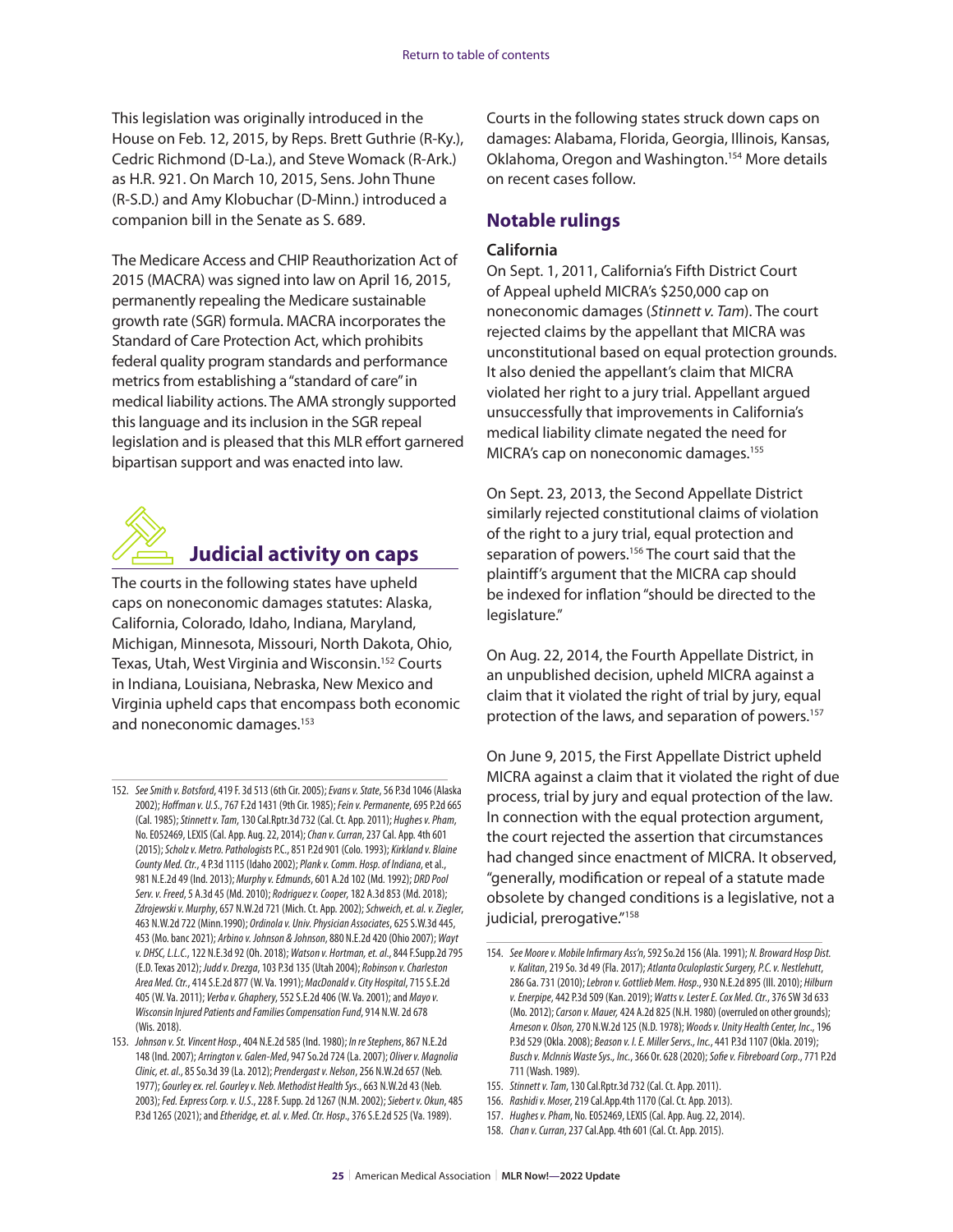#### **Florida**

On March 13, 2014, the Florida Supreme Court, by a split decision, found that in a wrongful death action the cap on noneconomic damages was without a rational basis. According to the court, the cap imposed "unfair and illogical burdens on injured parties when an act of medical negligence gives rise to multiple claimants." Accordingly, the court held that the cap violated the Equal Protection Clause of the Florida Constitution.<sup>159</sup>

In a follow-up decision on June 8, 2017, the Florida Supreme Court ruled that caps on personal injury noneconomic damages in medical negligence actions imposed by Fla. Stat. 766.118 violated the equal protection clause of the Florida Constitution.<sup>160</sup> The court went on to hold that caps on personal injury noneconomic damages do not pass what is known as the "rational relationship test," where a challenged law must be rationally related to a legitimate government interest. In its opinion, the court relied heavily on its 2014 decision striking down noneconomic damage caps in wrongful death medical negligence cases.

#### **Georgia**

On March 22, 2010, the Georgia Supreme Court struck down the state's cap on noneconomic damages.161 The Supreme Court ruled that the cap violated the right to a trial by jury provision of the Georgia Constitution. The Georgia statute being challenged included a \$350,000 cap on noneconomic damages against all health care providers in a claim, a separate \$350,000 cap on noneconomic damages against a single medical facility that could increase to \$700,000 if more than one facility was involved, and a \$1.05 million total limit on noneconomic damages in a medical liability claim.

#### **Illinois**

On Feb. 4, 2010, the Illinois Supreme Court upheld a lower court ruling that held that Illinois' cap on noneconomic damages for medical liability claims (\$500,000 for physicians/\$1 million for hospitals) was unconstitutional.<sup>162</sup> The Supreme Court ruled by a 4–2 majority that the legislatively created cap

violated the state's separation of powers requirement by establishing a legislative remittitur.<sup>163</sup> The MLR legislation was enacted in 2005 and included other liability provisions, such as an apology inadmissibility provision and expert witness requirements. All were nullified by the ruling based on the statute's inseverability provision.

#### **Indiana**

In January 2013 the Indiana Supreme Court rejected a challenge to the state's \$1,250,000 cap on damages in medical liability cases.<sup>164</sup> The plaintiff complained that the trial court had denied him an opportunity to prove that the cap no longer served the purposes for which it was originally enacted and was thus unconstitutional. The court held that such evidence might be allowed in a proper case, but here the plaintiff had forfeited his right to challenge the cap because he had not raised the issue properly in the trial court.

#### **Louisiana**

In 2007 the Louisiana Supreme Court reinstated the state's cap on total damages in medical liability cases.<sup>165</sup> The \$500,000 cap<sup>166</sup> (excluding future medical care) was struck down by the 3rd Circuit Court of Appeals in 2006.167 The court of appeals determined that the current cap did not provide an adequate remedy and was unconstitutional because of this finding. The Louisiana Supreme Court set aside and vacated the judgment based on pleading and appellate errors. In 2012 the Louisiana Supreme Court reaffirmed the state's \$500,000 limit on total medical liability damages, once again declaring the cap constitutional and applicable to all health care providers.168

#### **Maryland**

In 2010 Maryland's highest court ruled that the cap on noneconomic damages in general tort claims is constitutional.169 It based this decision on the legal doctrine of *stare decisis*, meaning that the court based its decision on prior legal decisions.<sup>170</sup>

167. *Arrington v. ER Physicians Group*, 940 So.2d 777 (La. Ct. App. 2006).

<sup>159.</sup> *Estate of McCall v. United States*, 134 So.3d 894 (Fla. 2014).

<sup>160.</sup> *North Broward Hosp. Dist. v. Kalitan*, 219 So.3d 49 (Fla. 2017).

<sup>161.</sup> *Atlanta Oculoplastic Surgery, P.C. v. Nestlehutt*, 691 S.E.2d 218 (Ga. 2010).

<sup>162.</sup> *Lebron v. Gottlieb Mem. Hosp*., 930 N.E.2d 895 (Ill. 2010).

<sup>163.</sup> Remittitur is the process by which excessive jury verdicts are reduced by a court.

<sup>164.</sup> *Plank v. Comm. Hosp. of Indiana*, *et al.*, 981 N.E.2d 49 (Ind. 2013).

<sup>165.</sup> *Arrington v. Galen-Med*, 947 So. 2d 724 (La. 2007).

<sup>166.</sup> La. R.S. 40:1299.42

<sup>168.</sup> *Oliver v. Magnolia Clinic*, et. al., 85 So.3d 39 (La. 2012).

<sup>169.</sup> *DRD Pool Serv. v. Freed*, 5 A.3d 45 (Md. 2010).

<sup>170.</sup> *Oaks v. Connors*, 660 A.2d 423 (Md. 1995); *Murphy v. Edmonds*, 601 A.2d 102 (Md. 1992).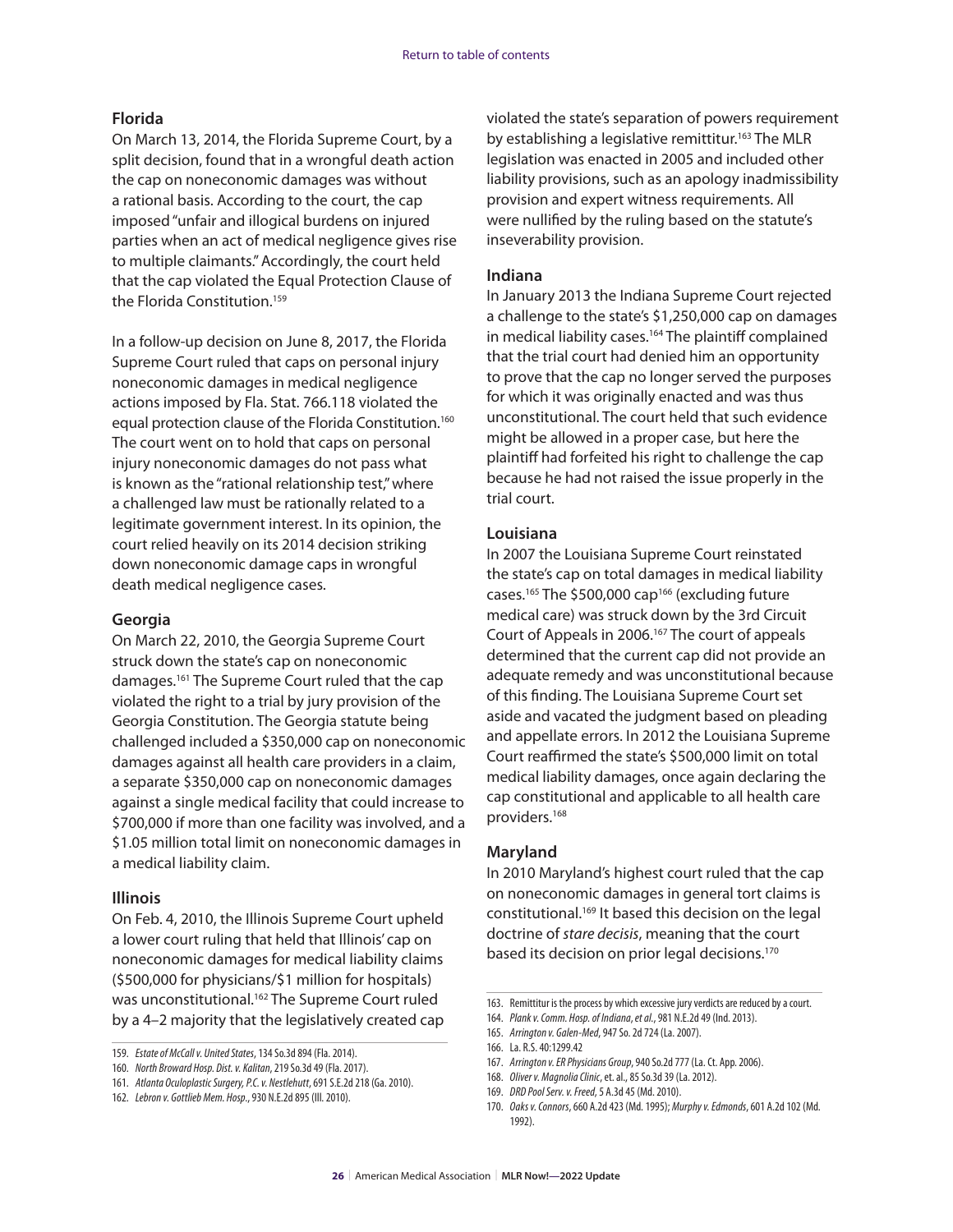#### **Michigan**

On Aug. 18, 2005, the U.S. Court of Appeals for the 6th Circuit upheld Michigan's cap on noneconomic damages.171 Specifically, the court held the cap does not violate the Seventh Amendment or Equal Protection Clause of the U.S. Constitution.<sup>172</sup>

#### **Missouri**

In August 2012 the Supreme Court of Missouri threw out the state's \$350,000 noneconomic damages cap on medical lawsuits, which was established in 2005.173 Prior to 2005, Missouri had a less restrictive cap on noneconomic damages of \$579,000 (adjusted for inflation). The court's 2012 decision overturned the 1992 state Supreme Court decision that was the basis for the previous cap.174

In response to this 2012 Missouri Supreme Court case, in 2015 Missouri enacted a new medical liability reform law that addressed concerns raised in that decision. For "non-catastrophic" injuries, the cap was initially established at \$400,000, while the cap for "catastrophic" injuries was set at \$700,000, and the caps are adjusted annually by 1.7%. In 2021, the caps were set at \$442,574 and \$774,504 respectively.175 In July 2021, the Missouri Supreme Court upheld the constitutionality of the noneconomic caps in the 2015 law.176

#### **New Mexico**

In March 2021, the New Mexico Supreme Court upheld the constitutionality of the existing cap of \$600,000 on noneconomic damages.177 Note, however, that in 2021, the New Mexico Governor signed H.B. 75 into law. H.B. 75, a revision to the New Mexico Medical Malpractice Act, raises the cap of \$600,000 to \$750,000 beginning Jan. 1, 2022, for independent physicians.

#### **Oklahoma**

In 2008 the Oklahoma Supreme Court struck down several medical liability statutes and caps on noneconomic damages on the grounds that the statutes and caps violated the Oklahoma Constitution.178 As discussed in more detail above, in 2011 Oklahoma enacted a law putting in place a cap of \$350,000 for noneconomic damages. In 2019 the Oklahoma Supreme Court ruled that this cap was unconstitutional.<sup>179</sup>

#### **Oregon**

In 2020, the Oregon Supreme Court invalidated the state's cap on noneconomic damages, finding that while the Court "had no doubt that [the cap] was intended to reduce insurance costs and improve insurance availability," it nevertheless violated the state constitution's remedy clause.<sup>180</sup>

#### **Tennessee**

In June 2021, the Tennessee Supreme Court upheld the constitutionality of Tennessee's cap of \$750,000 on noneconomic damages.181

#### **Texas**

In March 2012, in a one-page ruling, a federal judge upheld Texas' \$250,000 cap on non-economic damages.182 This cap was established in 2003 through the Medical Malpractice and Tort Reform Act of 2003, a law that was later approved via constitutional amendment, Proposition 12. In Texas, the plaintiffs sought relief in federal court because of the state's constitutional amendment that permits caps; however, the federal judge rejected their claims and ruled that the cap should stay in effect.

#### **Utah**

In an opinion issued Nov. 5, 2004, the Utah Supreme Court upheld Utah's cap on noneconomic damages<sup>183</sup> as constitutional. Specifically, the court held that the cap does not violate the open courts, uniform operation of laws or due process provisions of the Utah Constitution.<sup>184</sup> The court also held that the cap does not violate separation of powers or right to a jury trial as protected by the Utah Constitution.

#### **West Virginia**

On June 22, 2011, the West Virginia Supreme Court of Appeals upheld the state's cap on noneconomic damages.185 It rejected claims by the appellant that the cap on noneconomic damages violated the right

<sup>171.</sup> MCLS § 600.1483 (2008).

<sup>172.</sup> *Smith v. Botsford General Hosp*. 419 F.3d 513 (6th Cir. 2005).

<sup>173.</sup> *Watts v. Lester E. Cox Med. Ctr.*, 376 S.W.3d 633 (Mo. 2012).

<sup>174.</sup> *Adams By and Through Adams v. Children's Mercy Hosp*., 832 S.W.2d 898 (Mo. banc 1992).

<sup>175.</sup> See https://insurance.mo.gov/industry/medmal.php

<sup>176.</sup> *Ordinola v. Univ. Physician Associates*, 625 S.W.3d 445, 453 (Mo. banc 2021).

<sup>177.</sup> *Siebert v. Okun*, 485 P.3d 1265 (2021).

<sup>178.</sup> *Woods v. Unity Health Center, Inc*., 196 P.3d 529 (Okla. 2008).

<sup>179.</sup> *Beason v. I. E. Miller Servs., Inc*., 441 P.3d 1107 (Okla. 2019).

<sup>180.</sup> *Busch v. McInnis Waste Sys., Inc*., 366 Or. 628 (2020).

<sup>181.</sup> *Yebuah v. Ctr. for Urological Treatment, PLC*, 624 S.W.3d 481, 491 (Tenn. 2021).

<sup>182.</sup> *Watson v. Hortman, et. al*., 844 F.Supp.2d 795 (E.D. Texas 2012).

<sup>183.</sup> Utah Code Ann. § 78-14-7.1

<sup>184.</sup> *Judd v. Drezga*, 103 P.3d 135 (Utah 2004).

<sup>185.</sup> *MacDonald v. City Hospital,* 715 S.E.2d 405 (W. Va. 2011).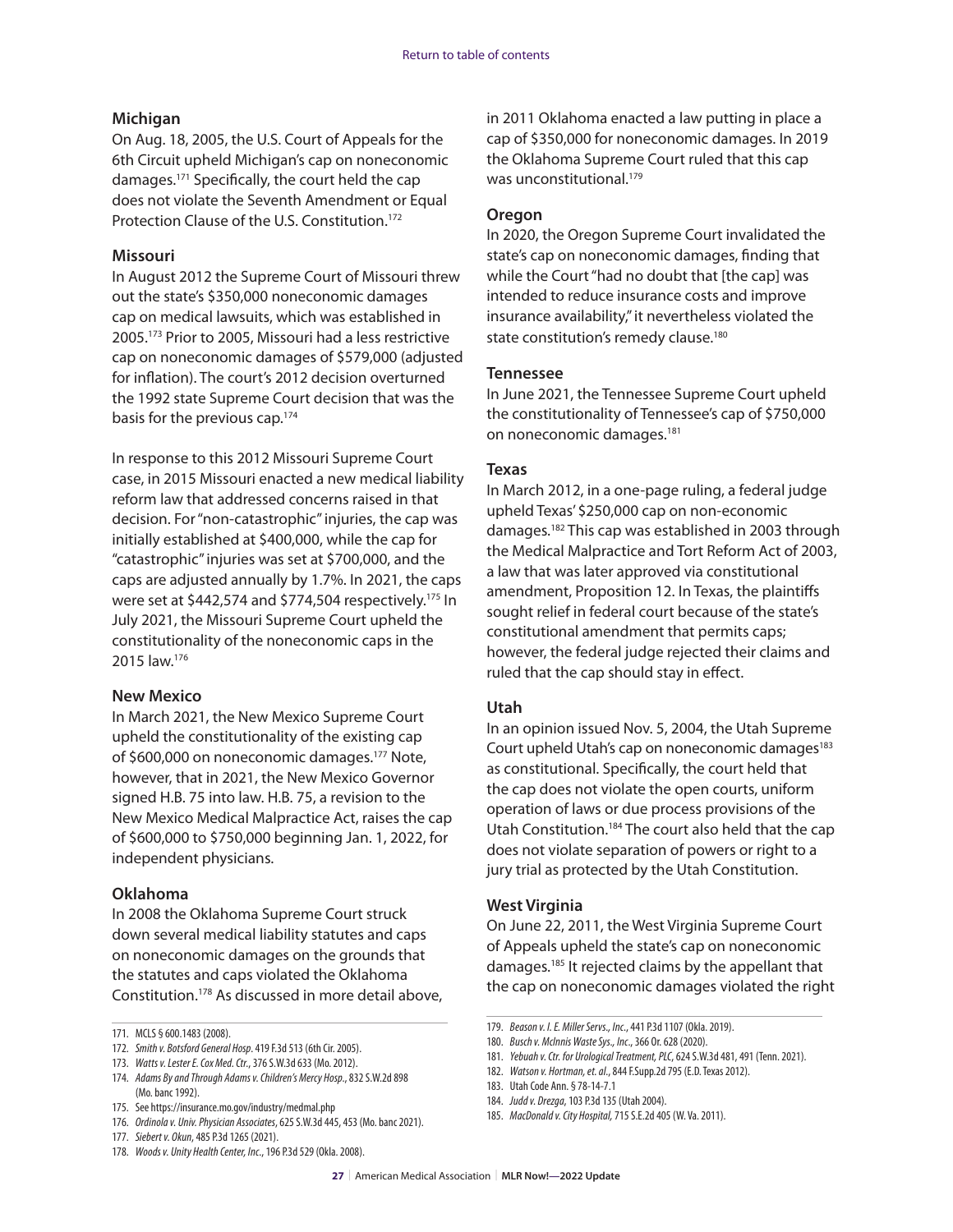to a jury trial, separation of powers, equal protection, special legislation and/or the "certain remedy" provisions of the West Virginia Constitution.

#### **Wisconsin**

On June 27, 2018, the Wisconsin Supreme Court, in a split decision, upheld the cap on noneconomic damages against a claim that it was either invalid on its face or as applied, based on equal protection and due process grounds. The Court held that the damages cap, Wis Stat. 839.55, should be analyzed under a rational basis test, which the law passed.<sup>186</sup>

#### **Judicial support for caps on noneconomic damages**

Favorable state case law establishes a rationale for supporting legislative reforms.<sup>187</sup>

#### **Equal protection clause**

Under the "deferential rational relationship" test, a number of courts have upheld damage caps as a permissive and rational means of achieving the legitimate state goal of reducing insurance premiums paid by physicians. Other societal goals supporting the implementation of caps that have been upheld by courts include:

- Ensuring the availability of physicians in the state
- Continuing the existence of state compensation funds
- Continuing the existence of insurance for physicians in the state
- Assuring medical related payments to all claimants

Some courts have held it constitutional for a damage cap to differentiate between medical liability tort claimants who have suffered injuries valued at a level below the damage cap, and those who have suffered damages valued above the damage cap amount based upon the legitimate purpose of the legislature.

#### **Due process clause**

Court analysis of due process challenges in some cases also has proceeded under the rational relationship test where damages caps have been found to be neither arbitrary nor irrational legislative goals.

#### **Right to trial by jury**

After a plaintiff is awarded damages up to the amount of the statutory cap, the determination of damages is removed from consideration by the jury and given to the court. This is not a denial of the right to trial by jury, since the jury already has completed its fact-finding mission, determining that the plaintiff is owed compensation.

Reviewing courts also have held that it is within the legislature's power to modify common law and statutory rights and remedies, as was done with the caps.

#### **Open court challenge**

Some courts have rejected the argument that a damage cap impermissibly allows the legislature to intrude on the judicial process. Instead of being an impermissible barrier to the courts, a cap is merely a limitation on recoveries.

#### **Intrusion on the rulemaking power of the judicial branch**

Some courts did not find that caps allow the legislature to overstep its constitutional powers. Instead, courts have found that the legislature has full purview over questions of policy, as opposed to procedural questions. Damage caps are questions of policy, properly within the legislature's power.

#### **Other issues**

Court decisions on other issues relating to medical liability reform can be found at the website for the Litigation Center of the AMA and the State Medical Societies.<sup>188</sup>



# **Innovative reforms**

While the AMA remains fully committed to the enactment of proven MLR laws, such as MICRA, the AMA is also calling for the implementation and evaluation of innovative reforms to see if those reforms are able to improve the nation's medical liability climate. The AMA has called for federal funding for pilot projects to test such concepts as health courts, liability safe harbors for the practice of evidence-based medicine, early disclosure and compensation models, expert witness guidelines

<sup>186.</sup> *Mayo v. Wisconsin Injured Patients and Families Compensation Fund*, 914 N.W.2d 678 (Wis. 2018).

<sup>187.</sup> *See cases cited supra*, note 123.

<sup>188.</sup> <https://www.ama-assn.org/health-care-advocacy/judicial-advocacy/litigation-center>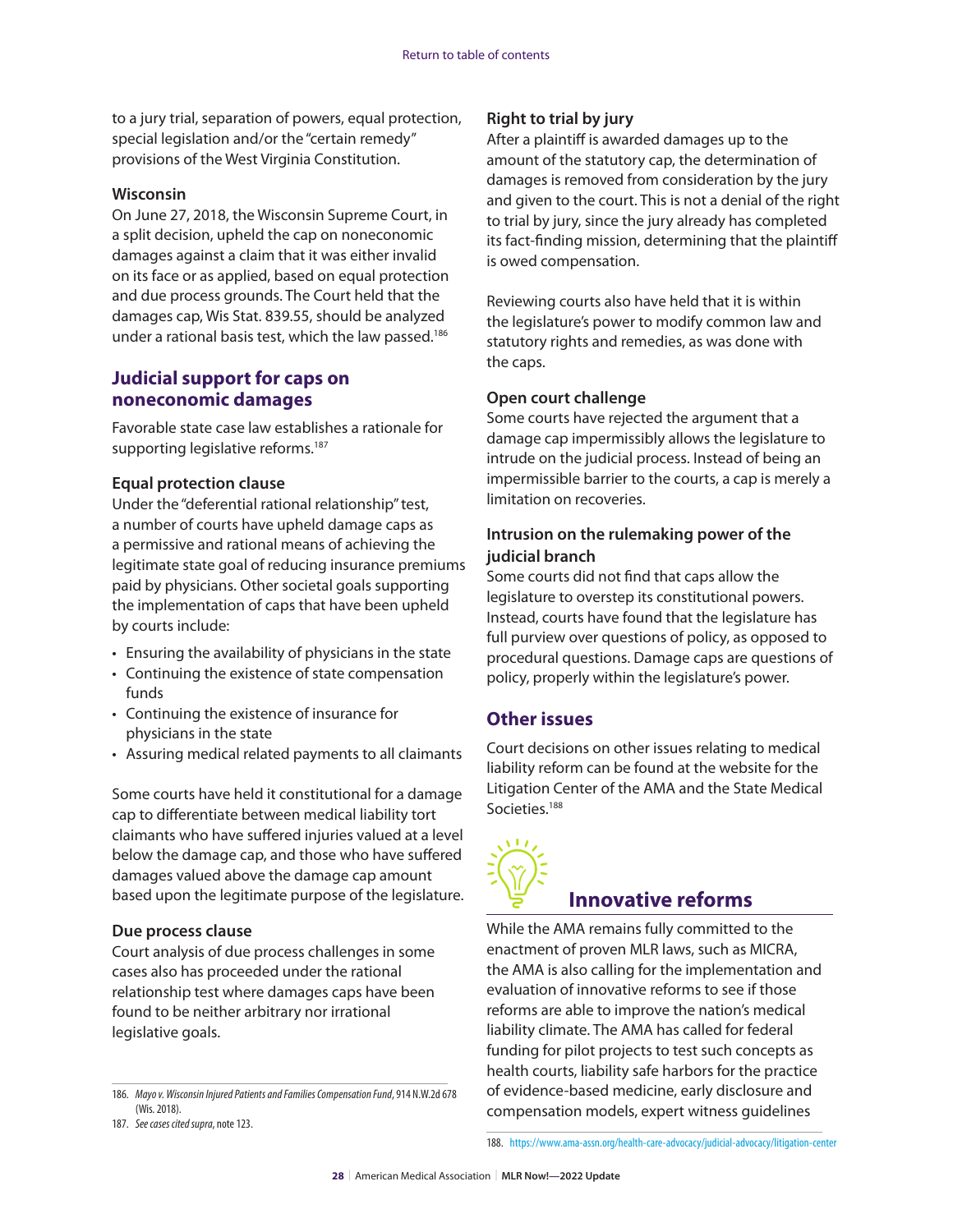<span id="page-30-0"></span>and affidavits of merit, to name some of the more promising options. These reforms could either complement traditional MLR provisions, such as caps, or they may be able to improve the liability climate in a state that is not able to enact traditional MLR provisions for political or judicial reasons. Implementation and evaluation of these innovative reforms are needed to determine their effectiveness.

#### **Health courts**

Health courts are an idea that gained attention during the most recent liability crisis. Policymakers seeking an innovative solution to fix the medical liability system were intrigued with the concept, and the AMA supports the testing and evaluation of health court pilot projects as an innovative way to address the medical liability problem. Health court proponents suggest that such courts could:

- Lead to a fairer and more expedited resolution of medical liability claims
- Lead to verdicts being based more on whether or not there was a deviation from the standard of care rather than emotional appeals to juries
- Provide compensation to those harmed by medical negligence in a fairer and more streamlined fashion
- Dismiss meritless claims in a timely manner

However, there is not unanimous support for health courts from the medical community. Those skeptical of health courts have expressed concern about their ability to decrease costs and concern about the judicial appointment process.

The AMA adopted a detailed list of health court recommendations in 2007 to serve as legislative guidelines for state medical associations interested in establishing a health court. Included on the list are six main health court principles:

- Health courts should be structured to create a fair and expeditious system for the resolution of medical liability claims—with a goal of resolving all claims within one year from the filing date
- Health court judges should have specialized training in the delivery of medical care that qualifies them for serving on a health court
- Negligence should be the minimum threshold for compensation to award damages
- Health court judgments should not limit the

recovery of economic damages, but noneconomic damages should be based on a schedule

- Qualified experts should be consulted to assist a health court in reaching a judgment
- Health court pilot projects should have a sunset mechanism in place to ensure that participating physicians, hospitals and insurers do not experience a drastic financial impact based on the new judicial format

#### **Liability safe harbors for the practice of evidence-based medicine**

In 2009 the AMA adopted principles related to liability safe harbors for physicians when they practice in accord with evidence-based medicine (EBM) guidelines. This is a concept that has garnered increased attention in the health system reform debate.

While EBM guidelines hold potential for improving patient care and lowering health care costs, they may also expand physician liability if policymakers do not establish protections for physicians who comply with EBM guidelines. The AMA principles are meant to offer guidance to federal, state or local policymakers as they seek to implement and evaluate pilot projects on this concept.

In the early 1990s, a handful of states attempted to implement programs that offered EBM guideline protections to physicians. The program in Maine was the most thorough and lasted for close to a decade. The Maine program was sunset eventually due to a lack of use by physicians, but several of the provisions included in the Maine program are relevant to current efforts and could be used by lawmakers as a starting point.

The following AMA principles and legislative recommendations include several aspects of the Maine statutory and regulatory framework. The principles are broad enough to provide state or local entities with necessary flexibility as they implement such a program, but they also highlight the key provisions that are needed to ensure that the program offers sufficient liability protections to physicians to make it successful.

• Participation in a pilot program relating to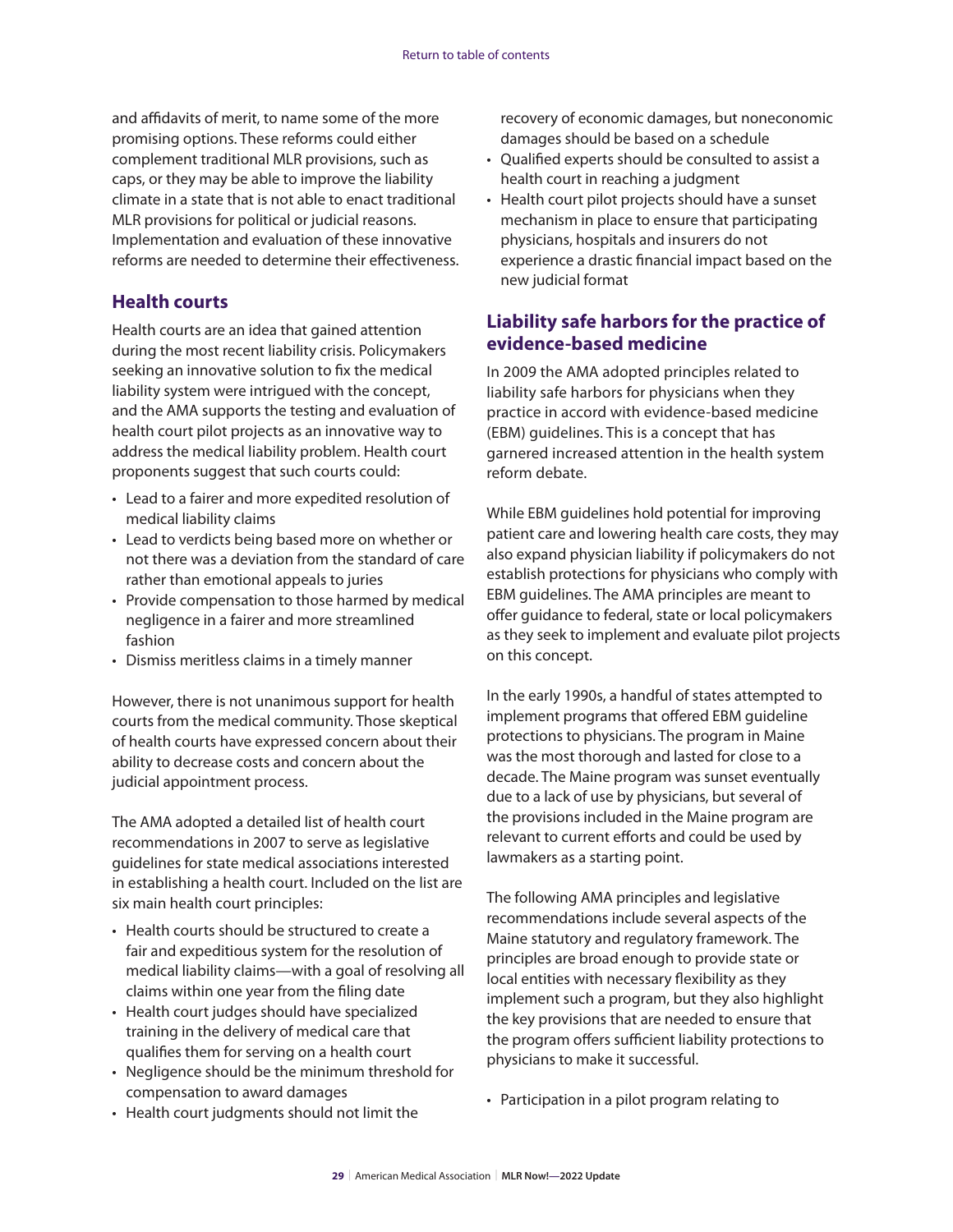evidence-based guidelines would be voluntary for patients and physicians

- Physicians who elect to participate in the program would follow evidence-based guidelines that could include a decision support process/application based on the guidelines
- Participating physicians who follow evidencebased guidelines should receive liability protections for diagnosis and treatment in compliance with the guidelines
- Such liability protections could include, but are not limited to:
	- \* Civil immunity related to the claims
	- \* An affirmative defense to the claims
	- \* A higher burden of proof for plaintiffs
- There would be no presumption of negligence if a participating physician does not adhere to the guidelines
- Admissibility of a guideline by a plaintiff(s) should be prohibited unless the physician introduces that guideline first
- The evidence-based guidelines should be developed and promulgated by national medical specialty societies or other public or private groups that provide physicians with substantial representation on oversight committees and with central decision-making roles in the development of the guidelines
- Implementation of the evidence-based guidelines in the pilot program should be done in accord with AMA policy H-410.980 (Principles for the Implementation of Clinical Practice Guidelines at the Local/State/Regional Level)

# **Expert witness requirements**

The AMA has adopted a model bill that was drafted to help states strengthen their expert witness requirements. The AMA's goals in drafting the model bill were to ensure that expert witnesses are qualified to provde the testimony that they are offering and to provide state medical boards with the authority to review and sanction improper testimony. Nearly every state requires expert testimony to prove a medical liability claim, but the requirements to qualify as an expert vary. Under the AMA model bill, a person may qualify as an expert witness on the issue of the appropriate medical standard of care if the witness:

- Is licensed in the state, or some other state, as a doctor of medicine or osteopathy
- Is trained and experienced in the same discipline or school of practice as the defendant or has specialty expertise in the disease process or procedure performed in the case
- Is certified by a board recognized by the American Board of Medical Specialties or the American Osteopathic Association, or by a board with equivalent standards
- Within five years of date of alleged occurrence or omission giving rise to the claim, was in active medical practice in the same discipline or school of practice as the defendant or has devoted a substantial portion of their time teaching at an accredited medical school or in university-based research in relation to the medical care and type of treatment at issue

The model bill also calls for the temporary deeming of out-of-state experts with an in-state license for the purpose of providing expert testimony. This will give the in-state medical board the right to review and possibly discipline an out-of-state expert for improper testimony. In 2011 Florida enacted a law that requires the department of health to issue a certificate to an out-of-state physician seeking to provide testimony in a medical liability case. The statute subjects the out-of-state physician to the jurisdiction of the department of health or board of medicine.<sup>189</sup>

# **Affidavit of merit**

An affidavit of merit, sometimes called a certificate of merit, is a procedural tool that some states employ to limit the adjudication of meritless lawsuits. In some states, a plaintiff must file an affidavit along with the complaint to establish that the claim has merit.

In other states, plaintiffs must file such an affidavit following a defendant's answer to the complaint. It is usually signed by a health care professional who qualifies under state law as an expert witness. As with other pre-trial mechanisms, affidavits of merit help eliminate meritless lawsuits that burden the court system and can save defendants the costs of litigation. About half of the states have some form of certificate or affidavit of merit requirement in place.

189. Fla. Stat. § 458.3175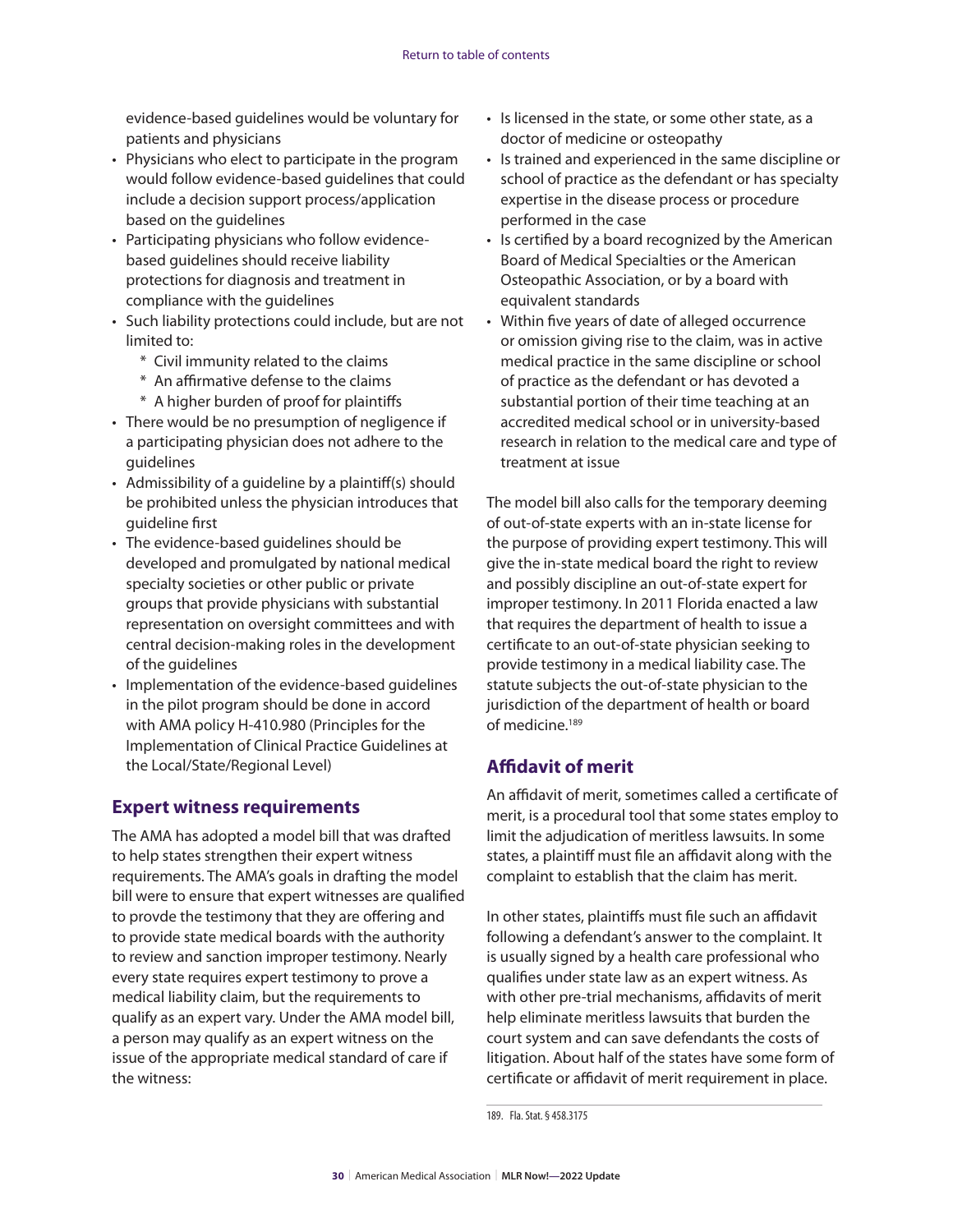The AMA has drafted model legislation for states to use if they wish to consider an affidavit of merit provision. The AMA model bill calls on the plaintiff or the plaintiff's attorney to file an affidavit with the court stating that he or she has obtained the written opinion of a legally qualified health care provider that states that the defendant health care provider failed to use such care as a reasonably prudent and careful health care provider would have under similar circumstances and that such failure to use such reasonable care directly caused or directly contributed to the cause of the damages claimed in the petition. The model bill uses the suggested expert witness requirements from the AMA's model bill on this topic as well.

#### **Early disclosure and compensation**

In recent years, early disclosure and compensation (EDC) programs have received increasing attention as an innovative option that health systems might use to address adverse events and the risk management concerns that result from them. Several states, including Iowa,<sup>190</sup> Massachusetts<sup>191</sup> and Oregon,<sup>192</sup> have enacted legislation to support such initiatives. Several of the health systems that are implementing such programs have reported positive results. An example of an EDC program is the one operated by the University of Michigan Health System (UMHS).<sup>193</sup> UMHS follows three basic principles in its program:

- Compensate quickly and fairly when unreasonable medical care causes injury
- Defend medically reasonable care vigorously
- Reduce patient injuries (and, therefore, claims) by learning from patients' experiences

Federal funding has facilitated the implementation of new EDC programs and the expansion of ongoing programs in several states. These expanded efforts will help to answer some of the key questions about EDC programs, including: whether or not they will increase the frequency of liability claims; whether they can succeed in states without traditional liability reforms; if they can be expanded outside of large

integrated health system settings; and will they be sustainable if and when the liability climate worsens in a state.

#### **Federal grants**

As part of its health system reform efforts, the AMA urged the Obama administration and Congress to fund demonstration projects on innovative reforms, such as health courts, safe harbors for the practice of evidence-based medicine, and early disclosure and compensation models.

In 2009 the Obama administration announced that it was providing \$25 million in funding to establish medical liability and patient safety demonstration grants and planning grants that would be available to states and health systems. The demonstration grants spanned three years and were intended for programs that are ready to be implemented. The Agency for Healthcare Research and Quality (AHRQ) was charged with implementing the programs.

After a thorough application and review process, AHRQ awarded \$23.2 million in grant funding, providing seven demonstration grants (\$19.7 million total) and 13 planning grants (\$3.5 million total). To highlight a few models, early disclosure and compensation models were implemented in Illinois, Massachusetts, New York and Washington. The New York grant established a special docket with several elements that a health court model would include, such as specially trained judges. Finally, Oregon used its grant to review the safe harbor concept.

The final grant programs concluded in the summer of 2015. AHRQ then contracted with JBA/RAND to conduct a comprehensive evaluation of the program to look at the effects of various types of reforms, focusing on issues of patient safety, liability premiums and the number of medical liability lawsuits. General observations from the evaluation include that grantees who sought to improve communication learned that the beliefs, preferences and behaviors of physicians play a key role in facilitating or impeding the adoption of new practices and processes. Additionally, taking the time to identify areas of shared agreement and concern regarding communication between patients and providers can help hone communication improvement efforts.

<sup>190.</sup> Iowa Code Title IV, Chapter 135P.

<sup>191.</sup> Mass. Gen. Laws ch 231, § 60L.

<sup>192.</sup> Or. Rev. Stat. § 31.250.

<sup>193.</sup> For a detailed analysis of the UMHS program, please see Boothman RC, Blackwell AC, Campbell DA, et al. A Better Approach to Medical Malpractice Claims? The University of Michigan Experience. *J. Health & Life Sci*. L. 2009;2(2):125–159. med.umich.edu/news/ newsroom/boothman%20et%20al.pdf. Accessed Feb. 22, 2022.